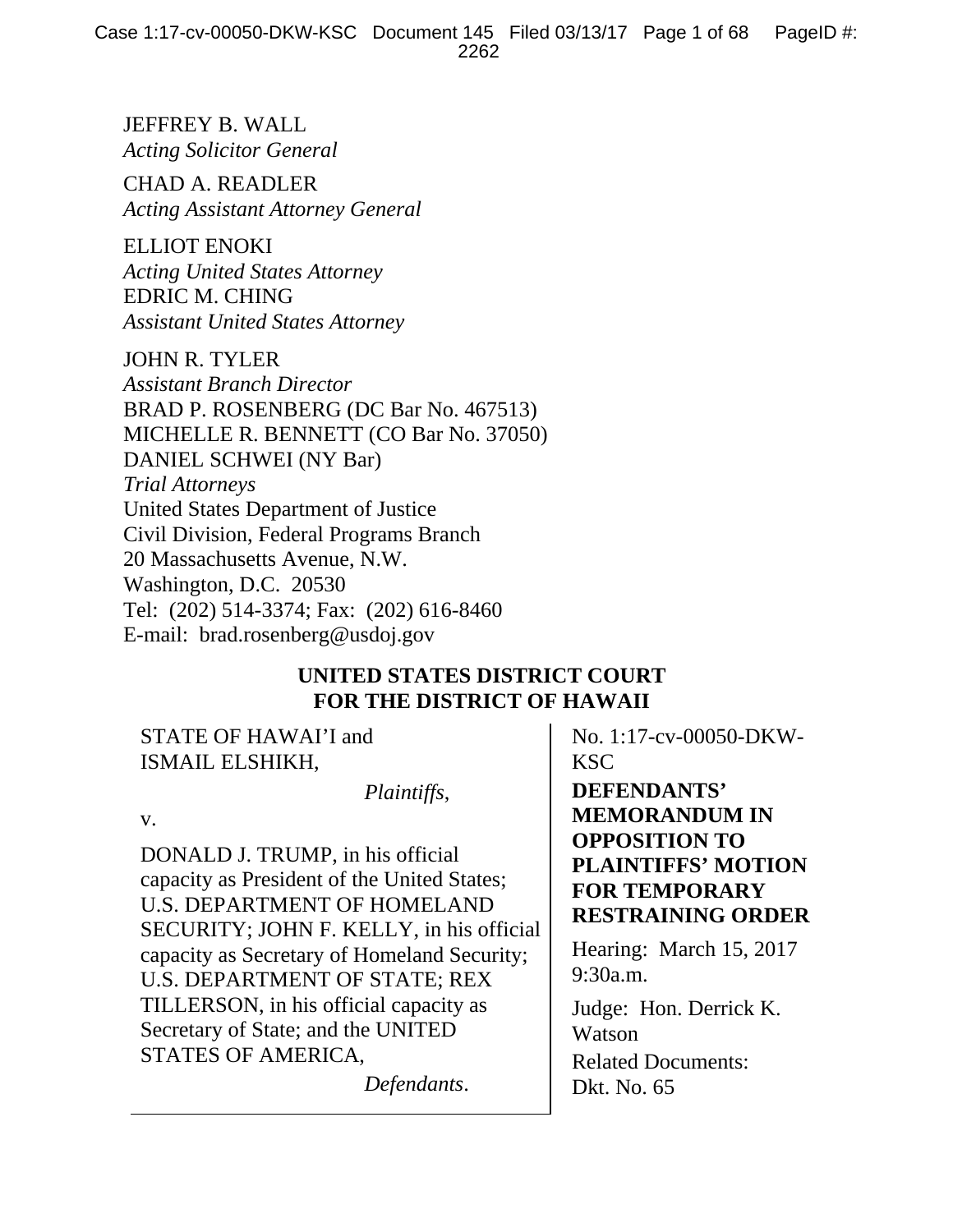# **TABLE OF CONTENTS**

# **Page**

| I.  |           |    |                                                           |
|-----|-----------|----|-----------------------------------------------------------|
| II. |           |    |                                                           |
| Ш.  |           |    |                                                           |
| IV. |           |    |                                                           |
|     | A.        |    |                                                           |
|     |           | 1. | Temporary suspension of entry by certain aliens           |
|     |           | 2. |                                                           |
|     | <b>B.</b> |    | The Order's Temporary Refugee Program Suspension11        |
| V.  |           |    | Dismissal Of The Ninth Circuit Appeal, And Plaintiffs'    |
|     |           |    |                                                           |
|     |           |    |                                                           |
| I.  |           |    | Plaintiffs' Challenges To The Order Are Not Justiciable14 |
|     | A.        |    |                                                           |
|     |           | 1. | Hawaii itself lacks any actual or imminent                |
|     |           | 2. | Hawaii cannot rely on purported injuries to others18      |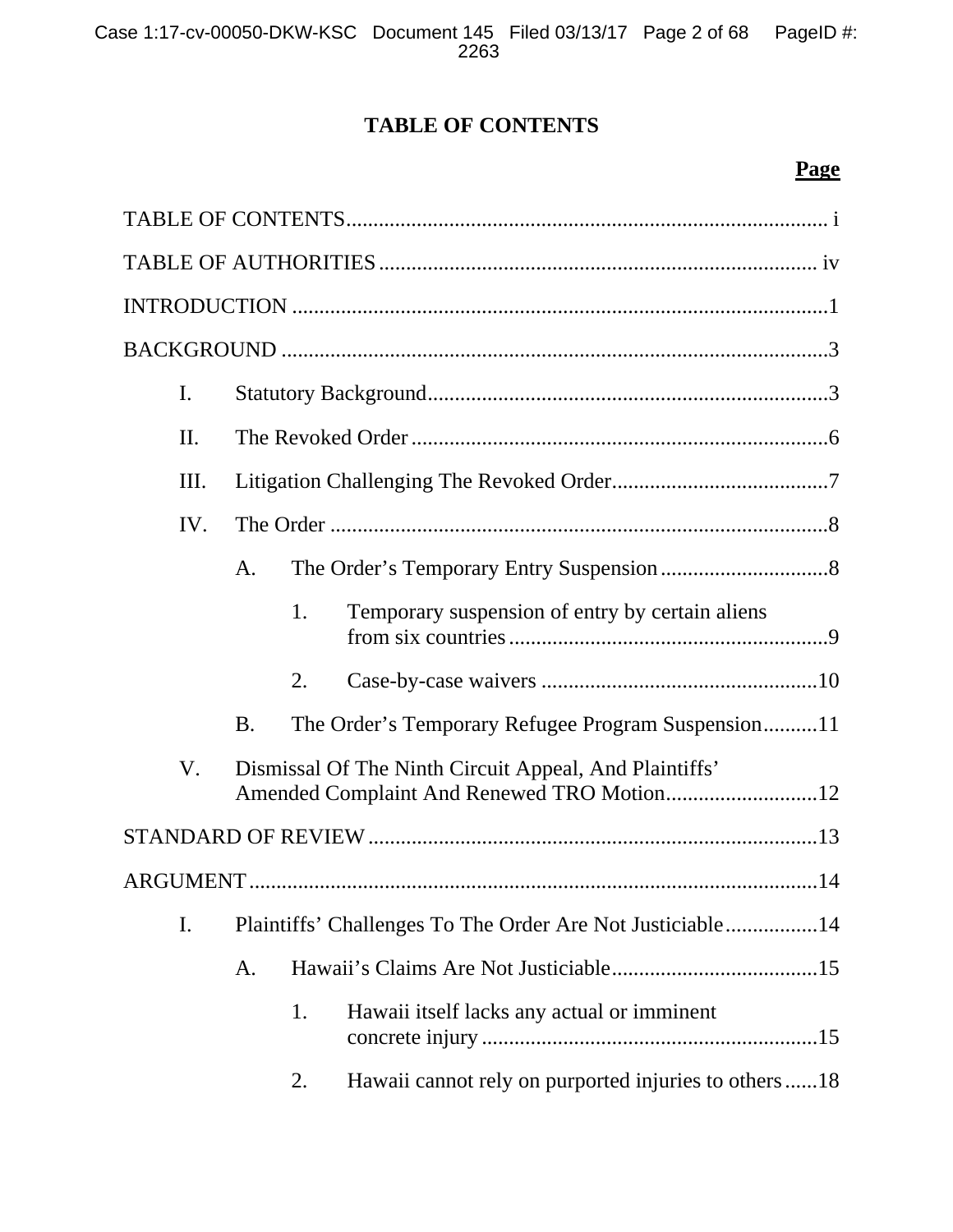|    |                | 3. |               | Hawaii may not challenge the denial of                                                                                        |
|----|----------------|----|---------------|-------------------------------------------------------------------------------------------------------------------------------|
|    | <b>B.</b>      |    |               | The Claims Of Elshikh And Any Other Individual                                                                                |
| П. |                |    |               |                                                                                                                               |
|    | A.             |    |               | The Order Is A Valid Exercise Of The President's                                                                              |
|    |                | 1. |               | The Order falls squarely within the President's<br>broad authority under Sections 1182(f) and                                 |
|    |                | 2. |               | The other statutes plaintiffs invoke do not restrict<br>the President's broad authority under Sections                        |
|    |                |    | a.            | Section 1152 does not prevent the<br>President from suspending the entry of<br>nationals from the designated foreign          |
|    |                |    | $\mathbf b$ . | Section $1182(a)$ does not prevent the<br>President from suspending the entry of<br>nationals from the designated countries32 |
|    | B.             |    |               | The Order Does Not Violate The Due Process Clause35                                                                           |
|    |                | 1. |               | The aliens affected by the Order do not have due-<br>process rights with respect to their entry into the                      |
|    |                | 2. |               | Plaintiffs' due-process claims on behalf of U.S.                                                                              |
|    | $\mathbf{C}$ . |    |               | The Order Does Not Discriminate Based On Religion 40                                                                          |
|    |                | 1. |               | The Order draws distinctions on the basis of risk                                                                             |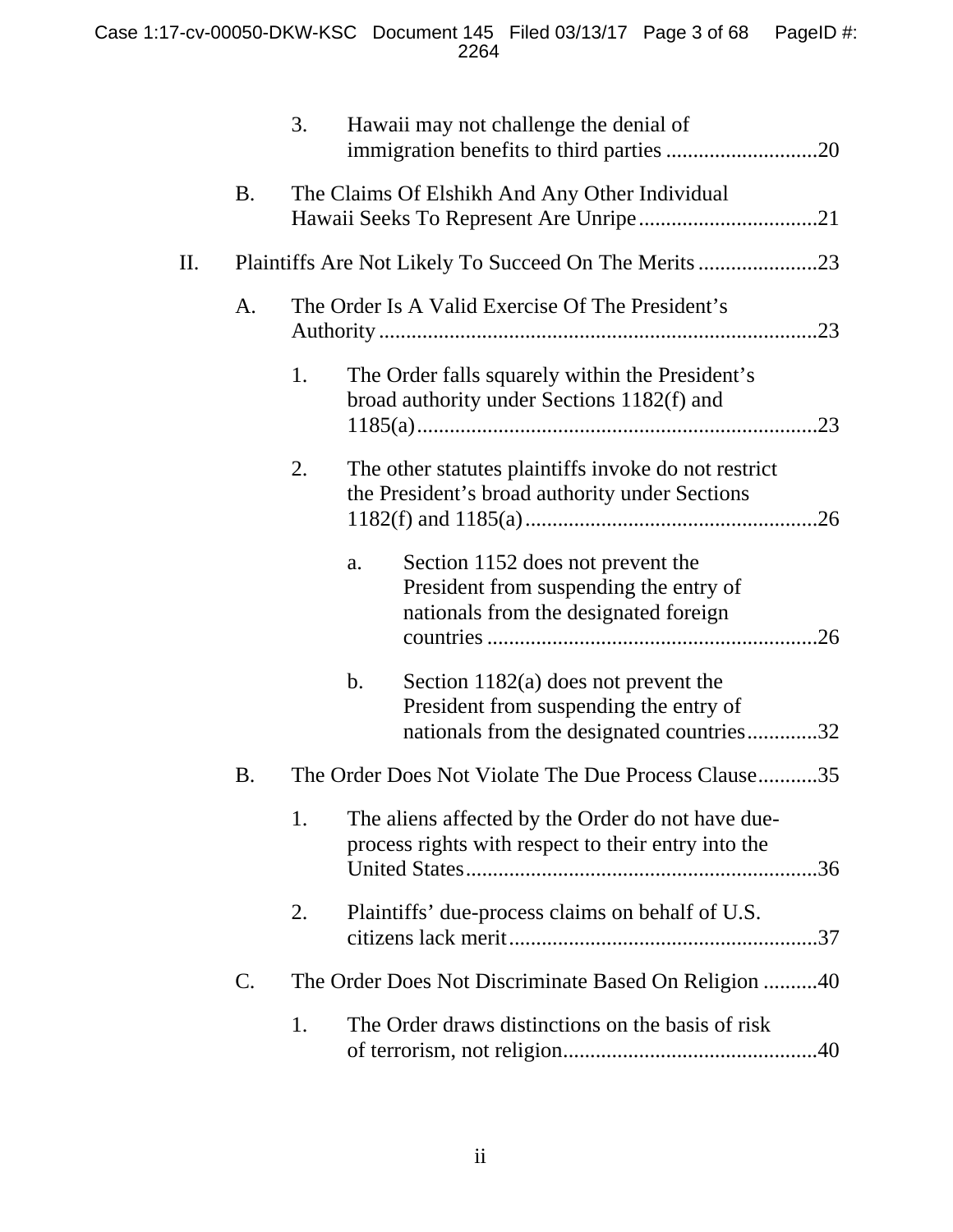|     | 2. | The Order cannot be restrained on the basis of                 |  |
|-----|----|----------------------------------------------------------------|--|
| HI. |    |                                                                |  |
| IV. |    | The Balance Of Equities And Public Interest Weigh Strongly     |  |
| V.  |    | The Facial, Nationwide Relief Plaintiffs Seek Is Unwarranted52 |  |
|     |    |                                                                |  |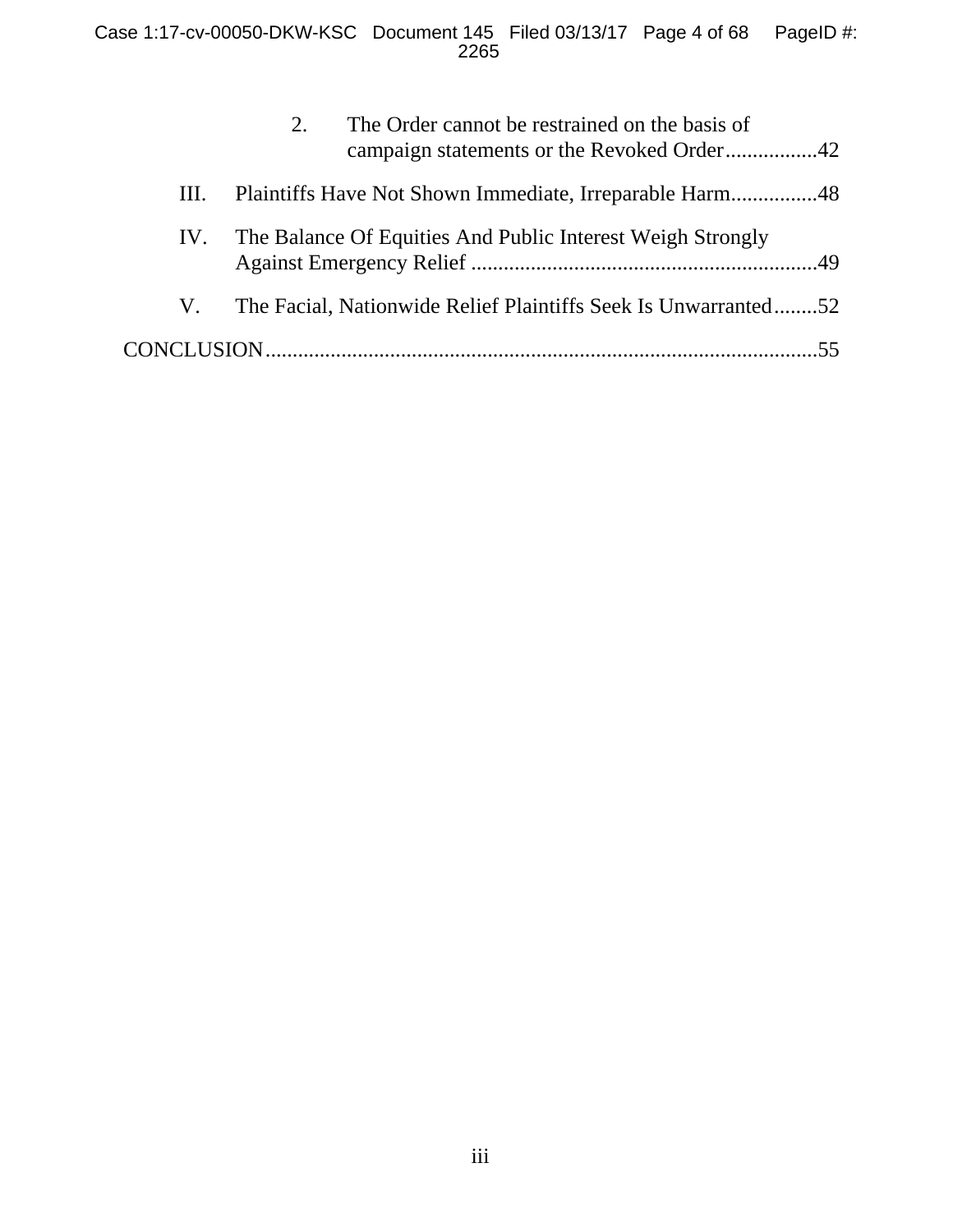# **TABLE OF AUTHORITIES**

| Page(s)<br><b>Cases</b>                                   |  |
|-----------------------------------------------------------|--|
| Abdullah v. INS,                                          |  |
| Abourezk v. Reagan,                                       |  |
| Adams v. Vance,                                           |  |
| Alfred L. Snapp & Son, Inc. v. Puerto Rico ex rel. Barez, |  |
| Allende v. Shultz,                                        |  |
| Angov v. Lynch,                                           |  |
| Aziz v. Trump,                                            |  |
| Bertrand v. Sava,                                         |  |
| Bi-Metallic Inv. Co. v. State Bd. of Equalization,        |  |
| Bustamante v. Mukasey,                                    |  |
| Cardenas v. United States,                                |  |
| Caribbean Marine Servs. Co. v. Baldridge,                 |  |
| Chicago & Southern Air Lines v. Waterman S.S. Corp.,      |  |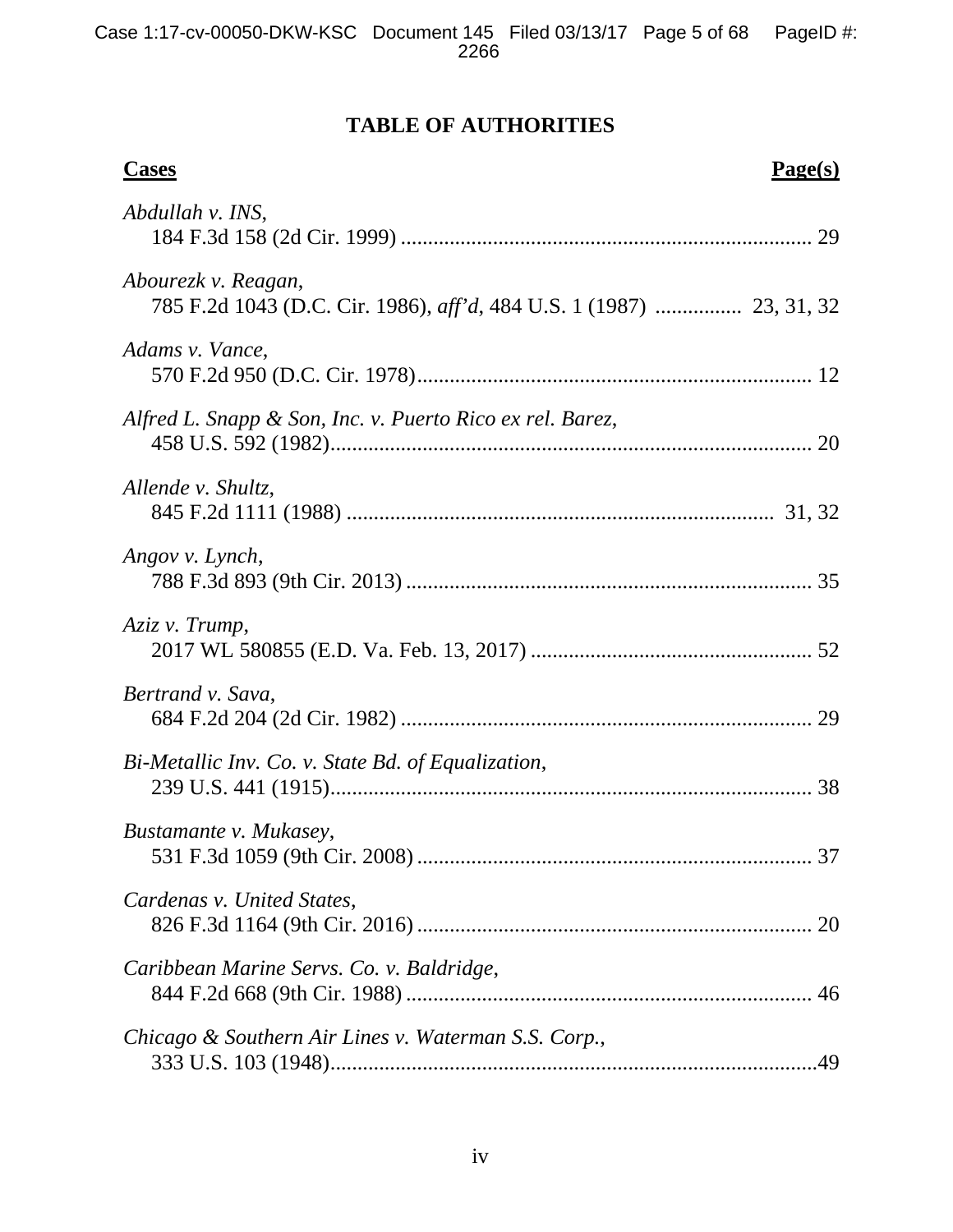| Church of the Lukumi Babalu Aye, Inc. v. City of Hialeah,                       |  |
|---------------------------------------------------------------------------------|--|
| City of Los Angeles v. Lyons,                                                   |  |
| Clapper v. Amnesty Int'l,                                                       |  |
| Dep't of the Navy v. Egan,                                                      |  |
| Kerry v. Din,                                                                   |  |
| Edward J. DeBartolo Corp. v. Fla. Gulf<br>Coast Bldg. & Constr. Trades Council, |  |
| Fiallo v. Bell,                                                                 |  |
| Glassman v. Arlington County,                                                   |  |
| Hamdan v. Rumsfeld,                                                             |  |
| Hodak v. City of St. Peters,                                                    |  |
| Holder v. Humanitarian Law Project,                                             |  |
| Kowalski v. Tesmer,                                                             |  |
| Landon v. Plasencia,                                                            |  |
| Larson v. Valente,                                                              |  |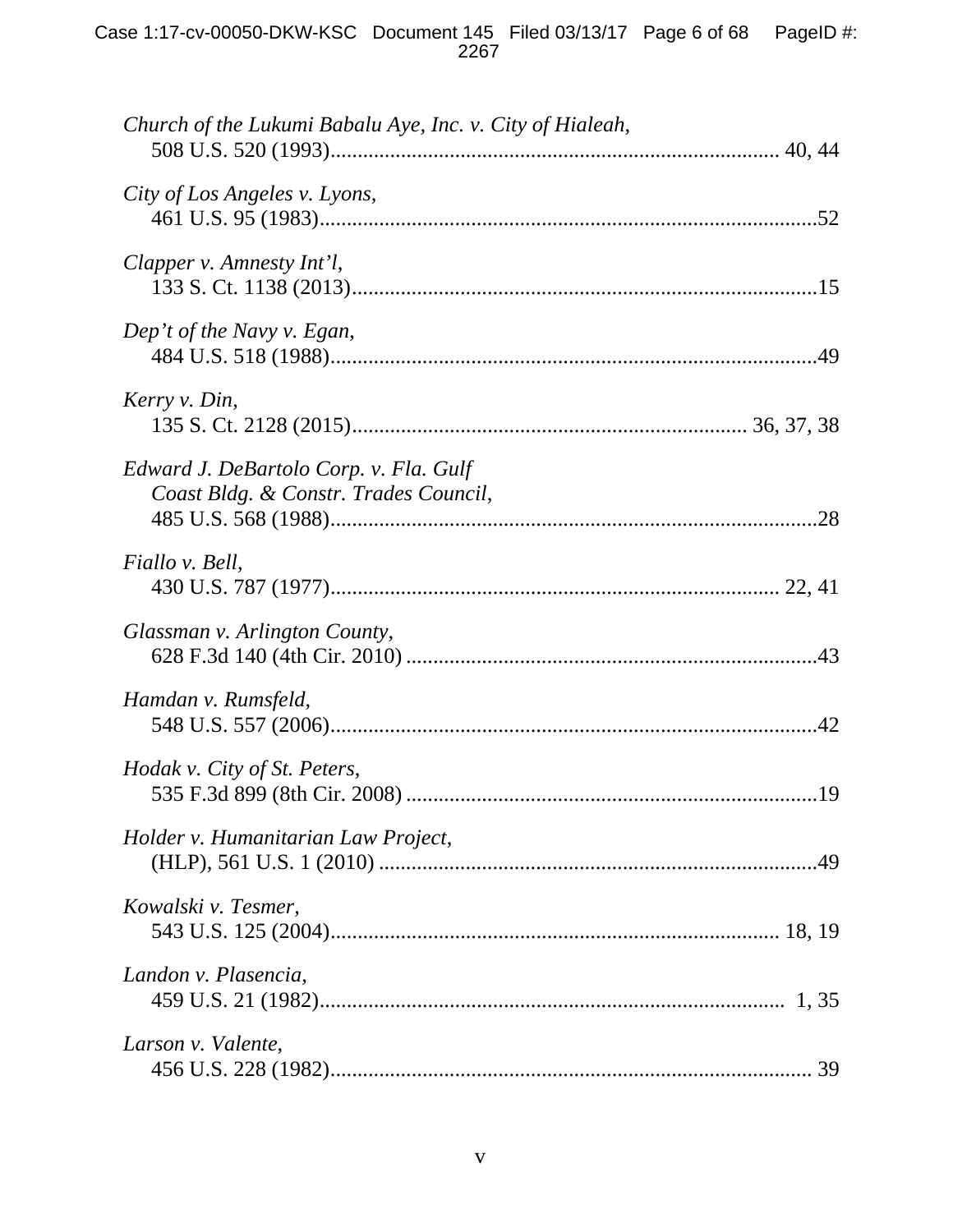| Legal Assistance for Vietnamese Asylum Seekers v. Dep't of State,<br>45 F.3d 469 (D.C. Cir. 1995), |
|----------------------------------------------------------------------------------------------------|
|                                                                                                    |
| Lewis v. Casey,                                                                                    |
| Lujan v. Defs. of Wildlife,                                                                        |
| Kleindienst v. Mandel,                                                                             |
| Massachusetts v. EPA,                                                                              |
| Massachusetts v. Mellon,                                                                           |
| McCollum v. Cal. Dep't of Corr. & Rehab.,                                                          |
| McCreary County v. ACLU,                                                                           |
| Meinhold v. U.S. Dep't of Defense,                                                                 |
| Modrovich v. Allegheny County,                                                                     |
| Munaf v. Geren,                                                                                    |
| Narenji v. Civiletti,                                                                              |
| Nat'l Ass'n of Home Builders v. Defenders of Wildlife,                                             |
| Nixon v. Fitzgerald,                                                                               |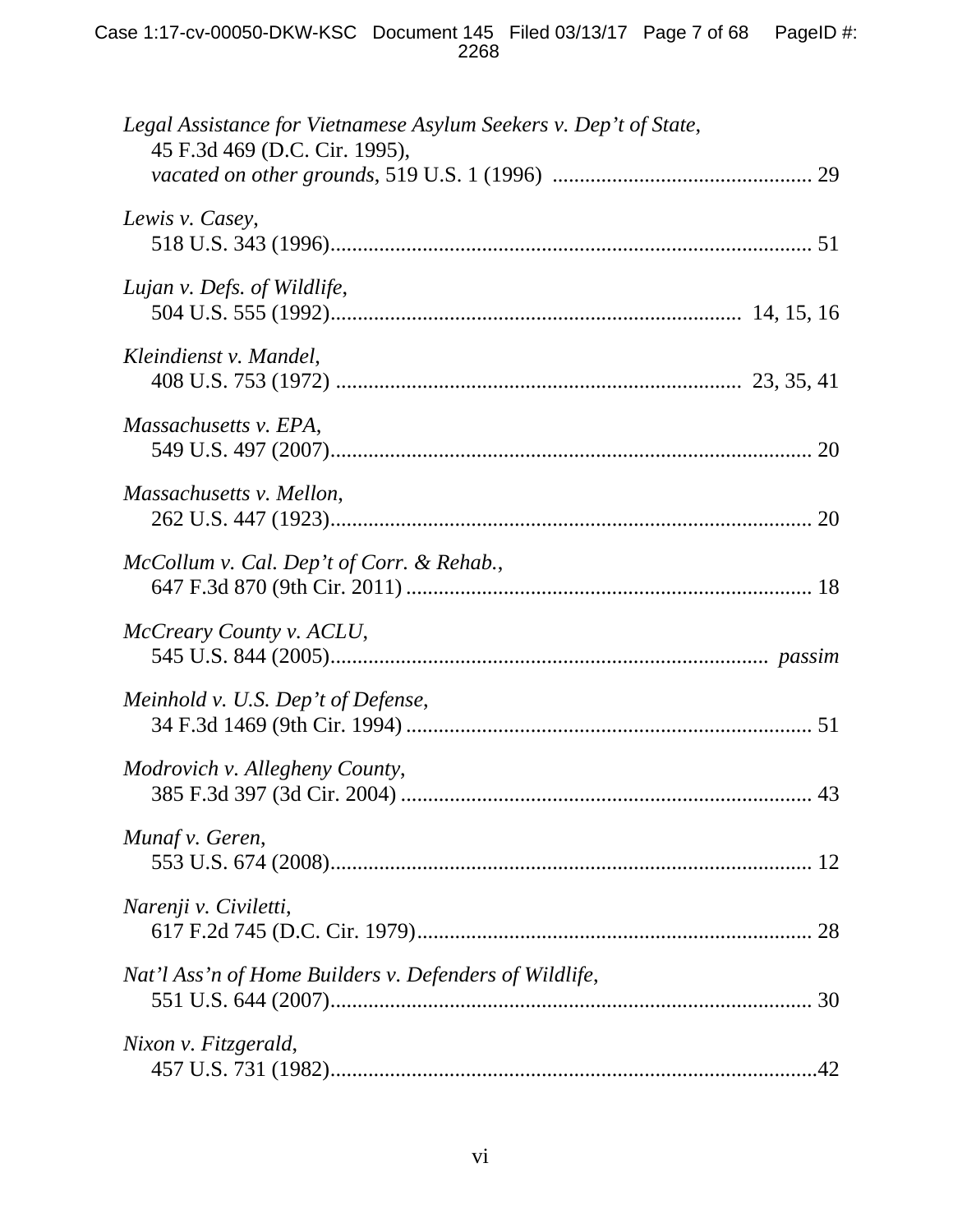### Case 1:17-cv-00050-DKW-KSC Document 145 Filed 03/13/17 Page 8 of 68 PageID #: 2269

| Nken v. Holder,                                          |
|----------------------------------------------------------|
| Olsen v. Albright,                                       |
| Palmer v. Thompson,                                      |
| Phelps v. Hamilton,                                      |
| Professionals & Patients for Customized Care v. Shalala, |
| RadLAX Gateway Hotel, LLC v. Amalgamated Bank,           |
| Radzanower v. Touche Ross & Co.,                         |
| Rajah v. Mukasey,                                        |
| Reno v. American-Arab Discrimination Committee,          |
| Republican Party of Minn. v. White,                      |
| Saavedra Bruno v. Albright,                              |
| Sale v. Haitian Ctrs. Council, Inc.,                     |
| Stormans, Inc. v. Selecky,                               |
| Texas v. United States,                                  |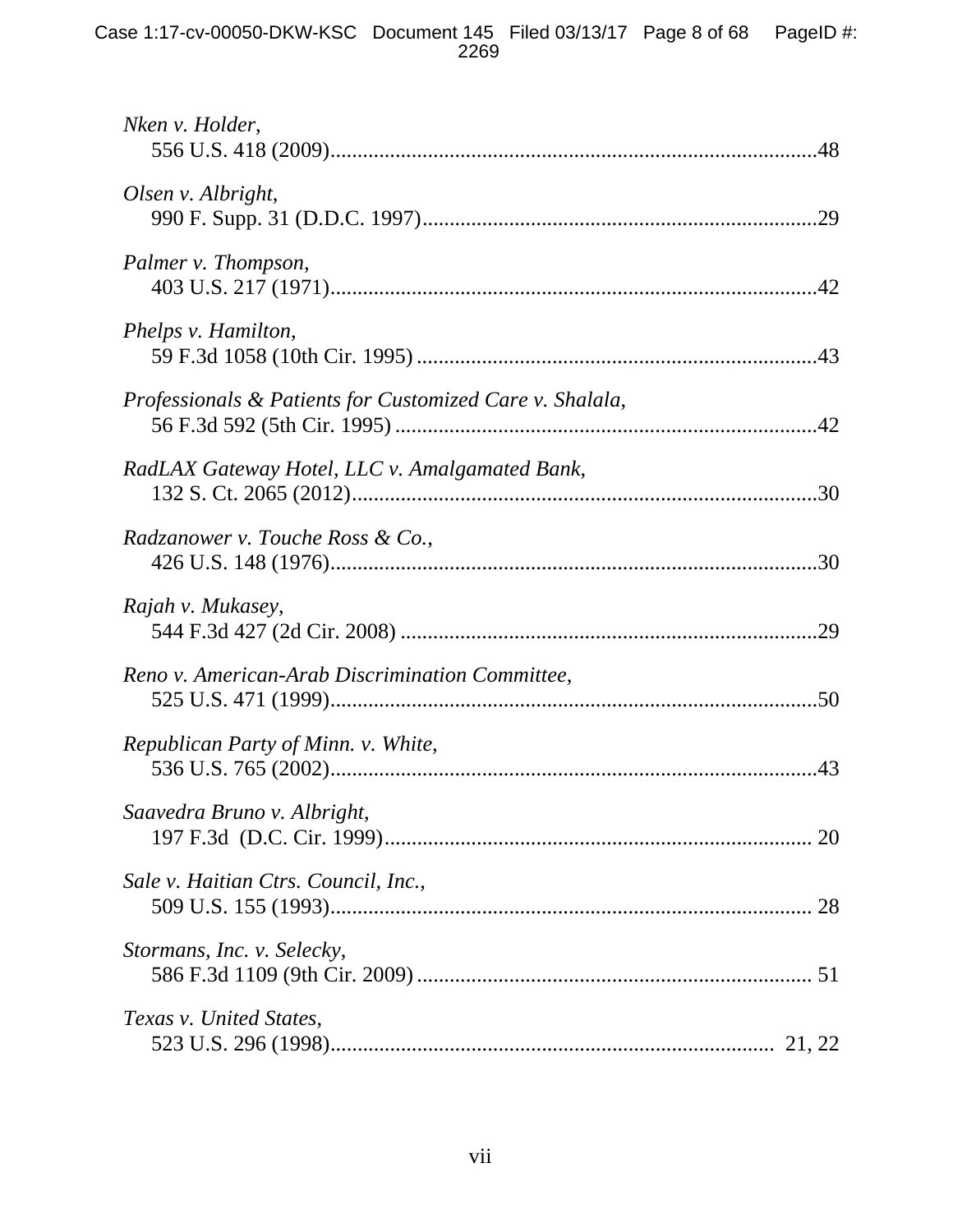| United States ex rel. Kaloudis v. Shaughnessy,                                                |
|-----------------------------------------------------------------------------------------------|
| United States v. Nixon,                                                                       |
| United States v. Salerno,                                                                     |
| Valley Forge Christian Coll. v. Americans United for<br>Separation of Church and State, Inc., |
| Voigt v. Savell,                                                                              |
| W. Oil & Gas Ass'n v. Sonoma County,                                                          |
| Wash. State Grange v. Wash. State Republican Party,                                           |
| Washington v. Trump,                                                                          |
| Washington v. Trump,                                                                          |
| Weinbaum v. City of Las Cruces,                                                               |
| Winter v. NRDC,                                                                               |
| Wong Wing Hang v. INS,                                                                        |
| Yassini v. Crosland,                                                                          |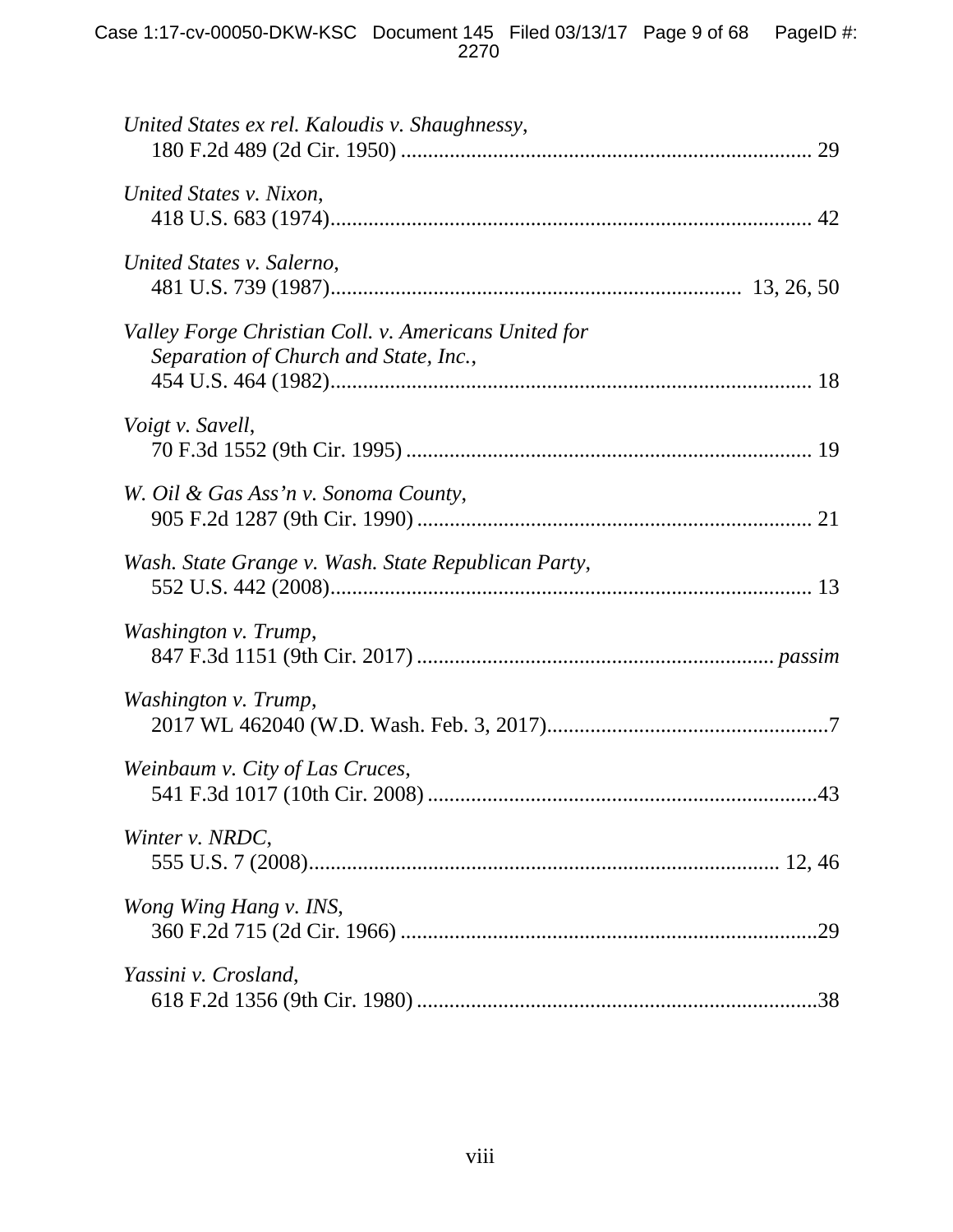# **Statutes**

# **Regulations, Administrative, and Executive Materials**

| Blocking the Property of Certain Persons Engaging in Significant<br>Malicious Cyber-Enabled Activities, Exec. Order No. 13,694,             |  |
|---------------------------------------------------------------------------------------------------------------------------------------------|--|
| <b>Blocking Property and Suspending Entry of Certain Persons</b><br>Contributing to the Situation in Venezuela, Exec. Order No. 13,<br>692, |  |
|                                                                                                                                             |  |
| Interdiction of Illegal Aliens, Exec. Order No. 12,807,                                                                                     |  |
| Protecting the Nation From Foreign Terrorist Entry Into the United<br>States, Exec. Order No. 13, 780, 82 Fed. Reg. 13, 209 (March 6,       |  |
| Protecting the Nation From Foreign Terrorist Entry Into the United<br>States, Exec. Order No. 13, 769, 82 Fed. Reg. 8977 (Jan. 27, 2017)1   |  |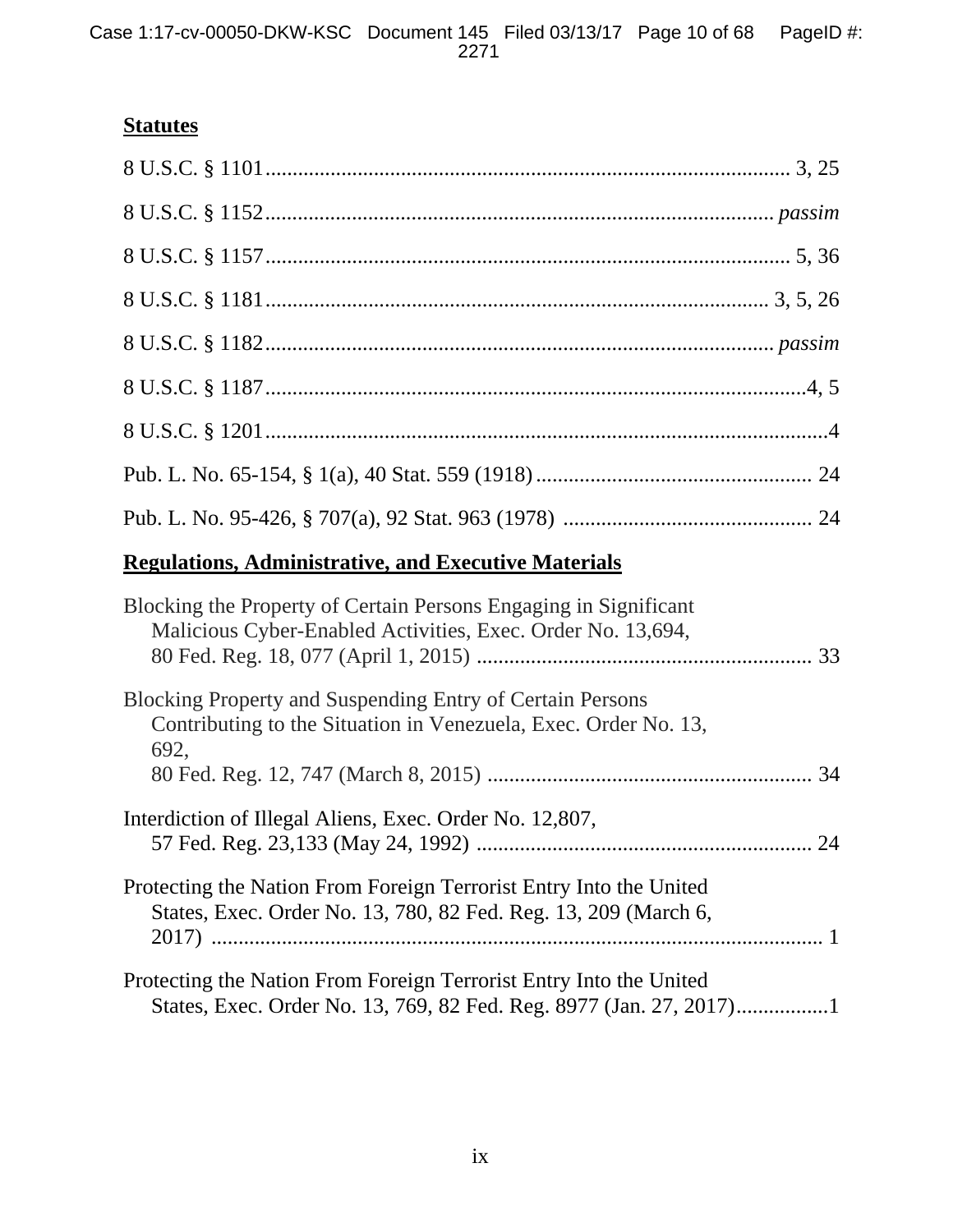| Suspension of Entry as Immigrants and Nonimmigrants of Persons<br>Who Are Members of the Military Junta in Sierra Leone and<br>Members of Their Families, Exec. Order No. 2871, 63 Fed. Reg.               |  |
|------------------------------------------------------------------------------------------------------------------------------------------------------------------------------------------------------------|--|
| Suspension of Cuban Immigration, Pres. Proc. No. 5517,                                                                                                                                                     |  |
| Suspension of Entry of Aliens Subject to United Nations Security<br>Council Travel Bans and International Emergency Economic Powers<br>Act Sanctions, Pres. Proc. No. 8693, 76 Fed. Reg. 44, 751 (July 24, |  |
| Suspension of Entry as Immigrants and Nonimmigrants of Persons<br>Who Are Members or Officials of the Sudanese Government or<br>Armed Forces, Pres. Proc. No. 6958, 61 Fed. Reg. 60,007 (Nov.              |  |
| Suspension of Entry as Immigrants and Nonimmigrants of Persons<br>who Formulate or Implement the Policies of the Noriega/Solis<br>Palma Regime, Pres. Proc. No. 5829, 53 Fed. Reg. 22, 286 (June           |  |
| Suspension of Entry as Immigrants and Nonimmigrants of Persons<br>Who Participate in Serious Human Rights and Humanitarian Law<br>Violations and Other Abuses, Pres. Proc. No. 8697, 76 Fed. Reg.          |  |
| Suspension of Entry as Nonimmigrants of Officers and Employees of<br>the Nicaraguan Government, Pres. Proc. No. 5887, 53 Fed. Reg.                                                                         |  |
| To Suspend Entry as Immigrants or Nonimmigrants of Persons<br>Engaged in or Benefiting from Corruption, Pres. Proc. No. 7750,                                                                              |  |
| To Suspend Entry As Immigrants And Nonimmigrants of Foreign<br>Government Officials Responsible for Failing To Combat<br>Trafficking In Persons Billing code 3195-W9-P4790, Pres. Proc.                    |  |
|                                                                                                                                                                                                            |  |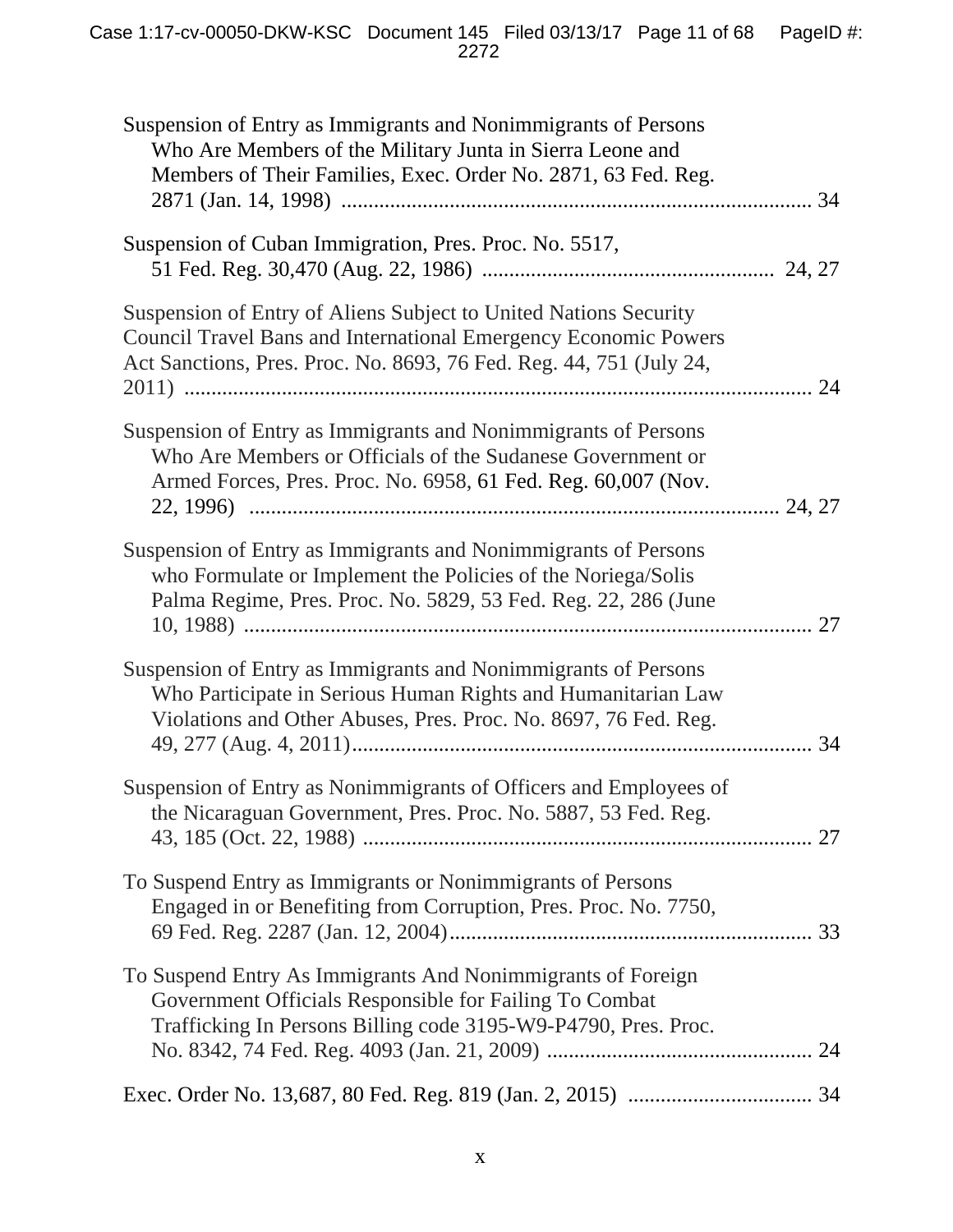| President Proclamation No. 7060, 62 Fed. Reg. 65, 987 (Dec. 12,                                                                                                                       |
|---------------------------------------------------------------------------------------------------------------------------------------------------------------------------------------|
| <b>Other Authorities</b>                                                                                                                                                              |
| Immigration Law and Iranian Students, 4A Op. O.L.C. 133 (Nov. 11,                                                                                                                     |
| Homeland Security, DHS Announces Further Travel Restrictions for<br>the Visa Wavier Program,                                                                                          |
| https://www.dhs.gov/news/2016/02/18/dhs-announces-further-                                                                                                                            |
| U.S. Dep't of State, Country Reports on Terrorism 2015,<br>https://www.state.gov/documents/organization/258249.pdf 4                                                                  |
| U.S. Dep't of State, <i>Executive Order on Visas</i> (Mar. 6, 2017),<br>https://travel.state.gov/content/travel/en/news/important-                                                    |
| U.S. Dep't of State, State Sponsors of Terrorism,                                                                                                                                     |
| Press Release, DHS Announces Further Travel Restrictions for the<br>Visa Waiver Program (Feb. 18, 2016), https://<br>www.dhs.gov/news/2016/02/18/dhs-announces-further-travel-        |
| U.S. Visa Office, Report of the Visa Office of 2015,<br>https://travel.state.gov/content/visas/en/law-and-<br>policy/statistics/annual-reports/report-of-the-visa-office-2015.html 26 |
| U.S. Visa, Report of the Visa Office of 2016,<br>https://travel.state.gov/content/visas/en/law-and-<br>policy/statistics/annual-reports/report-of-the-visa-office-2016.html 26        |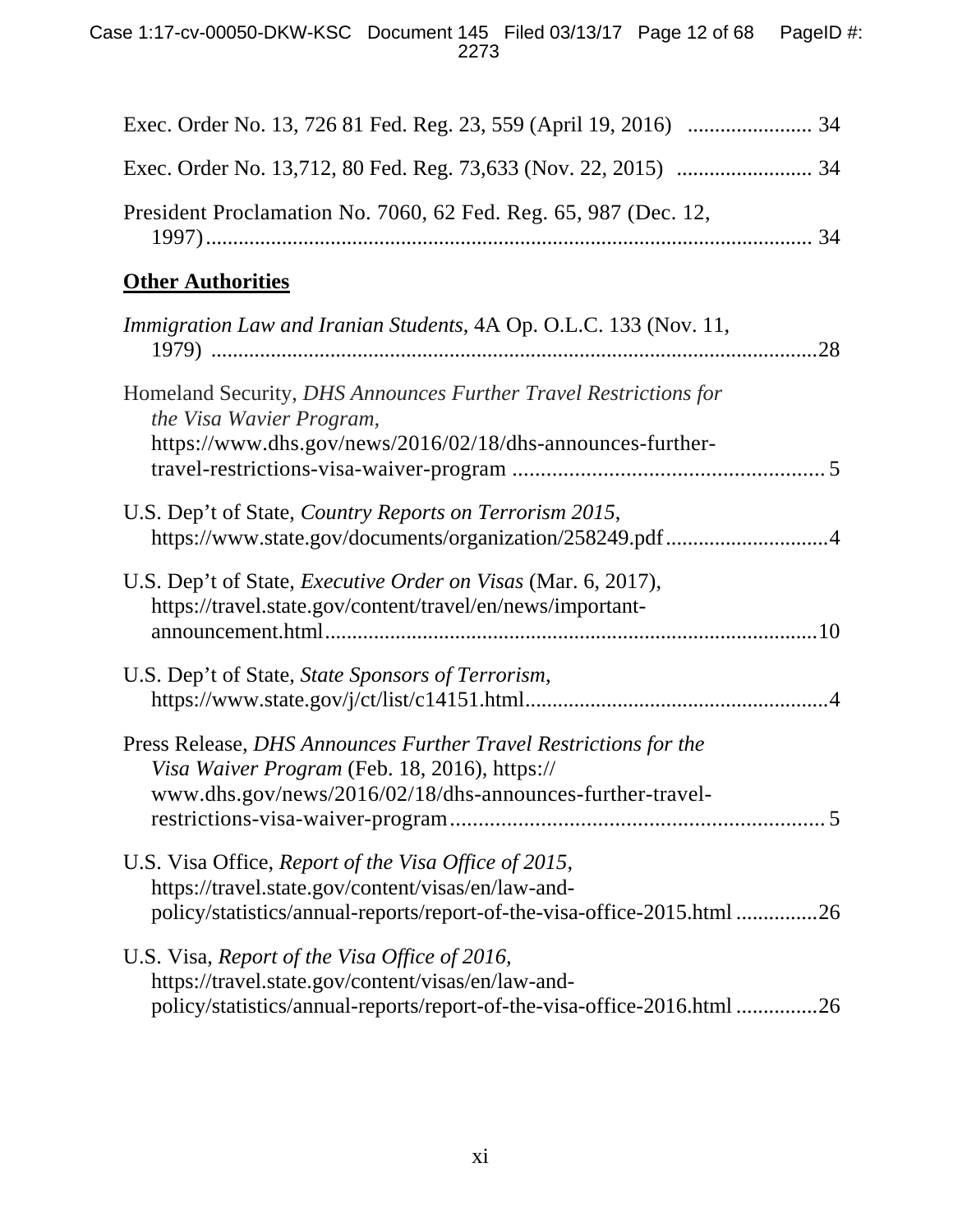### **INTRODUCTION**

Consistent with the Executive's broad constitutional authority over foreign affairs and national security, Sections 1182(f) and 1185(a) of Title 8 expressly authorize the President to restrict or suspend entry of any class of aliens when in the national interest. Exercising that authority, the President issued Executive Order No. 13,780 (Order), which temporarily suspends (i) entry of certain foreign nationals from six countries that Congress and the previous Administration determined pose a heightened terrorism risk and (ii) processing of refugee applications. 82 Fed. Reg. 13,209 (2017). Those suspensions apply only for a short period, to enable the new Administration to review the Nation's screening and vetting procedures to ensure that they adequately detect terrorists. For the past 30 years, every President has invoked his power to protect the Nation by suspending entry of categories of aliens. As a legal matter, the Order is no different.

The Order replaces former Executive Order No. 13,769 (Revoked Order), 82 Fed. Reg. 8977 (2017). After the Ninth Circuit declined to stay a nationwide injunction against the Revoked Order, the President decided to issue a new Order to address the court's concerns rather than engaging in protracted litigation. The Order applies only to aliens outside the United States who lack a visa—individuals who "ha<sup>[ve]</sup> no constitutional rights regarding" their admission. *Landon v. Plasencia,* 459 U.S. 21, 32 (1982). Even as to them, the Order includes a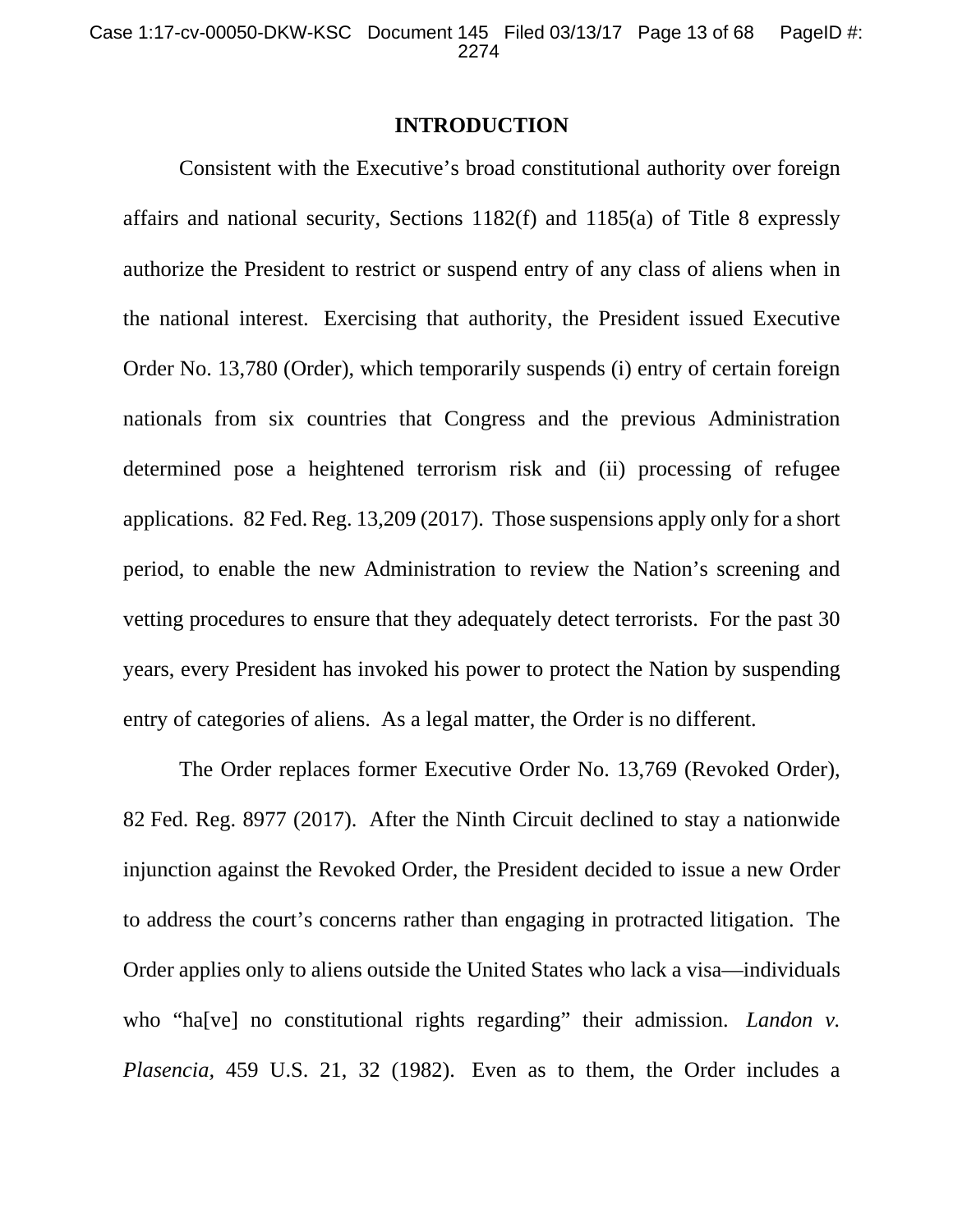#### Case 1:17-cv-00050-DKW-KSC Document 145 Filed 03/13/17 Page 14 of 68 PageID #: 2275

comprehensive waiver process to mitigate any undue hardship. It also eliminates any preference for religious minorities. These and other changes are fatal to plaintiffs' request for a temporary restraining order (TRO) for three reasons.

*First*, plaintiffs' claims are not justiciable. Hawaii alleges that the Order will hinder recruitment by state universities and deter tourism, but its own submissions demonstrate that those assertions are mere speculation. Hawaii alternatively tries to assert third-party standing on behalf of individuals affected by the Order, but Hawaii has no close relationship with those individuals—who can in any event seek to bring their own as-applied claims. The problem with plaintiff Ismail Elshikh's claim here is that it is not ripe: his mother-in-law has not been denied a waiver. Until that happens, neither she nor Elshikh has suffered any injury fairly traceable to the Order.

*Second*, the changes to the Order foreclose plaintiffs' claims on the merits. Plaintiffs implicitly recognize as much, because their constitutional challenges now take a back seat to a statutory claim that the Ninth Circuit did not previously address. Two separate provisions of the immigration laws, however, grant the President broad authority plainly encompassing the Order's temporary entry and refugee suspensions. Accordingly, no court has adopted plaintiffs' statutory arguments. As a constitutional matter, the Order does not cover any aliens with due-process rights with respect to entry. To the extent U.S. citizens like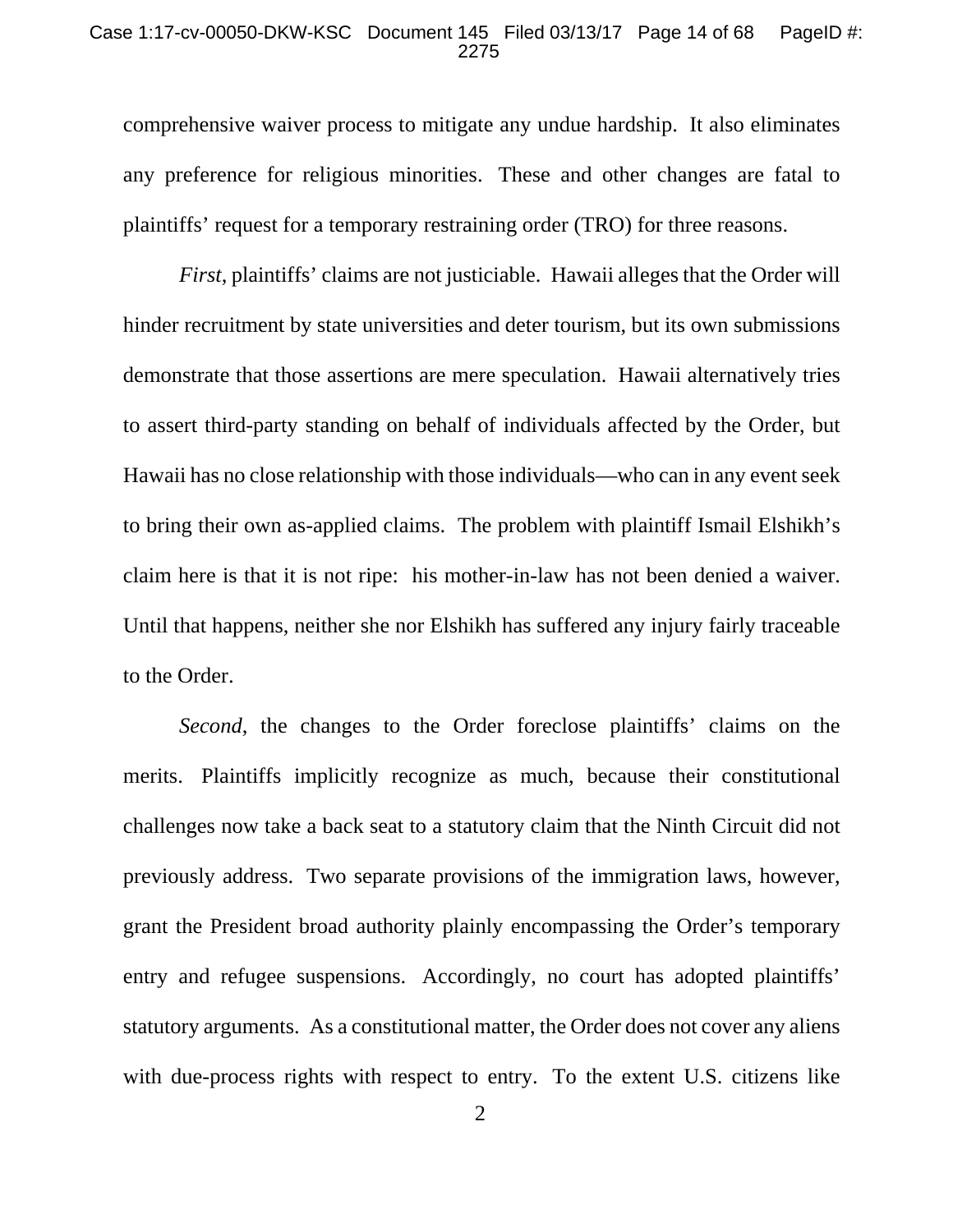#### Case 1:17-cv-00050-DKW-KSC Document 145 Filed 03/13/17 Page 15 of 68 PageID #: 2276

Elshikh have minimal due-process rights regarding entry of others, the Order accords more than ample process through the waiver system. Nor does it discriminate on the basis of religion. Its text and purpose are explicitly religionneutral, and it no longer grants any preference for victims of religious persecution.

*Third*, at a minimum, the changes to the Order eliminate any occasion to consider emergency relief. Its narrowed scope and expanded waiver process fully address the possible scenarios that concerned the Ninth Circuit. Aliens subject to the Order face no injury unless and until they are denied a waiver. The proper course if a waiver is denied is to attempt to bring as-applied challenges then on a more developed record. There is no basis to restrain the Order in the interim, and certainly no basis to restrain it nationwide. For these reasons, plaintiffs' TRO request should be denied.

#### **BACKGROUND**

### **I. STATUTORY BACKGROUND**

The Immigration and Nationality Act, 8 U.S.C. §§1101 *et seq.*, governs admission of aliens into the United States. Admission (aside from lawful permanent residents) generally requires a valid immigrant or nonimmigrant visa (or another entry document, such as a refugee travel document). *Id.* §§1181,  $1182(a)(7)(A)(i)$ ,  $(B)(i)(II)$ , 1203. The process of obtaining a visa typically

3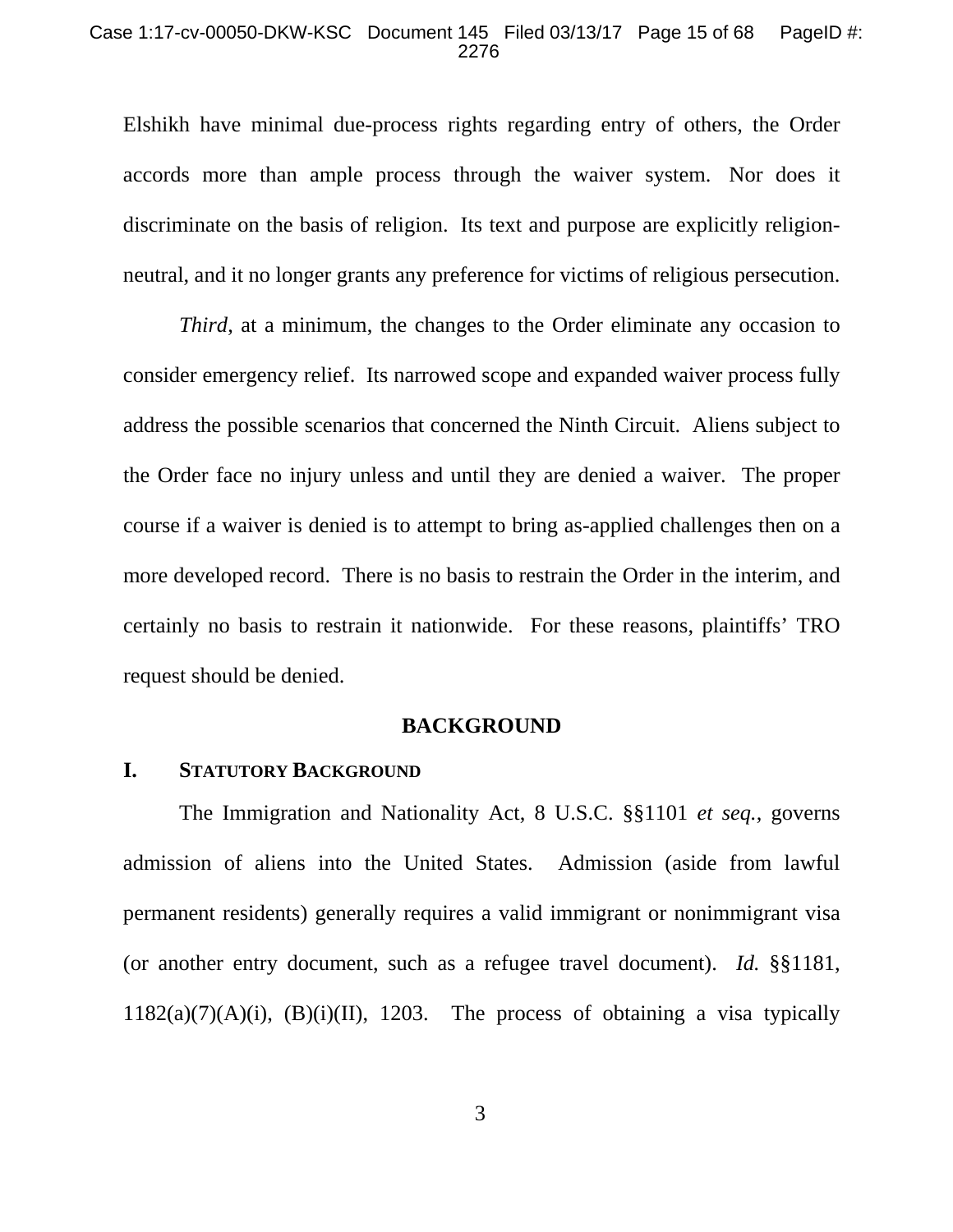#### Case 1:17-cv-00050-DKW-KSC Document 145 Filed 03/13/17 Page 16 of 68 PageID #: 2277

includes an in-person interview and results in a decision by a State Department consular officer. *Id*. §§1201(a)(1), 1202, 1204. Eligibility for a visa depends on many factors, including nationality. *See*, *e.g.*, *id.* §§1184(e), 1735. While a visa may be necessary for admission, it does not guarantee admission if the alien, upon arriving, is found "inadmissible." *Id.* §§1201(h), 1225(a).

Congress has established a Visa Waiver Program that enables nationals of participating countries to seek temporary admission for tourism or certain business purposes without a visa.  $8 \text{ U.S.C. }$  $\S$ §1182(a)(7)(B)(iv), 1187. In 2015, however, Congress excluded from the Program individuals with connections to specific countries. *Id.* §1187(a)(12). Congress itself specifically excluded nationals of countries participating in the Program who are dual nationals of or had recently visited Iraq or Syria, where "[t]he Islamic State of Iraq and the Levant (ISIL) … maintain[s] a formidable force," and nationals of and recent visitors to countries designated by the Secretary of State as state sponsors of terrorism (currently Iran, Sudan, and Syria).<sup>1</sup> 8 U.S.C.  $$1187(a)(12)(A)(i)$ -(ii). Congress also authorized the Department of Homeland Security (DHS) to designate additional countries of concern, considering whether a country is a "safe haven for terrorists," "whether a

 $\overline{a}$ 

<sup>1</sup> U.S. Dep't of State, *Country Reports on Terrorism* 6 (2016), https:// www.state.gov/documents/organization/258249.pdf.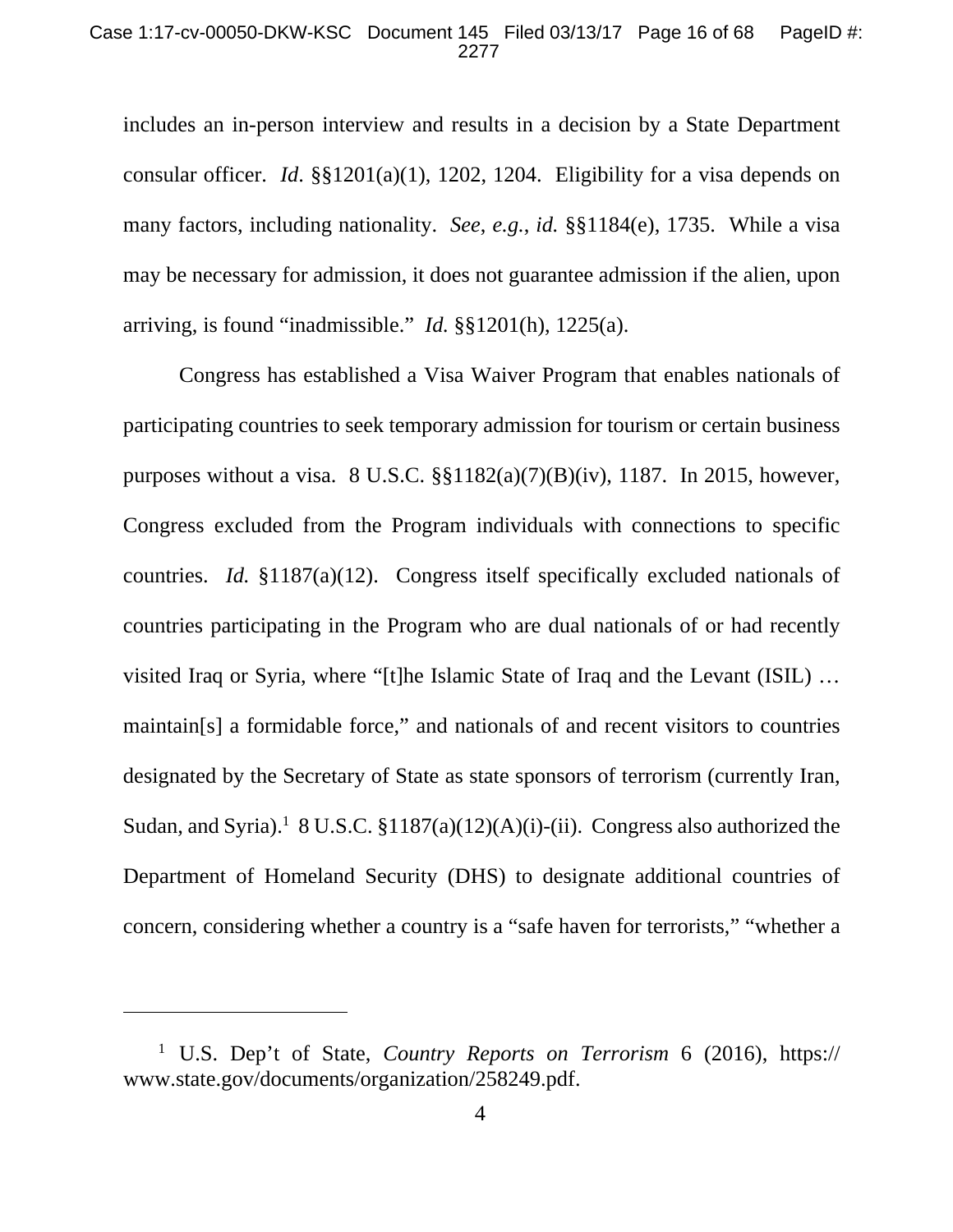#### Case 1:17-cv-00050-DKW-KSC Document 145 Filed 03/13/17 Page 17 of 68 PageID #: 2278

foreign terrorist organization has a significant presence" in the country, and "whether the presence of an alien in the country … increases the likelihood that the alien is a credible threat to" U.S. national security, *id.* §1187(a)(12)(D)(i)-(ii), and in February 2016 DHS excluded recent visitors to Libya, Somalia, and Yemen, noting that the designation was "indicative of the Department's continued focus on the threat of foreign fighters."2 In short, Congress and the prior Administration determined that the conditions in these seven countries warranted individualized review in admitting aliens into our Nation's borders.

Congress separately has established the U.S. Refugee Admissions Program (Refugee Program), which allows aliens who have been (or have a well-founded fear of being) persecuted on account of race, religion, nationality, or other specified grounds to seek admission. 8 U.S.C. §1101(a)(42); *see id.* §1157. Refugees are screened for eligibility and admissibility abroad; if approved, they may be admitted without a visa. *Id.* §§1157(c)(1), 1181(c). Congress expressly authorized the President to determine the maximum number of refugees admitted each fiscal year. *Id.* §1157(a)(2)-(3).

 $\overline{a}$ 

<sup>&</sup>lt;sup>2</sup> https://www.dhs.gov/news/2016/02/18/dhs-announces-further-travelrestrictions-visa-waiver-program.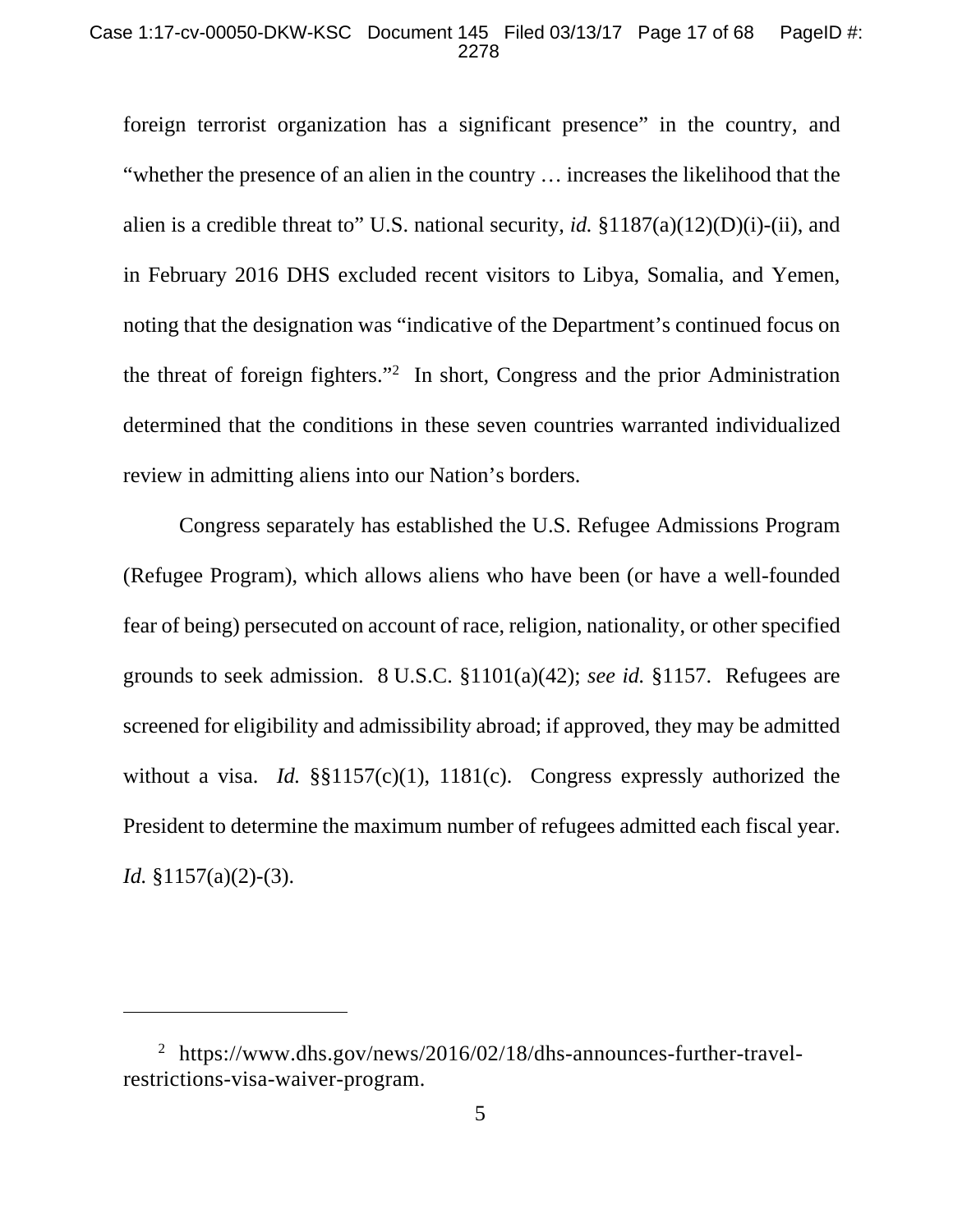Critically, although Congress created these various avenues to admission, it

accorded the Executive broad discretion to restrict or suspend admission of aliens.

First, Section 1182(f) provides:

 Whenever the President finds that the entry of any aliens or of any class of aliens into the United States would be detrimental to the interests of the United States, he may by proclamation, and for such period as he shall deem necessary, suspend the entry of all aliens or any class of aliens as immigrants or nonimmigrants, or impose on the entry of aliens any restrictions he may deem to be appropriate.

Second, Section 1185(a)(1) makes it unlawful for an alien to enter or attempt to enter the country "except under such reasonable rules, regulations, and orders, and subject to such limitations and exceptions as the President may prescribe."

### **II. THE REVOKED ORDER**

On January 27, 2017, the President issued the Revoked Order. It directed the Secretaries of Homeland Security and State to assess current screening procedures to determine whether they were sufficient to detect individuals who were seeking to enter this country to do it harm. Revoked Order §3(a)-(b). While that review was ongoing, the Revoked Order suspended for 90 days entry of foreign nationals of the seven countries already identified as posing heightened terrorismrelated concerns in the context of the Visa Waiver Program. *Id.* §3(c). It authorized the Secretaries, however, to make case-by-case exceptions to the suspension. *Id.*  $§3(g).$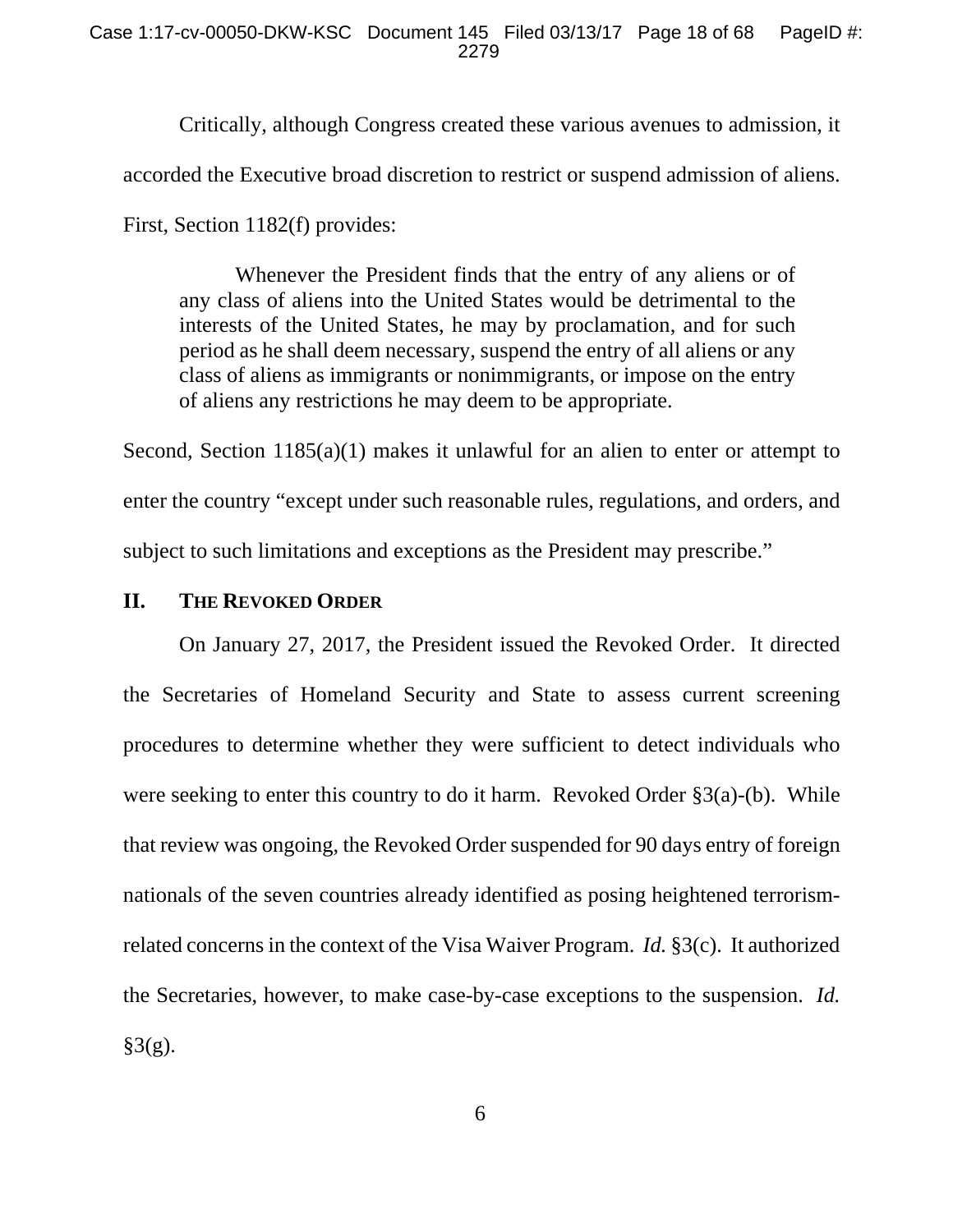#### Case 1:17-cv-00050-DKW-KSC Document 145 Filed 03/13/17 Page 19 of 68 PageID #: 2280

The Revoked Order similarly directed a review of the Refugee Program, and, pending that review, suspended entry under the Program for 120 days, subject to case-by-case waivers. Revoked Order §5(a), (c). It also suspended admission of Syrian refugees until the President determined "that sufficient changes have been made to the [Refugee Program] to ensure that admission of Syrian refugees is consistent with the national interest." *Id.* §5(c). Finally, it sought to assist victims of religious persecution by directing agencies to prioritize refugee claims premised on religious-based persecution, provided the religion at issue was "a minority religion in the individual's country of nationality." *Id.* §5(b).

### **III. LITIGATION CHALLENGING THE REVOKED ORDER**

The Revoked Order was challenged in multiple courts. The State of Washington filed suit in Seattle, seeking a TRO against Sections 3(c), 5(a)-(c), and 5(e). *Washington v. Trump*, No. 17-41 (W.D. Wash.). On February 3, 2017, the district court enjoined those provisions nationwide. 2007 WL 462040 (W.D. Wash. Feb. 3, 2017). On February 9, after accelerated briefing and argument, the Ninth Circuit declined to stay the injunction pending appeal. *Washington v. Trump*, 847 F.3d 1151, 1156 (9th Cir. 2017) (per curiam). Although acknowledging that the injunction may have been "overbroad," the court declined to narrow it, concluding that "[t]he political branches are far better equipped" to do so. *Id.* at 1166-67.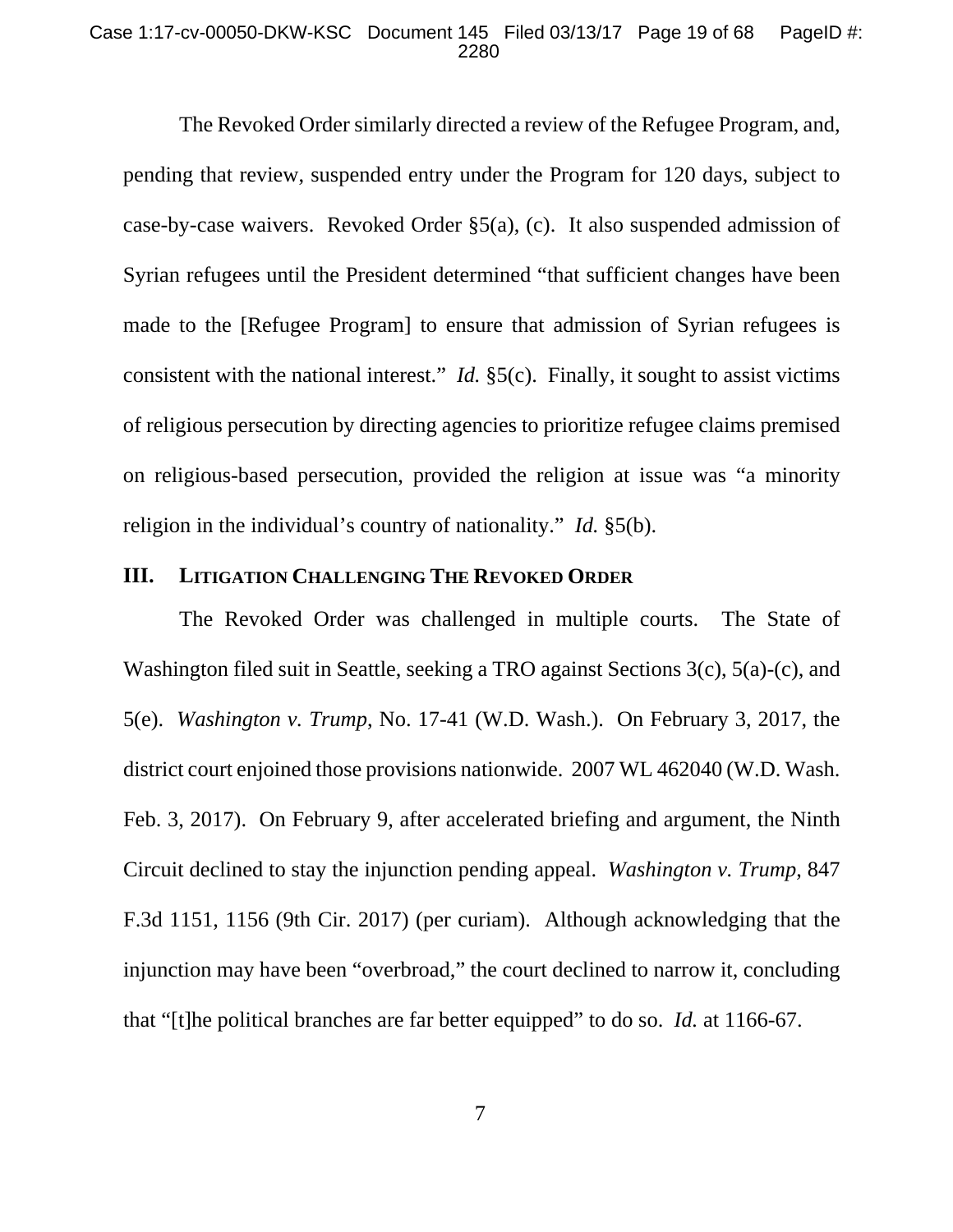# **IV. THE ORDER**

Responding to the Ninth Circuit's invitation, on March 6, 2017—at the joint urging of the Attorney General and Secretary of Homeland Security<sup>3</sup>—the President issued the Order. The Order takes effect March 16, revokes the Revoked Order, and replaces it with substantially revised provisions that address the Ninth Circuit's concerns.

### **A. The Order's Temporary Entry Suspension**

The Order's central, explicit purpose is to enable the President and his Administration to assess whether current screening and vetting procedures are sufficient to detect terrorists seeking to infiltrate the Nation. Order §1(f). To facilitate that important review, the President ordered a temporary, 90-day pause on entry of certain foreign nationals from six nations previously "identified as presenting heightened concerns about terrorism and travel to the United States" by Congress or the prior Administration: Iran, Libya, Somalia, Sudan, Syria, and Yemen. *Id.* §1(a), (d)-(f).

 <sup>3</sup>  $3$  Joint Ltr. to President (Mar. 6, 2017), https://www.dhs.gov/sites/default/ files/publications/17\_0306\_S1\_DHS-DOJ-POTUS-letter\_0.pdf (Ex. A).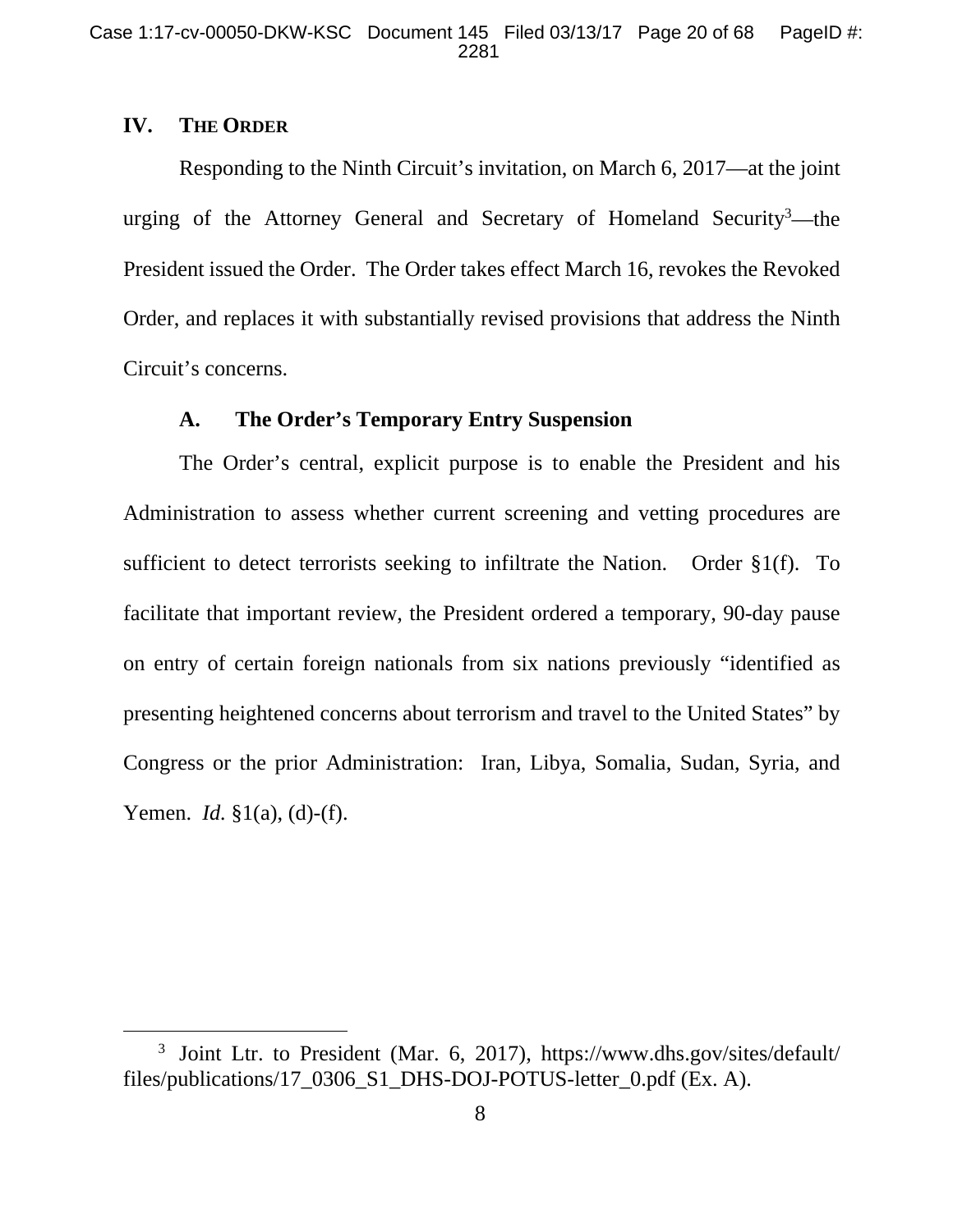# **1. Temporary suspension of entry by certain aliens from six countries**

As the Order explains, each of those countries "is a state sponsor of terrorism, has been significantly compromised by terrorist organizations, or contains active conflict zones," which is why Congress and the Secretary of Homeland Security previously designated them "countries of concern." Order §1(d). The Order details the circumstances of each country that give rise to "heightened risk[s]" that terrorists from those countries would attempt to enter the United States and that those countries' governments may lack the "willingness or ability to share or validate important information about individuals seeking to travel to the United States" to screen them properly. Order §1(d)-(e).

To that end, the Order "suspend[s] for 90 days" the "entry into the United States of nationals of those six countries." Order  $\S2(c)$ . In response to the Ninth Circuit's ruling, however, the Order clarifies that the suspension applies only to aliens who: (1) are outside the United States on the Order's effective date, (2) do not have a valid visa on that date, *and* (3) did not have a valid visa on the effective date of the Revoked Order. Order §3(a). It expressly excludes other categories of aliens that concerned the Ninth Circuit, including (among others) any lawful permanent resident; any foreign national admitted to or paroled into the United States; any individual with a document other than a visa permitting travel to the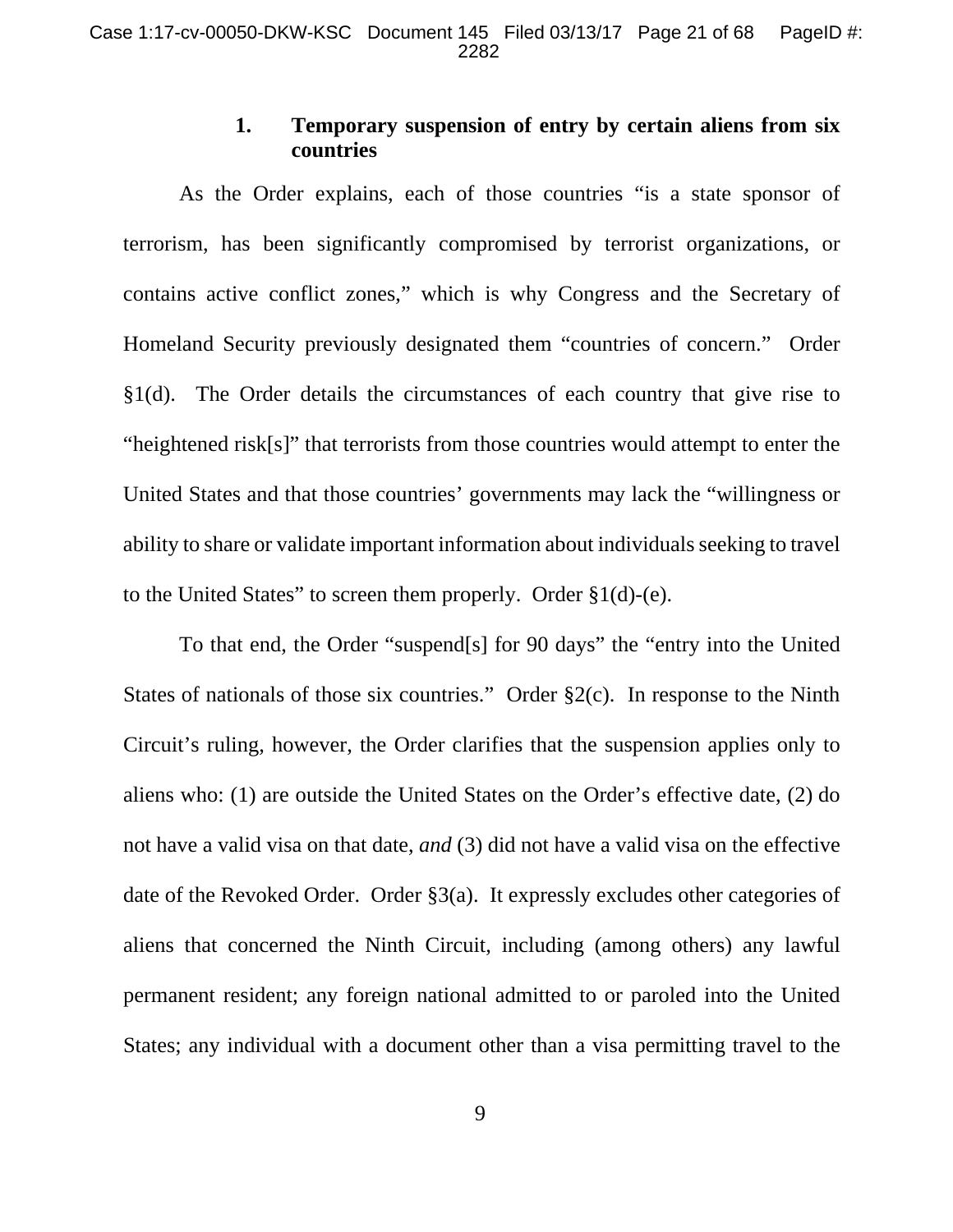#### Case 1:17-cv-00050-DKW-KSC Document 145 Filed 03/13/17 Page 22 of 68 PageID #: 2283

United States; and any foreign national granted asylum, any refugee already admitted to the United States, or any individual granted certain protections from removal. *See id.* §3(b). Consequently, an alien who is in the United States on the Order's effective date (for example, on a single-entry visa, Mot. 40 n.1 (ECF No. 65)) and seeks to leave will not be subject to the Order's temporary suspension upon return; instead, he will be subject to pre-existing rules governing admission.

### **2. Case-by-case waivers**

The Order also contains a detailed waiver provision. Order §3(c). It permits consular officials (and the U.S. Customs and Border Protection Commissioner) to grant case-by-case waivers where denying entry "would cause undue hardship" and "entry would not pose a threat to national security and would be in the national interest." *Id.* Moreover, it lists circumstances where waivers could be considered, including for (among others):

- foreign nationals who were previously "admitted to the United States for a continuous period of work, study, or other long-term activity," but who are currently outside the country and seeking to reenter;
- individuals who seek entry for "significant business or professional obligations"; and
- individuals who seek entry "to visit or reside with a close family member (e.g., a spouse, child, or parent) who is a U.S. citizen, lawful permanent resident, or alien lawfully admitted on a valid nonimmigrant visa."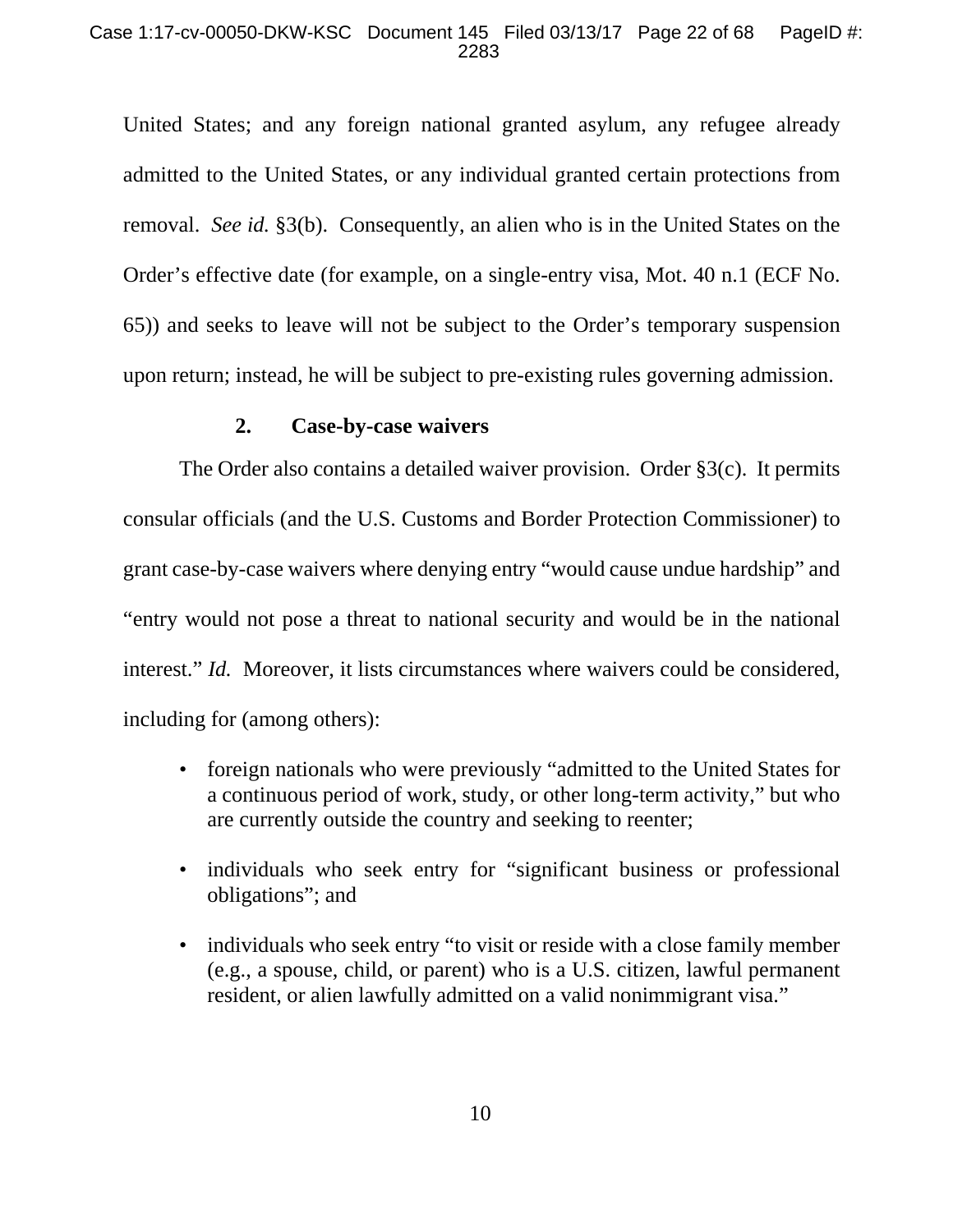*Id.* These provisions providing examples of instances where a waiver may be warranted expand significantly on the Revoked Order's provisions regarding waivers.

Finally, the Order specifies that requests for waivers will be processed "as part of the visa issuance process." Order §3(c); *see also* Second Am. Compl. (ECF No. 64), Ex. 14, #Q8 (Dep't of Homeland Security, *Q&A: Protecting the Nation from Foreign Terrorist Entry to the United States* (Mar. 6, 2017)); U.S. Dep't of State, *Executive Order on Visas* (Mar. 6, 2017), https://travel.state.gov/content/ travel/en/news/important-announcement.html (Ex. B). Consular officers reviewing visa applications will carefully review each request under these criteria.

### **B. The Order's Temporary Refugee Program Suspension**

The Order also directs an immediate review to determine whether the Refugee Program's processes adequately identify terrorist threats, and "what additional procedures should be used to ensure that individuals seeking admission as refugees do not pose a threat" to the country. Order  $\S6(a)$ . To facilitate that review, the Order suspends Refugee Program travel for 120 days. "Terrorist groups have sought to infiltrate various nations through refugee programs," and "some of those who have entered the United States through our immigration system" including "individuals who first entered the country as refugees"—"have proved to be threats to our national security." *Id.* §1(b)(iii), (h). Moreover, more than 300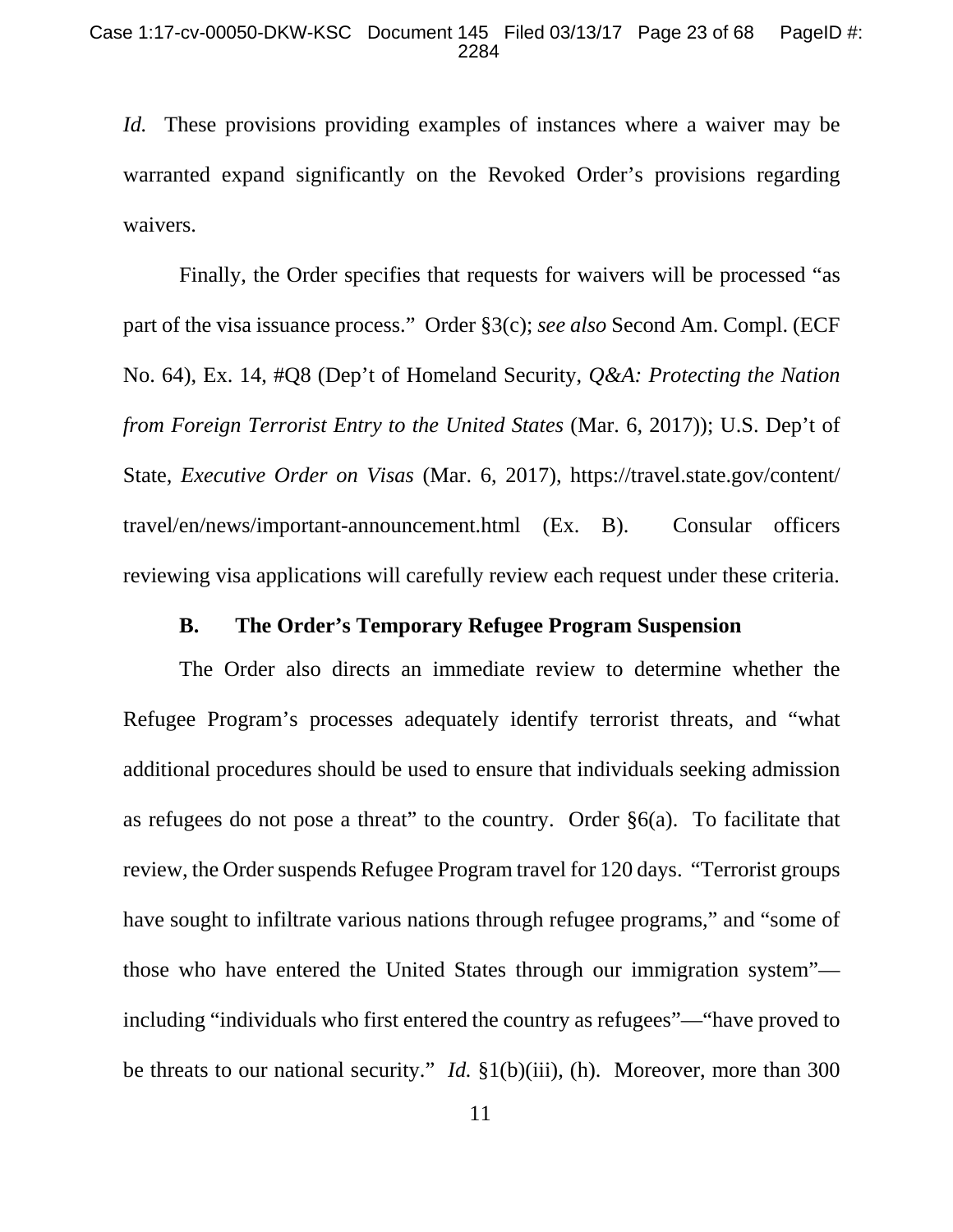individuals who entered the United States are currently the subject of counterterrorism investigations. *Id.* §1(h). The Order thus concludes that temporarily pausing the Program is necessary to ensure that those seeking to do the United States harm do not enter as refugees while the new Administration assesses the adequacy of current screening procedures.

The Order authorizes the Secretaries of State and Homeland Security jointly to make "case-by-case" exceptions where doing so is "in the national interest and does not pose a threat" to the Nation's security or welfare*—e.g*., if "denial of entry would cause undue hardship." Order §6(c). Unlike the Revoked Order, the Order does not prioritize refugee claims based on persecution against religious minorities. It also omits the provision indefinitely suspending refugee applications of Syrian nationals, and exempts refugee applicants the State Department has formally scheduled for transit as of the Order's effective date. *Id*.

## **V. DISMISSAL OF THE NINTH CIRCUIT APPEAL, AND PLAINTIFFS' AMENDED COMPLAINT AND RENEWED TRO MOTION**

In light of the Order, on March 7, 2017, the government filed a motion to dismiss its appeal of the Washington court's preliminary injunction, which the Ninth Circuit granted on March 8. The same day, at plaintiffs' request, this Court lifted the stay of proceedings. ECF No. 59. Plaintiffs then filed their operative complaint and a new motion for a TRO.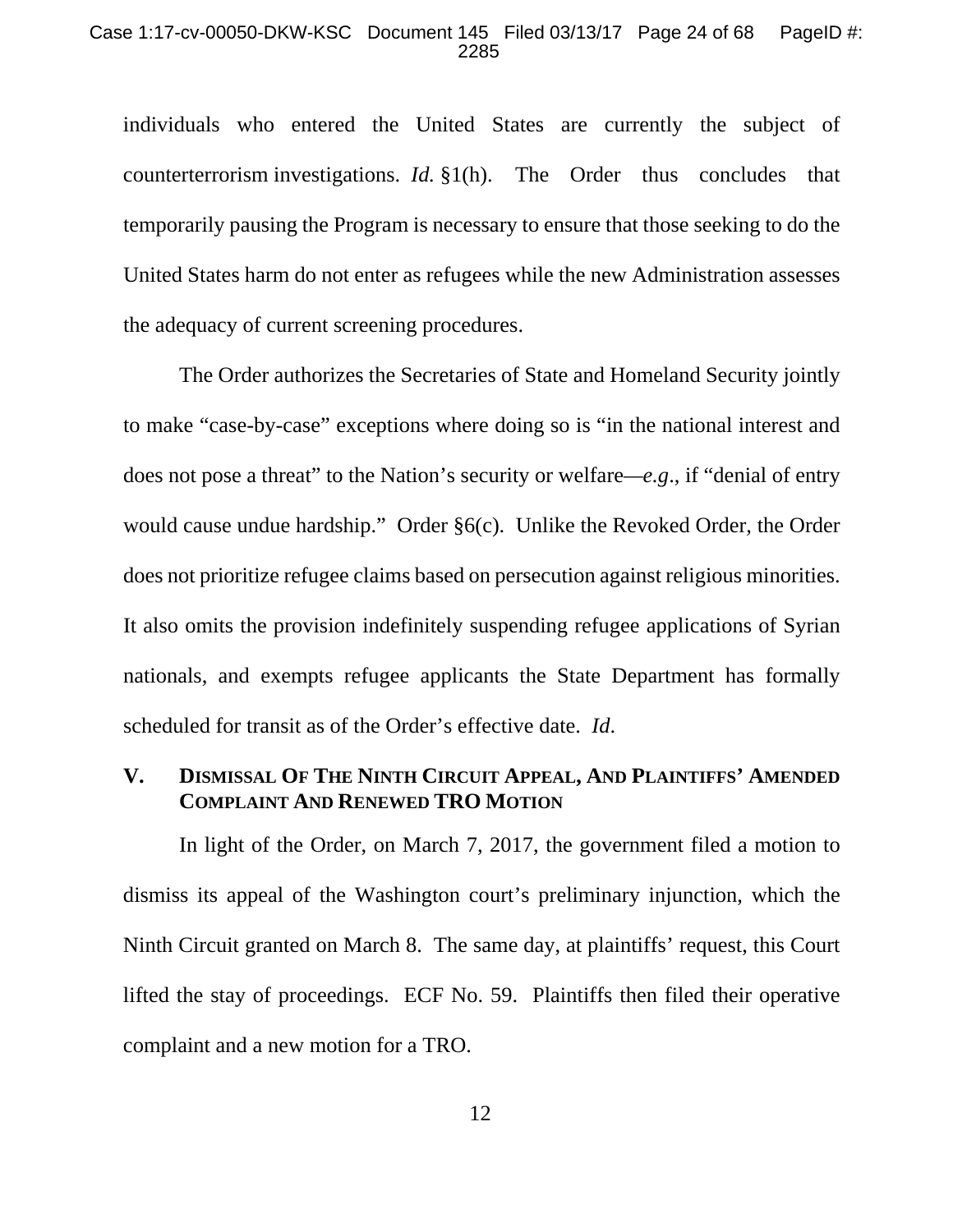### **STANDARD OF REVIEW**

Emergency relief is "an extraordinary and drastic remedy." *Munaf v. Geren*, 553 U.S. 674, 689 (2008). The movant "must establish that [it] is likely to succeed on the merits, that [it] is likely to suffer irreparable harm in the absence of preliminary relief, that the balance of equities tips in [its] favor, and that [a TRO] is in the public interest." *Winter v. NRDC*, 555 U.S. 7, 20 (2008). Injunctive relief that "deeply intrudes into the core concerns of the executive branch"—including foreign affairs and national security—may be awarded only upon "an extraordinarily strong showing" as to each element. *Adams v. Vance*, 570 F.2d 950, 954-55 (D.C. Cir. 1978).

Plaintiffs assert facial challenges to the Order. "Facial challenges are disfavored" compared to as-applied challenges. *Wash. State Grange v. Wash. State Republican Party*, 552 U.S. 442, 450-51 (2008). They are thus "the most difficult challenge[s] to mount successfully." *United States v. Salerno*, 481 U.S. 739, 745 (1987). Plaintiffs must show more than that the Order "*might* operate unconstitutionally under some conceivable set of circumstances." *Id*. (emphasis added). Instead, they bear the "heavy burden" of "establish[ing] that no set of circumstances exist under which the [Order] would be valid." *Id*. Thus, plaintiffs must show that all or almost all applications will result in the unlawful exclusion of foreign nationals seeking entry into the United States.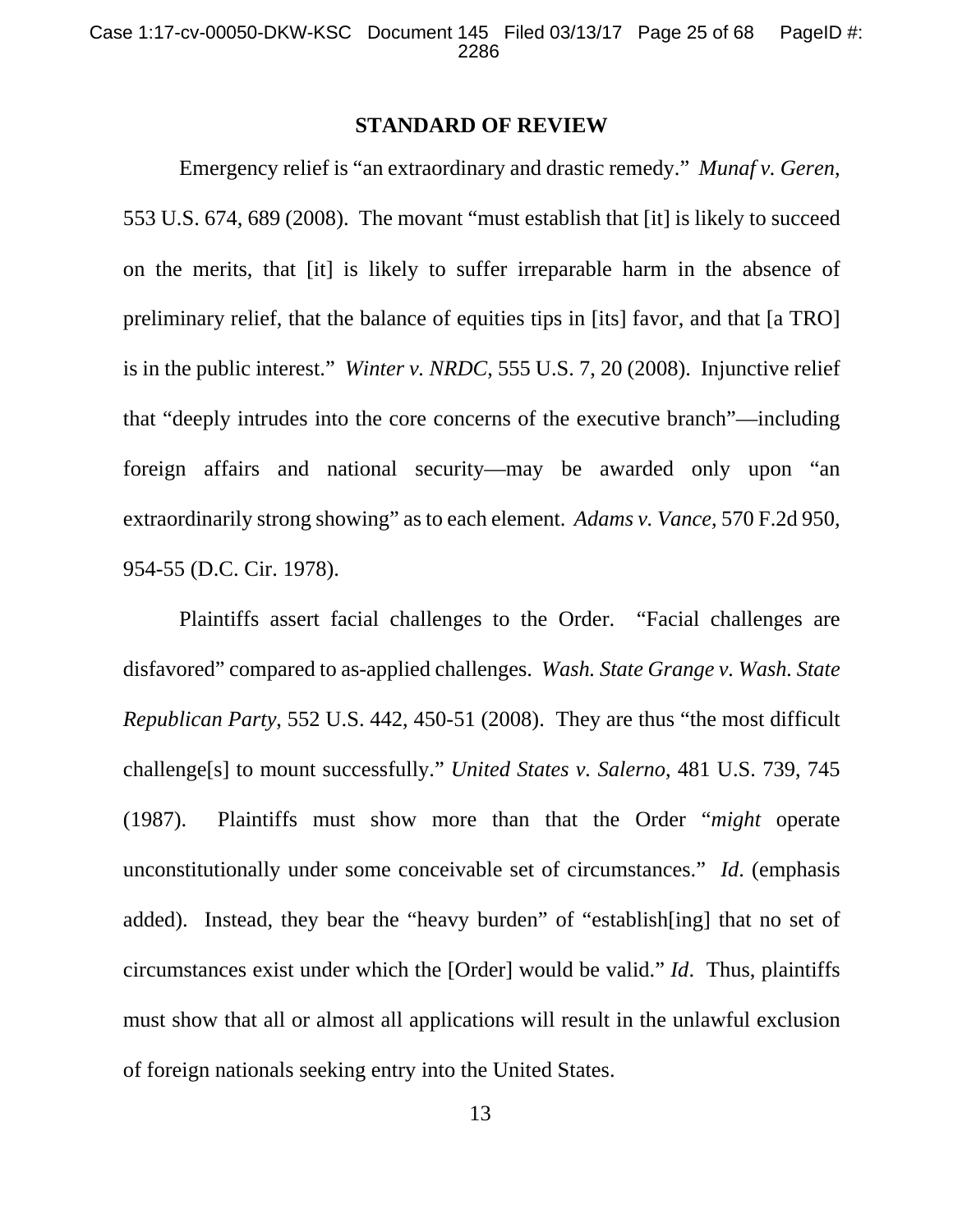### **ARGUMENT**

Plaintiffs do not come close to meeting their extraordinary burden. At the outset, they present no justiciable claim at all. As explained above, the Order applies only to individuals outside the country who do not have a current visa, and even as to them, it sets forth robust waiver provisions. Among other things, therefore, plaintiffs cannot show that any individual whom they seek to protect is in imminent risk of being denied entry due to the Order. All of their alleged injuries are speculative. Moreover, plaintiffs' claims fail on the merits. The Order falls well within the President's statutory authority and addresses the constitutional concerns identified by the Ninth Circuit. Plaintiffs therefore are not entitled to the sweeping relief they seek.

## **I. PLAINTIFFS' CHALLENGES TO THE ORDER ARE NOT JUSTICIABLE**

All of plaintiffs' claims fail because they lack Article III standing, because their claims are not yet ripe, or because plaintiffs may not challenge the denial of immigration benefits to third parties. Plaintiffs must demonstrate a "legally and judicially cognizable" injury, *Raines v. Byrd*, 521 U.S. 811, 819 (1997), consisting of, at minimum, a "concrete and particularized" injury caused by the Order that is "actual or imminent, not conjectural or hypothetical." *Lujan v. Defenders of Wildlife*, 504 U.S. 555, 560-61 (1992). They have not done so. The only harms that Hawaii asserts to itself—as opposed to third parties—are far too speculative to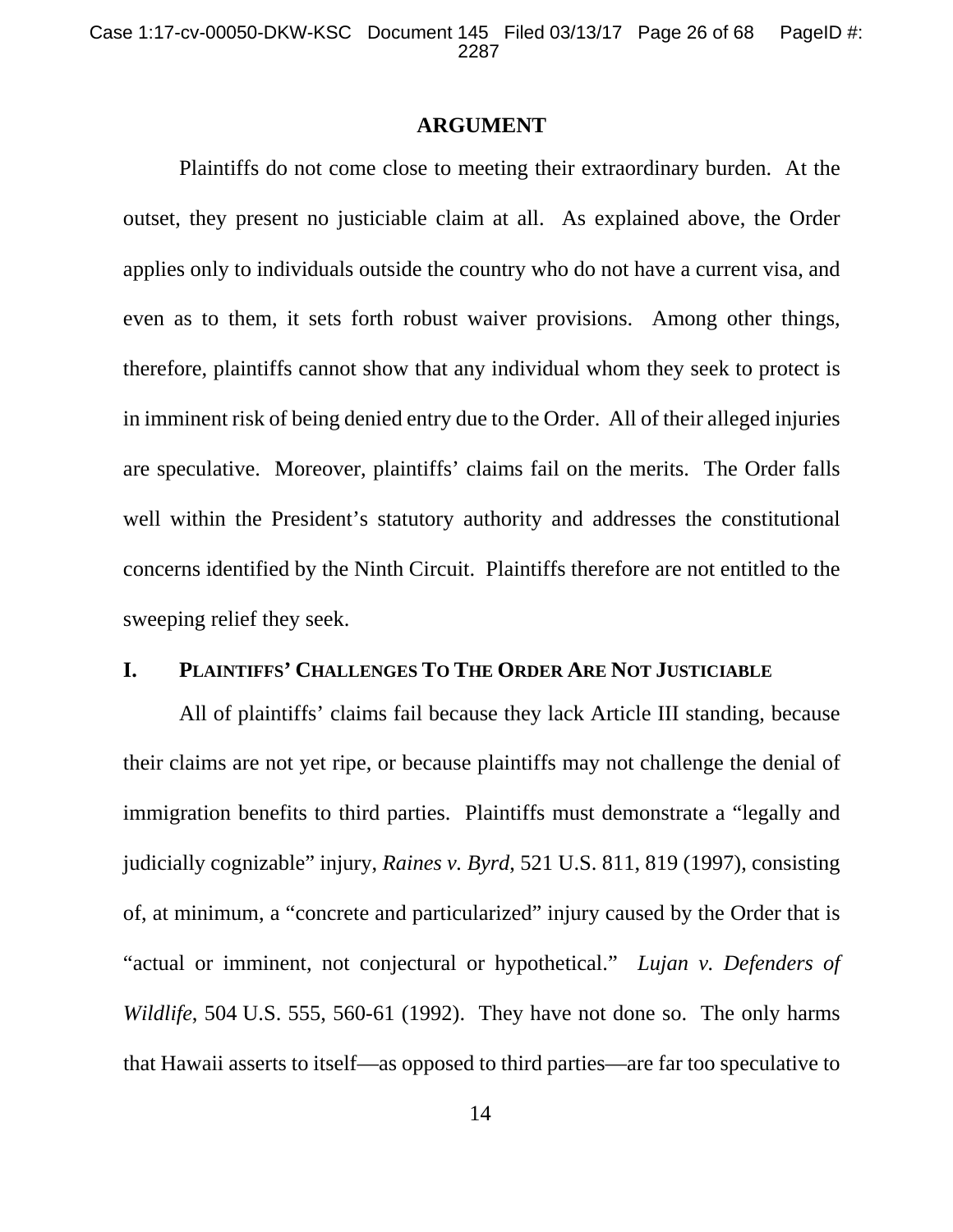#### Case 1:17-cv-00050-DKW-KSC Document 145 Filed 03/13/17 Page 27 of 68 PageID #: 2288

satisfy Article III. Hawaii also invokes third-party standing on behalf of individuals affected by the Order. But third-party standing is the narrow exception, not the rule, and Hawaii has not met its stringent requirements. In addition, Hawaii's claims are barred by the well-established rule generally precluding judicial review of the denial of a visa. The Ninth Circuit's ruling addressing these types of issues is not to the contrary. Its ruling explicitly provided only a "very preliminary" assessment of standing, and the plaintiffs there established a much closer relationship to individuals affected by the Revoked Order, which Hawaii does not establish as to the new Order. 847 F.3d at 1159-61.

Finally, Elshikh claims that he has standing to challenge the inability of his mother-in-law, a Syrian national, to enter the United States. But that claim—and any similar claims Hawaii might assert on behalf of other residents—is not ripe, since Plaintiffs cannot show that Elshikh's mother-in-law or any other affected relative of a Hawaiian resident has yet sought, much less been denied, a waiver.

#### **A. Hawaii's Claims Are Not Justiciable**

### **1. Hawaii itself lacks any actual or imminent concrete injury**

A "'threatened injury must be *certainly impending* to constitute injury in fact'"; "'[a]llegations of *possible* future injury' are not sufficient." *Clapper v. Amnesty Int'l*, 133 S. Ct. 1138, 1147 (2013). Here, Hawaii alleges three injuries to itself. Each is far too speculative to support Article III standing, and none gives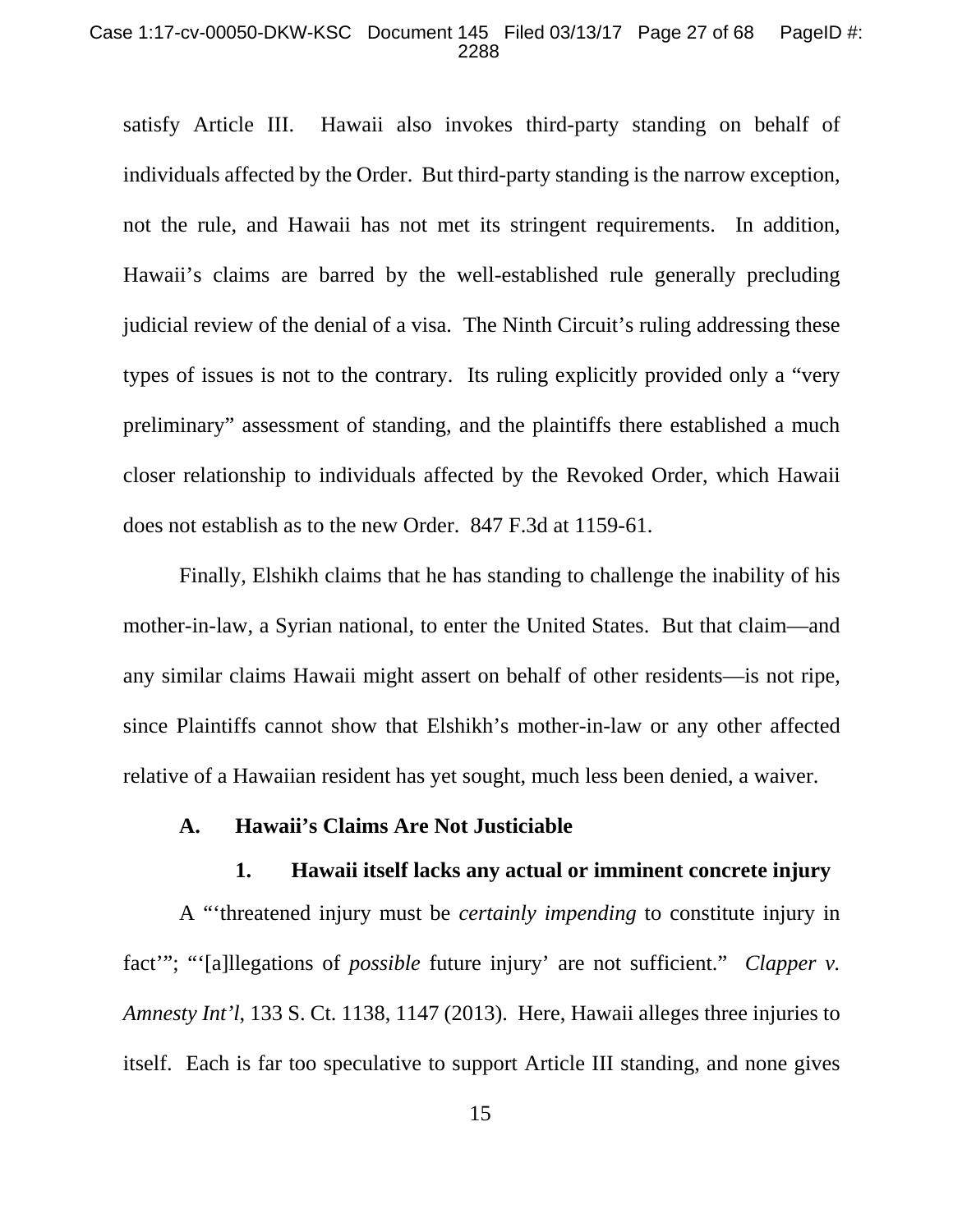the State a "legally and judicially cognizable" injury, *Raines*, 521 U.S. at 819, caused by the Order that is "concrete and particularized" and "actual or imminent," *Lujan*, 504 U.S. at 560-61.

First, Hawaii alleges that the 90-day entry suspension will prevent "state agencies and universities" from "recruit[ing] and "accept[ing] qualified applicants." Compl. ¶¶93, 97; Mot. 45-46. Hawaii's own declarations, however, show that it is merely guessing. *See*, *e.g.*, ECF No. 66-6, ¶8 (acknowledging that "*it is too soon to determine full impact* … on the University's future recruitment efforts," and stating only that the university is "*anticipating* that recruitment … *may* be impacted" (emphases added)). Hawaii does not identify any particular persons it seeks to recruit who have concrete plans to relocate to Hawaii and join a state university or agency—let alone specific plans to do so in the next 90 days. Rather, the most Hawaii can say is that unidentified aliens *might* aspire to do so someday. But "[s]uch 'some day' intentions—without any description of concrete plans … —do not support a finding of the 'actual or imminent' injury that [the Supreme Court's] cases require." *Lujan*, 504 U.S. at 564. Even if Hawaii could identify individuals whom it sought to recruit from one of the six countries, it still would have to show that the Order would prevent such recruitment—*i.e.*, that those individuals are subject to the entry suspension and could not obtain a waiver. It has not even attempted to make this showing.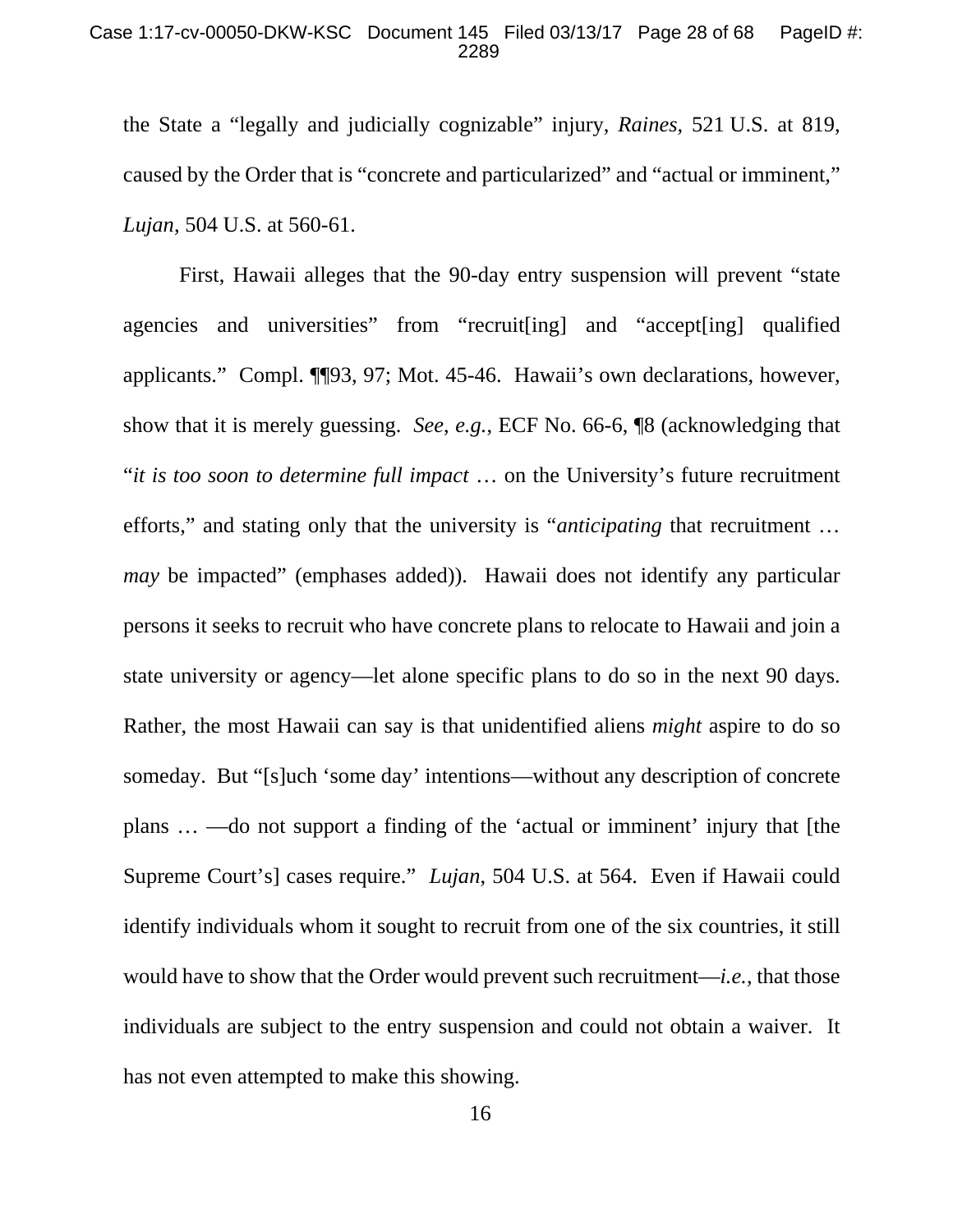#### Case 1:17-cv-00050-DKW-KSC Document 145 Filed 03/13/17 Page 29 of 68 PageID #: 2290

Second, Hawaii alleges that the Order harms its economy by preventing private firms from hiring foreign nationals from the six countries and by discouraging tourism, thereby reducing tax revenue. Compl. ¶¶99-103; Mot. 47- 48. Such attenuated effects on a State—which depend on the actions of third parties not before the Court—cannot be sufficient to confer Article III standing. *See Lujan*, 504 U.S. at 562 ("much more is needed" to establish standing when alleged injury "hinge[s] on the response" of "third part[ies] to the government action"). Otherwise, States could challenge virtually any change in immigration policy that reduced the number of visitors from abroad. And in any event, Hawaii's allegations of economic injury are even more speculative than its claimed injuries to state agencies and universities. Hawaii offers no evidence that the 90-day pause on entry will prevent private firms from hiring aliens from the covered countries. It certainly does not demonstrate that hiring would be so impaired as to materially affect the State's tax revenue. Moreover, the Order specifically contemplates waivers for foreign nationals who "seek[] to enter the United States for significant business or professional obligations." Order §3(c)(iii).

Hawaii's only support for anticipating reduced tourism is that visits from the Middle East declined in January 2017. Compl. ¶[100-101. But the Order was in effect only 4 days in that month. Hawaii also offers nothing to show that the new Order—much narrower in its scope—will have the same effect. To the contrary,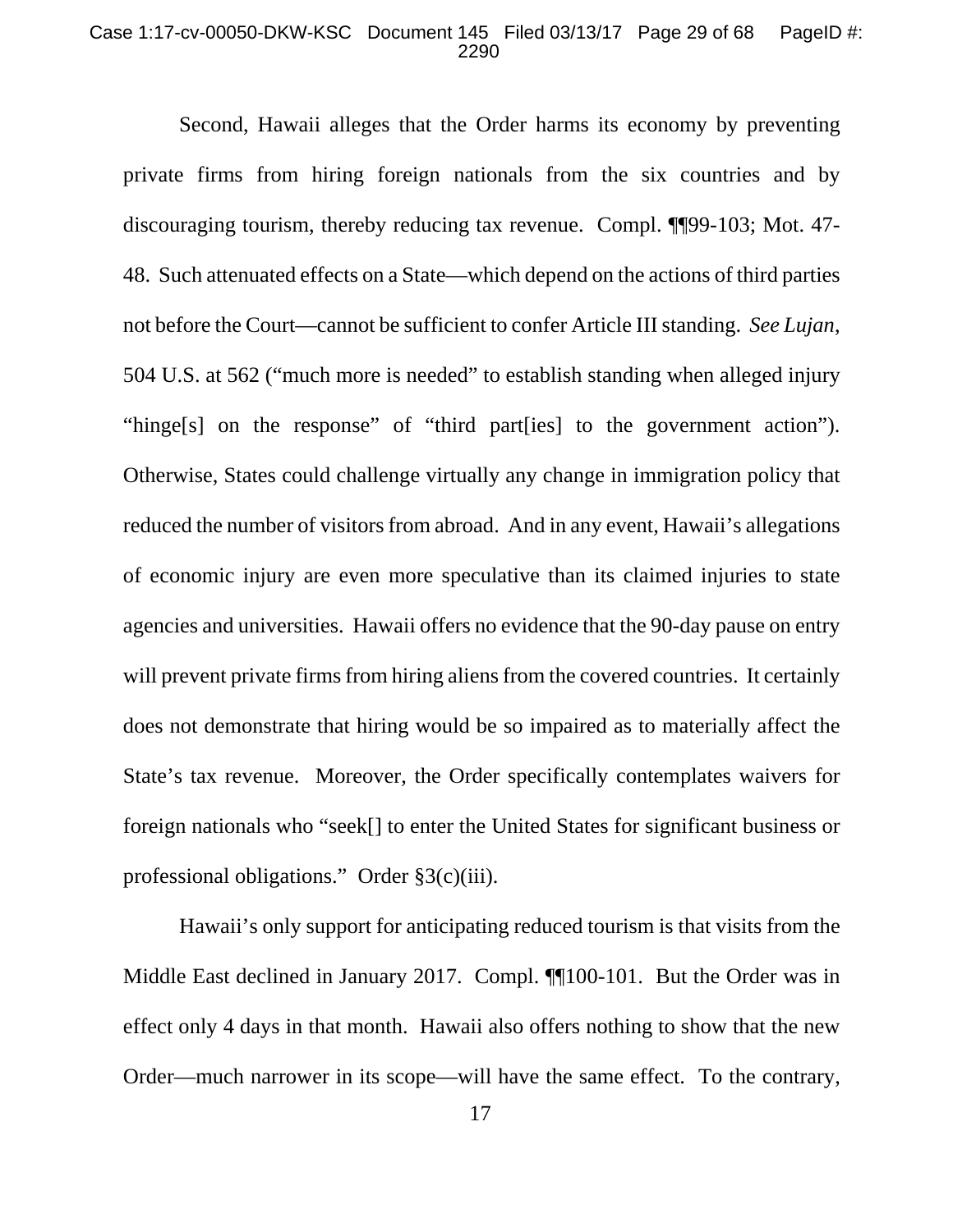its own evidence refers only to the "potential" for "further uncertainty" undermining any claim of concrete, imminent injury. ECF No. 66-4, ¶10.

Finally, Hawaii resorts to alleging "intangible harms" because the Order forces the State to "tolerate a policy" it considers unlawful and "antithetical to Hawaii's State identity and spirit." Compl. ¶¶98-99, 105; *but see Allen v. Wright*, 468 U.S. 737, 753-55 (1984) (allegation that "Government is violating the law" insufficient to establish standing). Contrary to plaintiffs' assertion (Mot. 47), the Order does not "command" or forbid Hawaii to do anything. Hawaii's amorphous assertions about its values simply boil down to disagreement with the Executive's policy judgments. Such "disagreement," even if "phrased in constitutional terms," "is not an injury sufficient to confer standing." *Valley Forge Christian Coll. v. Americans United for Separation of Church and State, Inc.*, 454 U.S. 464, 479-80 (1982).

## **2. Hawaii cannot rely on purported injuries to others**

Unable to show injury to itself, Hawaii attempts to rely on purported injuries to others. But "a party 'generally must assert his *own* legal rights and interests, and cannot rest his claim to relief on the legal rights or interests of third parties.'" *Kowalski v. Tesmer*, 543 U.S. 125, 129 (2004). Outside the context of free-speech rights or "'enforcement of [a] challenged restriction *against the litigant*,'" neither of which is at issue here, the Supreme Court "ha[s] not looked favorably upon third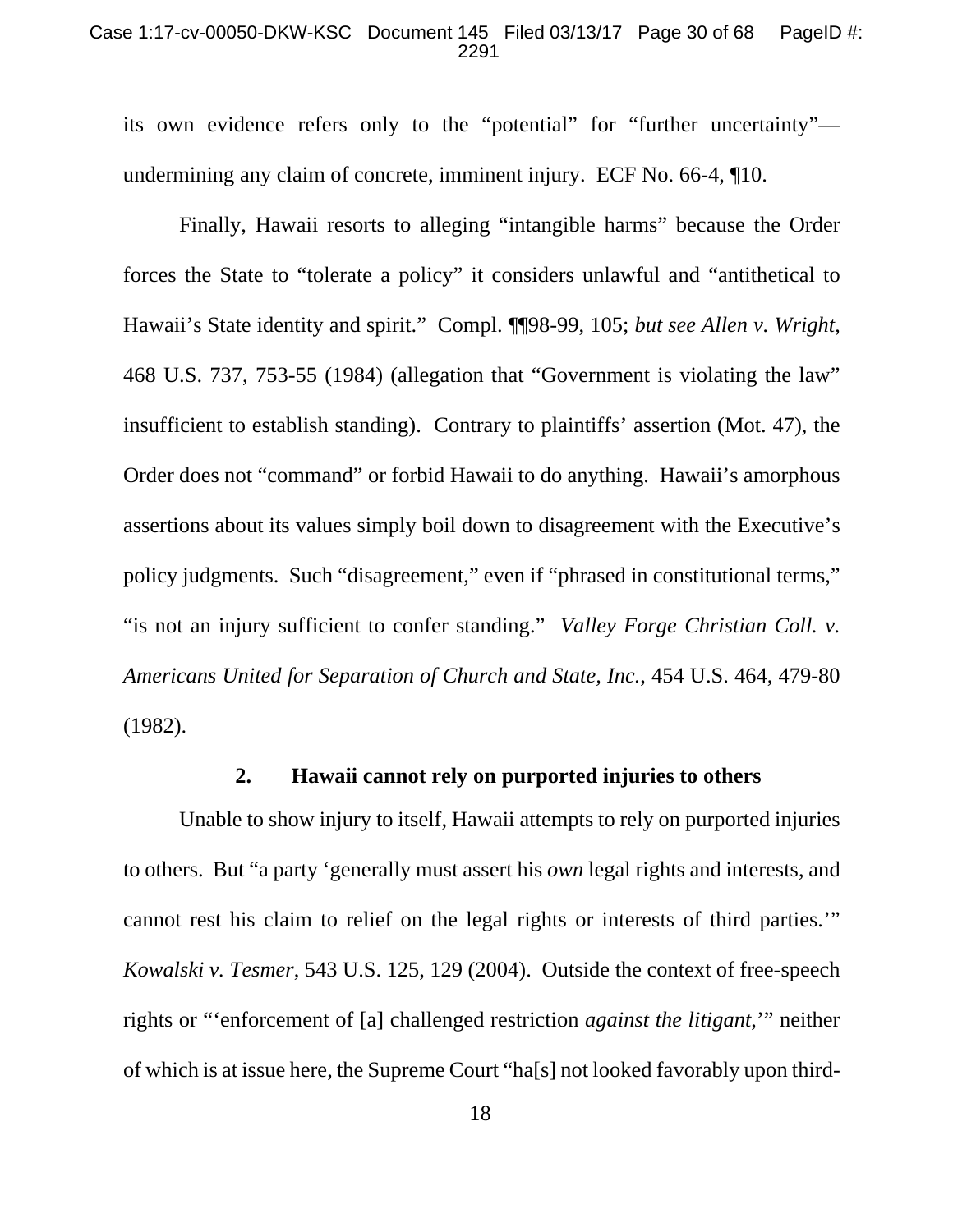party standing," and has permitted it only where a party demonstrates a "close relationship with the person" whose rights it invokes *and* a "hindrance" to that person's "ability to protect his own interests." *Id*. at 129-30 (emphasis in original); *see McCollum v. Cal. Dep't of Corr. & Rehab.*, 647 F.3d 870, 878 (9th Cir. 2011). Hawaii falls short on both fronts.

First, Hawaii does not allege any close relationship with the aliens covered by the entry suspension, all of whom are currently abroad and lack a visa. The State cannot premise its participation in a federal lawsuit on the interests of unspecified aliens with whom the State has no identified connection. *See*, *e.g.*, *Voigt v. Savell*, 70 F.3d 1552, 1565 (9th Cir. 1995) (no close relationship where plaintiff may "occasionally be in a position to hire a non-resident"). Hawaii alleges that the suspension of the Refugee Program will hinder its ability to "help[] refugees resettle in Hawaii" through its "small" "refugee program," Compl. ¶104, but even if that were sufficient, Hawaii does not claim any existing relationship with would-be refugees affected by that suspension.

Second, Hawaii also cannot demonstrate that any individuals whose rights it seeks to represent face a "hindrance" in vindicating their own rights. *Kowalski*, 543 U.S. at 129-30. Hawaii asserts that its residents and their family members and friends are injured by the Order. But it fails to explain why they cannot seek relief themselves—as Hawaii's own co-plaintiff Elshikh has done here. *See Hodak v.*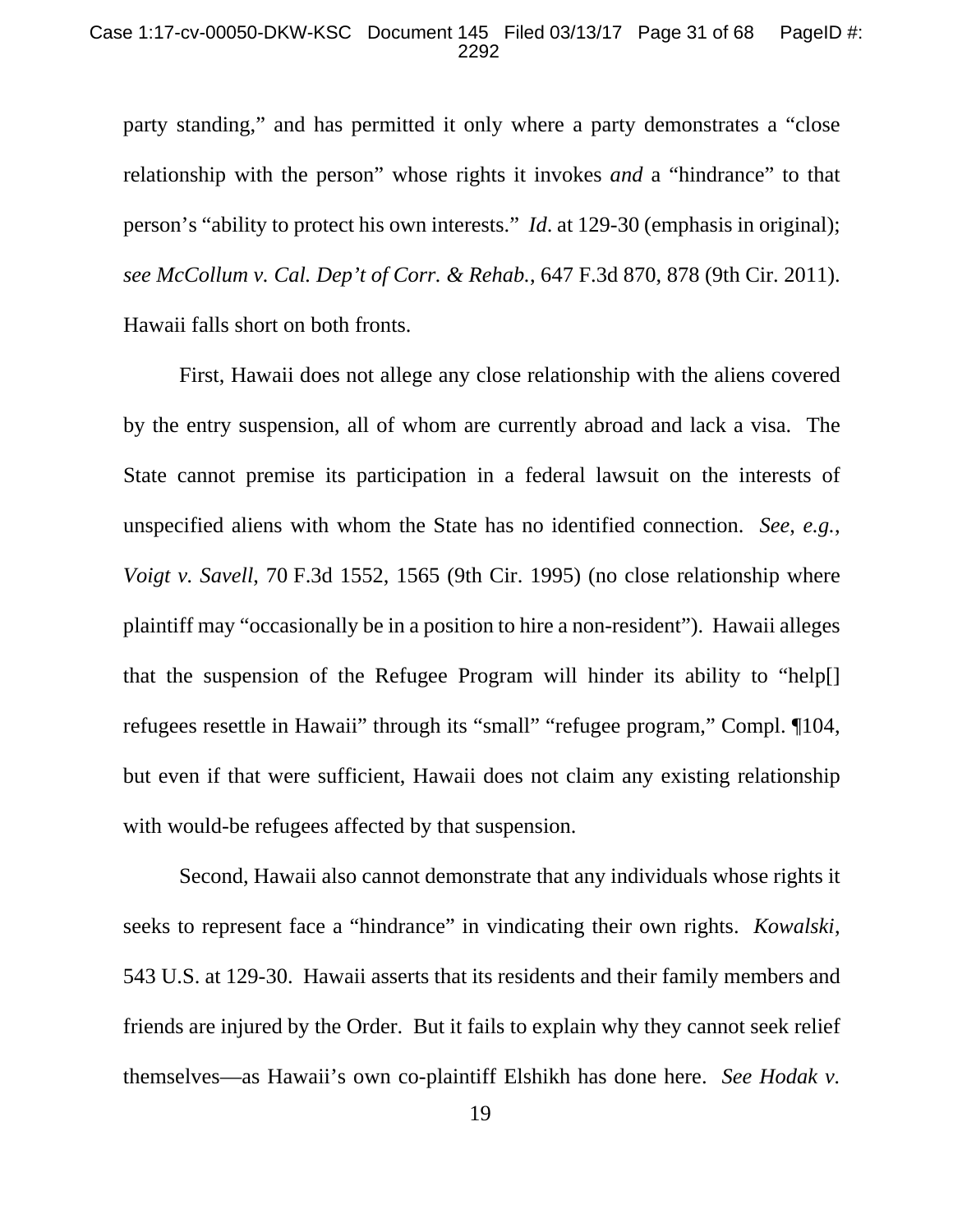*City of St. Peters*, 535 F.3d 899, 905 (8th Cir. 2008) (noting agreement among circuits that, "if a third party actually asserts his own rights, no hindrance exists, and third-party standing is improper"). Whether or not those individuals' claims are justiciable or meritorious, Hawaii's intervention is unnecessary, and therefore impermissible.

Hawaii cannot circumvent these limitations by seeking to represent the rights of its residents under the *parens patriae* doctrine. Although States may sue on their citizens' behalf as *parens patriae* in some settings, "it is no part of [a State's] duty or power to enforce [its citizens'] rights in respect of their relations with the federal government." *Massachusetts v. Mellon*, 262 U.S. 447, 485-86 (1923); *accord Alfred L. Snapp & Son, Inc. v. Puerto Rico ex rel. Barez*, 458 U.S. 592, 610 n.16 (1982). A State can "assert its" own "rights under federal law," *Massachusetts v. EPA*, 549 U.S. 497, 520 n.17 (2007), but Hawaii seeks to rely on injuries it claims that *its citizens and residents* will suffer.

# **3. Hawaii may not challenge the denial of immigration benefits to third parties**

The impropriety of Hawaii's attempt to seek judicial review on others' behalf is especially acute in the immigration context. The Supreme Court has "long recognized" a doctrine of "consular nonreviewability," under which the denial of a visa is "'largely immune from judicial control'" and thus cannot be challenged in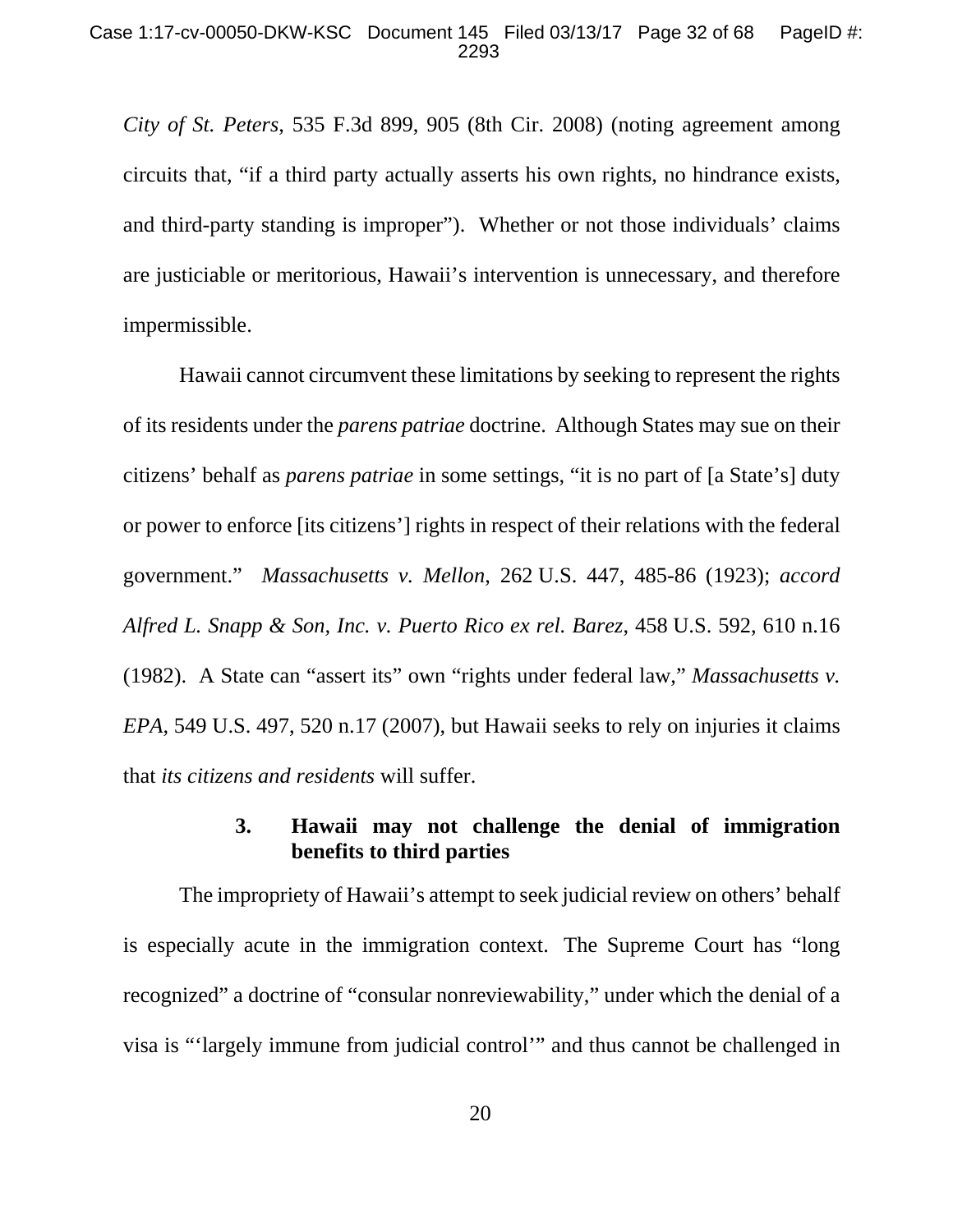court, even by the affected alien. *Cardenas v. United States*, 826 F.3d 1164, 1169 (9th Cir. 2016) (quoting *Fiallo v. Bell*, 430 U.S. 787, 792, 794-95 (1977)); *see Brownell v. Tom We Shung*, 352 U.S. 180, 184 n.3, 185 n.6 (1956); *see also, e.g.*, *Saavedra Bruno v. Albright*, 197 F.3d 1153, 1158-59 & n.2 (D.C. Cir. 1999). The Ninth Circuit has identified "'a limited exception to the doctrine … where the denial of a visa implicates the constitutional rights of American citizens.'" *Cardenas*, 826 F.3d at 1169. But that "limited exception" for a U.S. citizen asserting her *own* constitutional rights and seeking review of a specific visa denial plainly does not encompass Hawaii's sweeping challenge, which is based largely if not entirely on statutory claims and asserted constitutional rights held by others, not by the State itself.

## **B. The Claims Of Elshikh And Any Other Individual Hawaii Seeks To Represent Are Unripe**

"A claim is not ripe for adjudication if it rests upon 'contingent future events that may not occur as anticipated, or indeed may not occur at all.'" *Texas v. United States*, 523 U.S. 296, 300 (1998). The plaintiff "must show that withholding review would result in direct and immediate hardship and would entail more than possible financial loss.'" *W. Oil & Gas Ass'n v. Sonoma County*, 905 F.2d 1287, 1291 (9th Cir. 1990). Here, the only concrete injury Elshikh alleges is that the Order "will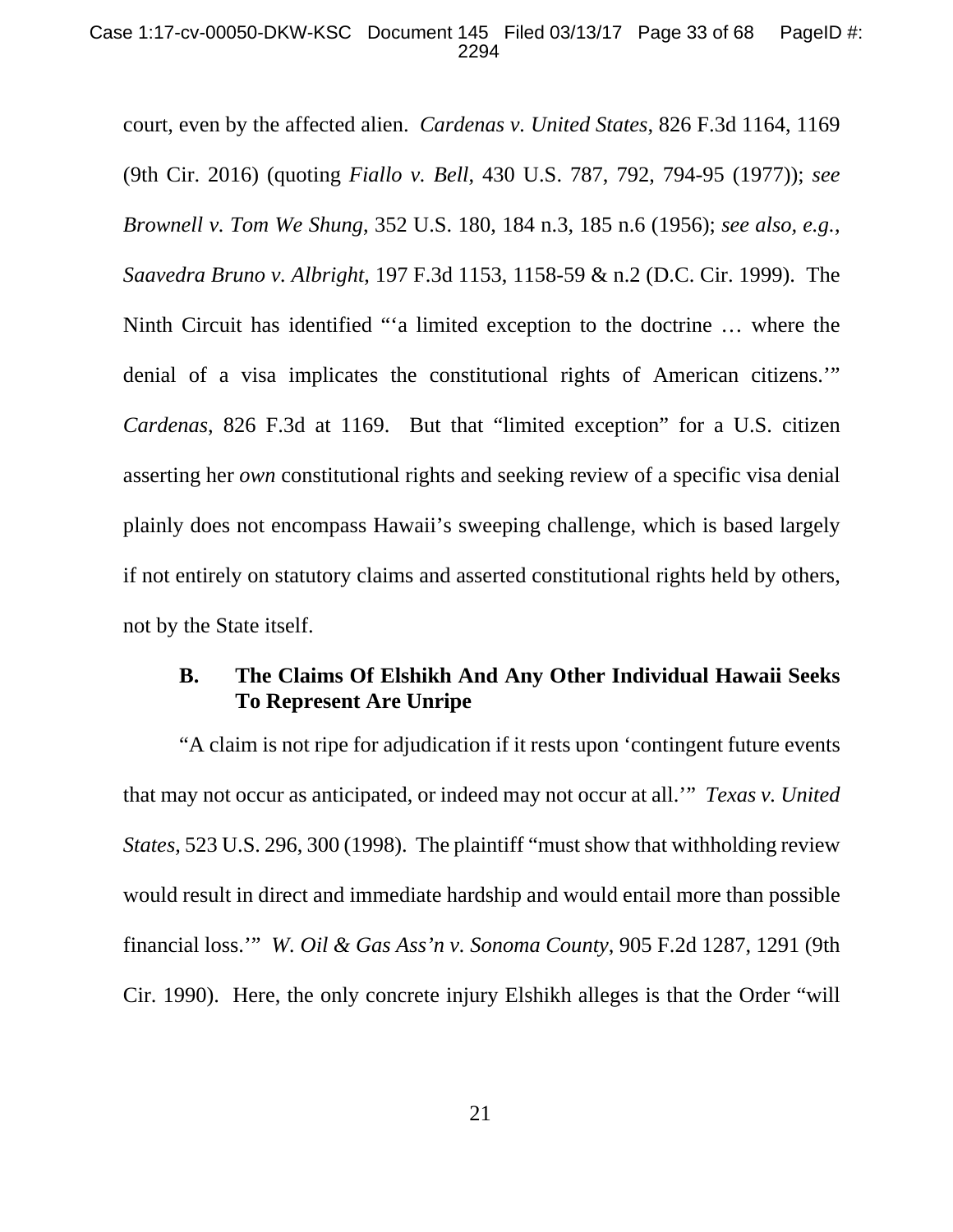#### Case 1:17-cv-00050-DKW-KSC Document 145 Filed 03/13/17 Page 34 of 68 PageID #: 2295

prevent [his] mother-in-law"—a Syrian national who lacks a visa—from visiting Elshikh and his family in Hawaii. Compl. ¶85.

That claim is not ripe. The Order expressly provides a "case-by-case" waiver process for foreign nationals of one of the six covered countries. Order §3(c). Moreover, it specifically provides that waiver may be appropriate if a "foreign national seeks to enter the United States to visit or reside with a close family member (e.g., a spouse, child, or parent) who is a United States citizen, lawful permanent resident, or alien lawfully admitted" and if "the denial of entry during the suspension period would cause undue hardship." Order  $\S3(c)(iv)$ . It is therefore entirely possible Elshikh's mother-in-law—if she is otherwise admissible—will obtain such a waiver. Compl. ¶¶26-27, 85. Unless and until she is denied a waiver, her ability or inability to enter—and thus Elshikh's claimed injury—"rests upon 'contingent future events.'" *Texas*, 523 U.S. at 300.

The same is true of other, unidentified foreign-national "family and friends" of Hawaiian residents whom plaintiffs claim may be affected by the Order. Compl. ¶¶91, 96; *see* Mot. 20-21. Like Elshikh's mother-in-law, whether the Order will prevent those individuals from entering the United States turns on (*inter alia*) whether they receive waivers. Any such claims are thus also unripe.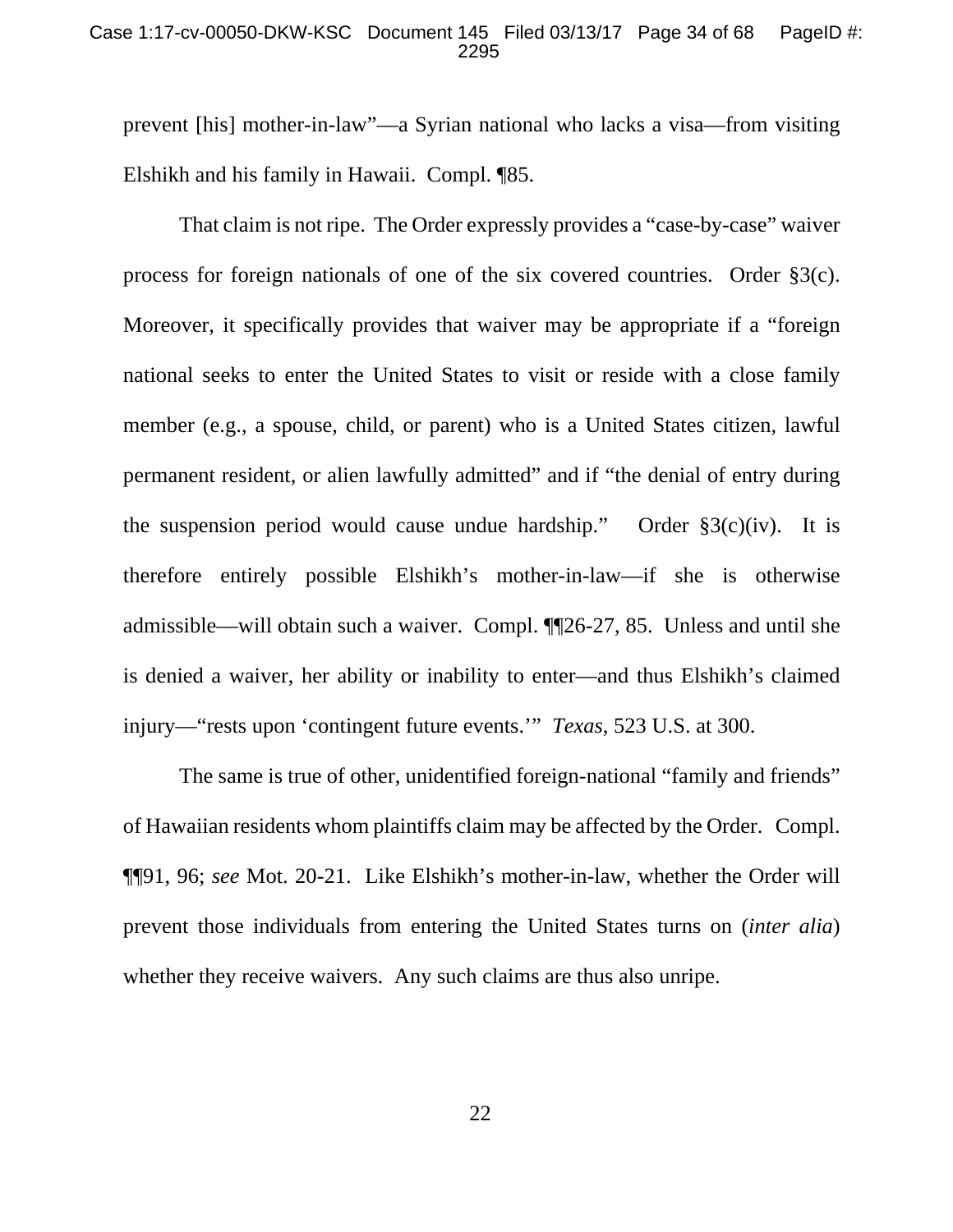### **II. PLAINTIFFS ARE NOT LIKELY TO SUCCEED ON THE MERITS**

### **A. The Order Is A Valid Exercise Of The President's Authority**

Even if plaintiffs' challenges to the Order were justiciable, they would not warrant emergency relief because none is likely to succeed. The Order's temporary suspension of entry of certain classes of aliens during a review of the Nation's screening and vetting procedures is a valid exercise of the President's broad statutory authority to "suspend the entry of any aliens or of any class of aliens" (Section 1182(f)) and to prescribe the terms on which aliens may enter (Section  $1185(a)(1)$ ). Plaintiffs do not—and cannot—deny that the Order falls comfortably within the plain terms of those express grants of authority. Instead, they devote the lion's share of their motion (Mot. 24-37) to arguing that other statutes should be construed as implied repeals of those authorities. No court has accepted those arguments, which misread the relevant statutes.

## **1. The Order falls squarely within the President's broad authority under Sections 1182(f) and 1185(a)**

 "'[T]he power to exclude aliens is inherent in sovereignty, necessary for maintaining normal international relations and defending the country against foreign encroachments and dangers—a power to be exercised exclusively by the political branches of the government.'" *Kleindienst v. Mandel*, 408 U.S. 753, 765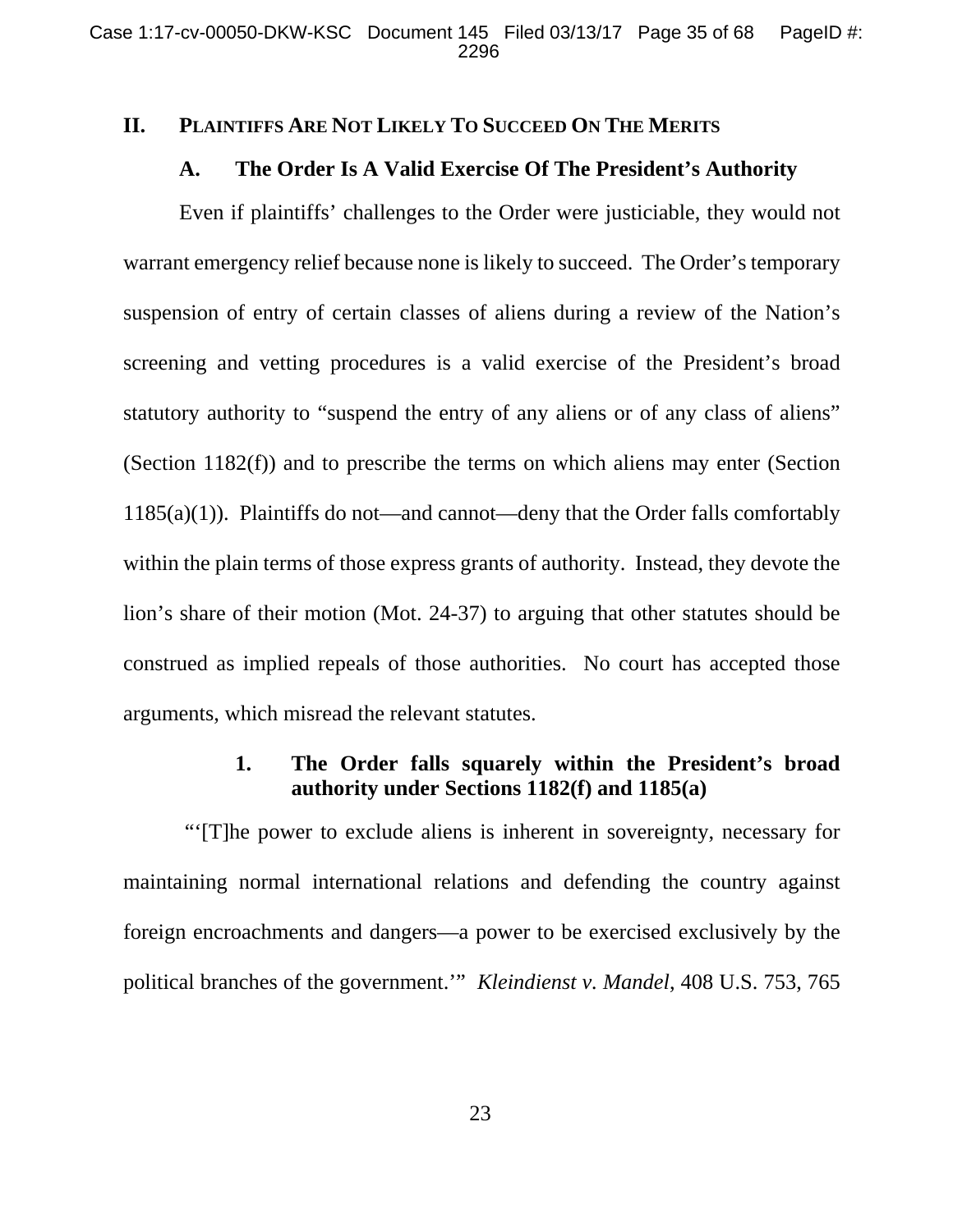(1972). Congress, moreover, has conferred expansive authority on the President, including in two statutory provisions that the Order expressly invokes. Order §2(c).

First, Section 1182(f) provides that "[w]henever the President finds that the entry of any aliens or of any class of aliens into the United States would be detrimental to the interests of the United States, he may by proclamation, and for such period as he shall deem necessary, suspend the entry of all aliens or of any class of aliens as immigrants or nonimmigrants," or "impose on the entry of aliens any restrictions he deems to be appropriate." "The President's sweeping proclamation power [under Section 1182(f)] provides a safeguard against the danger posed by any particular case or class of cases that is not covered by one of the [inadmissibility] categories in section 1182(a)." *Abourezk v. Reagan*, 785 F.2d 1043, 1049 n.2 (D.C. Cir. 1986), *aff'd*, 484 U.S. 1 (1987). Every President over the last thirty years has invoked that authority to suspend or restrict entry of certain classes of aliens.4

 $\overline{a}$ 

<sup>4</sup>  *See, e.g.*, Proclamation 5517 (1986) (Reagan; Cuban nationals); Exec. Order No. 12,807 (1992) (George H.W. Bush; government officials who impeded antihuman-trafficking efforts); Proclamation 8342 (2009) (George W. Bush; same); Proclamation 6958 (1996) (Clinton; Sudanese government officials and armed forces); Proclamation 8693 (Obama; aliens subject to U.N. Security Council travel bans).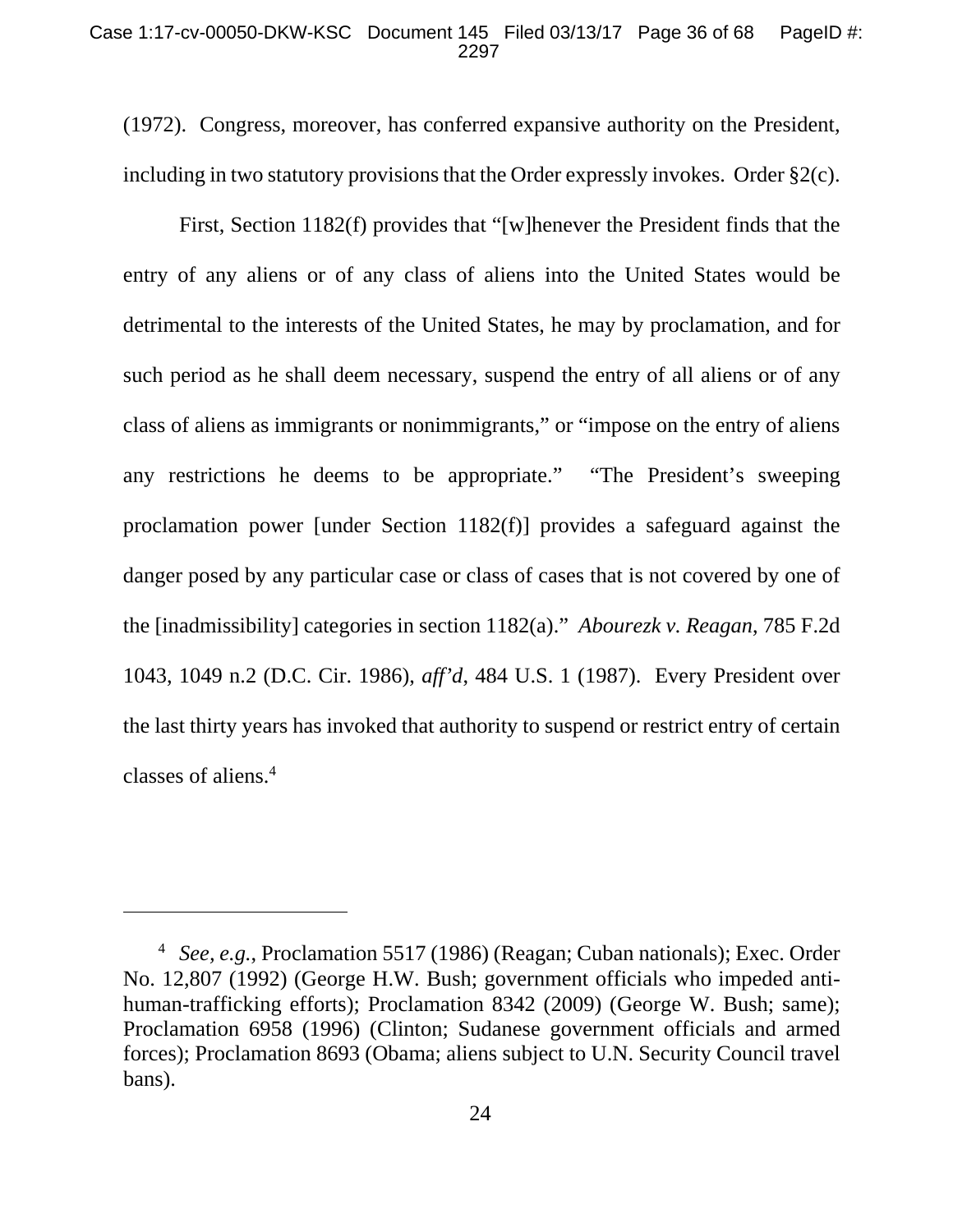#### Case 1:17-cv-00050-DKW-KSC Document 145 Filed 03/13/17 Page 37 of 68 PageID #: 2298

Second, Section 1185(a) broadly authorizes the "President" to "prescribe" reasonable "rules, regulations, and orders," and "limitations and exceptions" regarding entry of aliens. That provision is the latest in a line of statutory grants of authority tracing back nearly a century. *See* Pub. L. No. 65-154, §1(a), 40 Stat. 559 (1918). Originally limited to times of war or declared national emergency, Congress removed that limitation in 1978, when it enacted Section 1185(a) in its current form. Pub. L. 95-426, §707(a), 92 Stat. 963, 992-93 (1978).

Both of those provisions comfortably encompass the Order's temporary suspension of entry of aliens under the Refugee Program and from six countries that the President—in consultation with the Attorney General and the Secretaries of State and Homeland Security—concluded required special precautions while the review of existing screening and vetting protocols is completed. That temporary measure is a paradigmatic exercise of the President's authority to "suspend the entry" of "any class of aliens" he finds may be "detrimental to the interests of the United States," 8 U.S.C. §1182(f), and to prescribe reasonable "limitations" on entry, *id.* §1185(a)(1).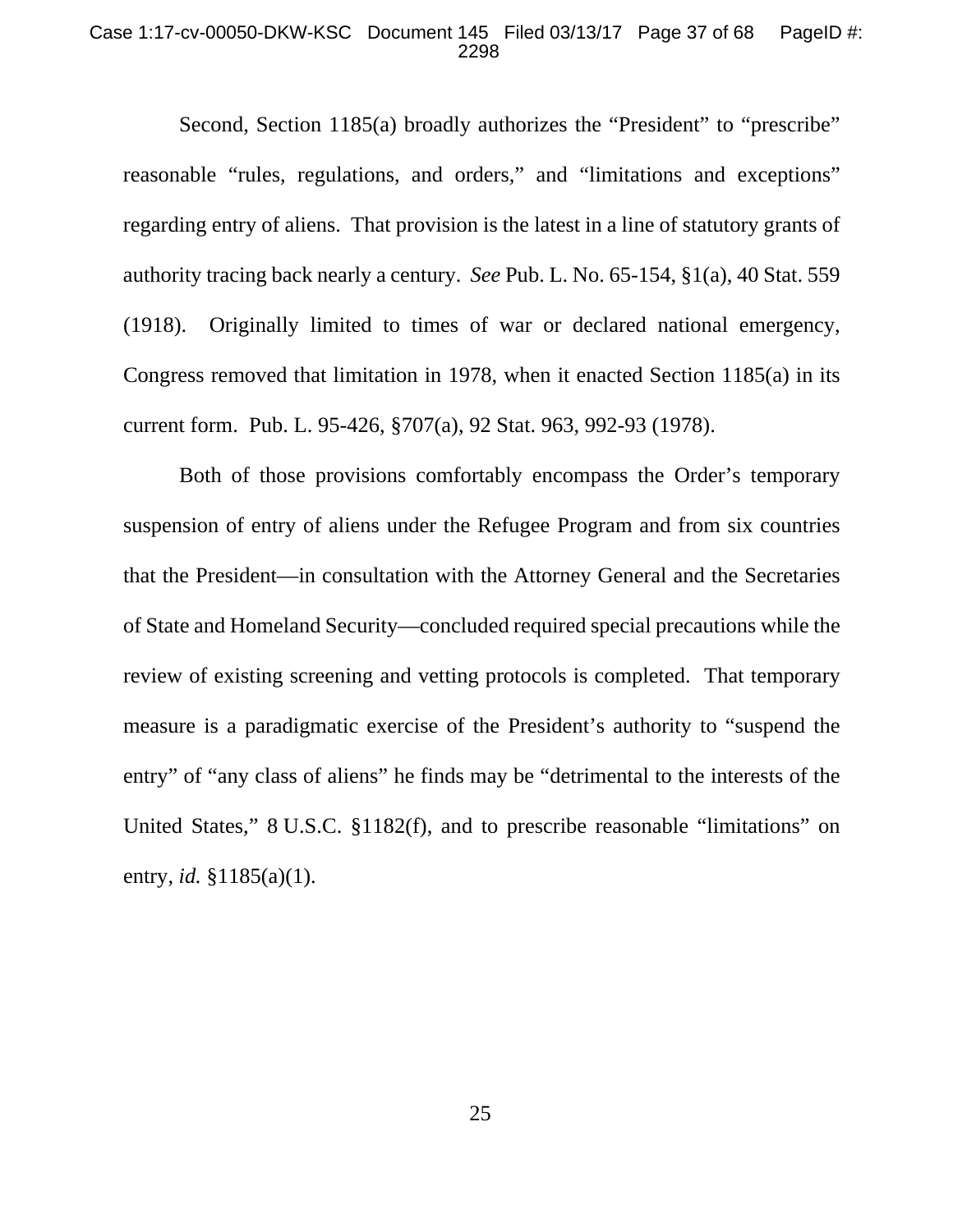- **2. The other statutes plaintiffs invoke do not restrict the President's broad authority under Sections 1182(f) and 1185(a)** 
	- **a. Section 1152 does not prevent the President from suspending the entry of nationals from the designated foreign countries**

Plaintiffs first contend (Mot. 25-29) that Section  $1152(a)(1)(A)$ , which prohibits discrimination on the basis of nationality in the allocation of immigrant visas, bars the President from drawing nationality-based distinctions under Sections 1182(f) and 1185(a). Even if that were correct, it would not justify the relief plaintiffs seek because Section  $1152(a)(1)(A)$  applies only to aliens seeking *immigrant* visas—a small fraction of those affected by the Order. In any event, plaintiffs are quite wrong to assert that Section  $1152(a)(1)(A)$  disables the President from drawing nationality-based distinctions under Sections 1182(f) and 1185(a), as Presidents have done for decades.

**i.** Even under plaintiffs' reading, Section 1152(a)(1)(A) has no bearing on the vast majority of the Order's applications. By its terms, that provision governs only issuance of "immigrant" visas. 8 U.S.C. §1152(a)(1)(A); *see id.*  $§1101(a)(15)-(16)$ , (20). However, the vast majority—more than 70%—of visas issued in the last two fiscal years to nationals of the six countries at issue were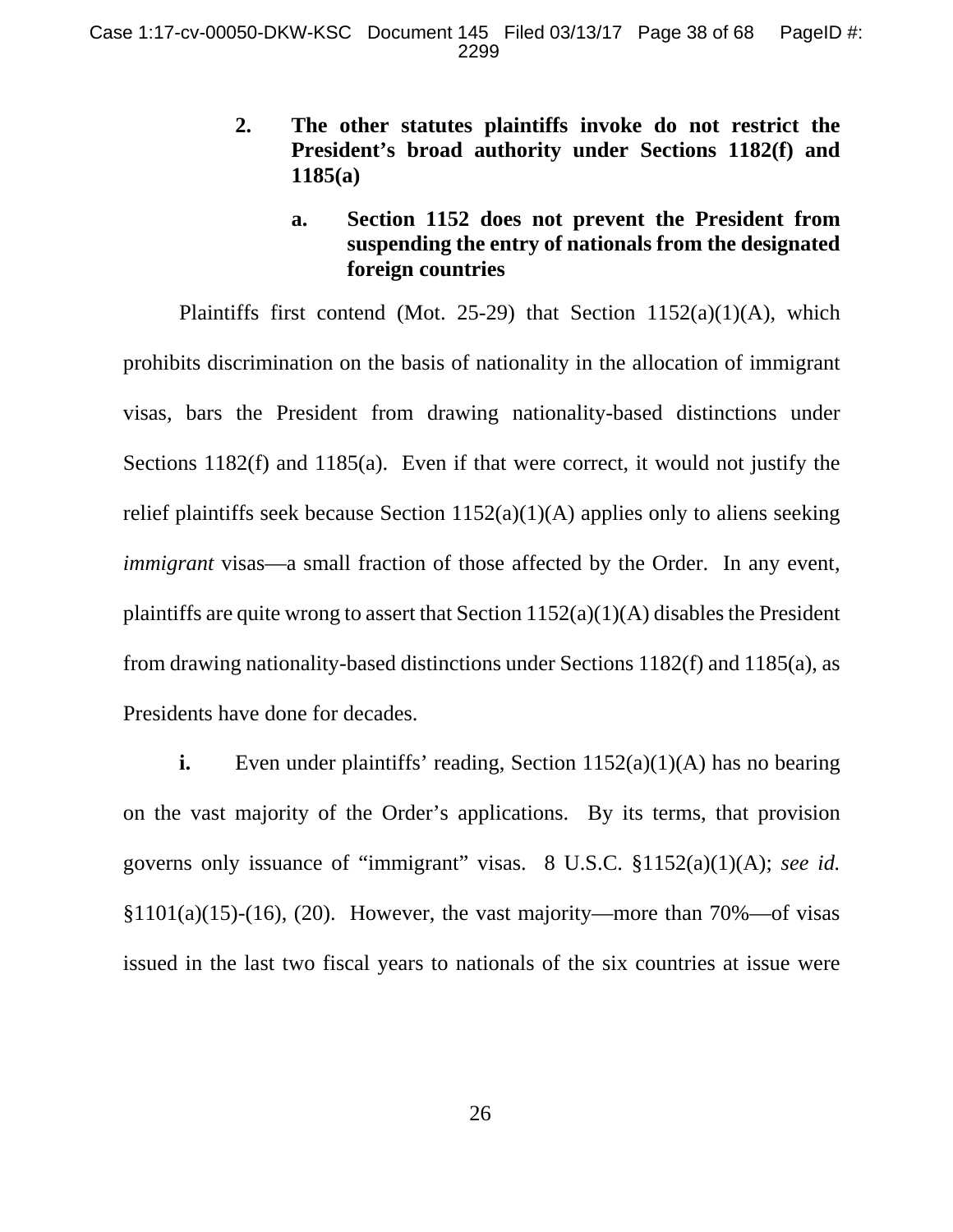#### Case 1:17-cv-00050-DKW-KSC Document 145 Filed 03/13/17 Page 39 of 68 PageID #: 2300

*nonimmigrant* visas.<sup>5</sup> Most of the aliens plaintiffs claim will be affected by the Order—students, employees, tourists, and family visiting relatives, like Elshikh's mother-in-law—would likewise seek to enter on nonimmigrant visas. By its plain terms, Section 1152(a)(1)(A) has no application to such aliens. It likewise has no application to those entering under the Refugee Program, who do not receive visas at all. *See* 8 U.S.C. §1181(c). Even where Section 1152(a)(1)(A) applies, Congress made clear that it does not "limit the authority of the Secretary of State to determine the procedures for the processing of immigrant visa applications," *id.*   $§1152(a)(1)(B)$ , which at most is all the Order's temporary pause does. Plaintiffs, therefore, cannot meet the "heavy burden" of "establish[ing] that no set of circumstances exist under which the [Order] would be valid." *Salerno*, 481 U.S. at 745. To the contrary, it would still be valid in the vast majority of applications.

**ii.** In any event, plaintiffs' statutory argument is wrong. Even where it applies, Section  $1152(a)(1)(A)$  does not restrict the President's authority to draw nationality-based distinctions under Sections 1182(f) and 1185(a). Section 1152(a)(1)(A) was enacted in 1965 to abolish the prior system of nationality-based quotas for immigrant visas. Congress replaced that system with uniform, per-

 $\overline{a}$ 

<sup>5</sup> https://travel.state.gov/content/visas/en/law-and-policy/statistics/annualreports/report-of-the-visa-office-2016.html; https://travel.state.gov/content/visas/ en/law-and-policy/statistics/annual-reports/report-of-the-visa-office-2015.html.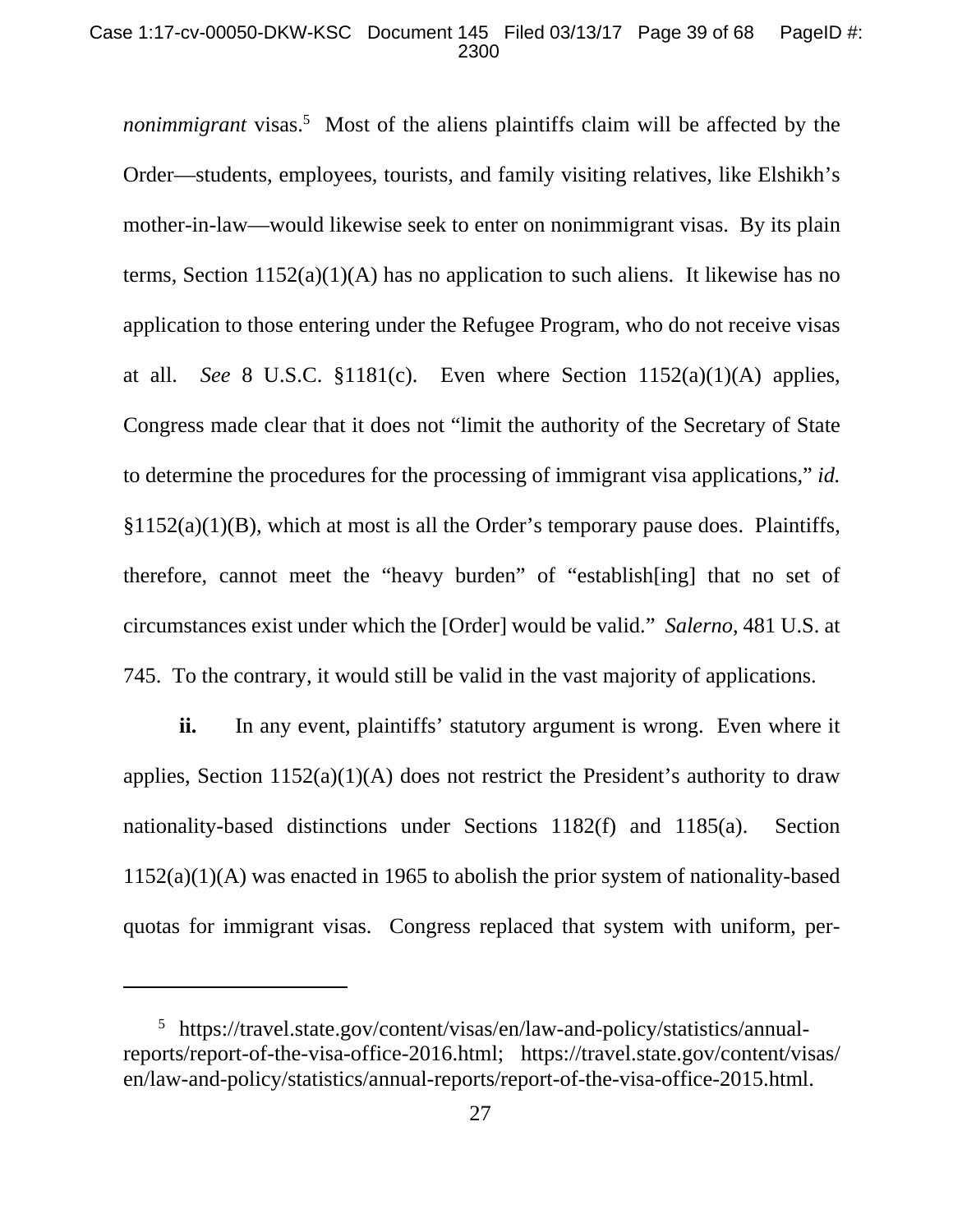country percentage limits. Section  $1152(a)(1)(A)$  addresses the subject of relative "preference" or "priority" (and reciprocal disadvantage or "discrimination") in the allocation of immigrant visas by making clear that the uniform percentage limits are the only limits that may be placed on the number of immigrant visas issued to nationals of any country.

Section  $1152(a)(1)(A)$  thus governs the ordinary process of allocating and granting immigrant visas. Its plain text governs only "the issuance of an immigrant visa"; it does not purport to restrict the President's antecedent, longstanding authority to suspend entry of "any class of aliens" or to prescribe reasonable "rules, regulations, and orders" regarding entry as he deems appropriate. And it has never been understood to prohibit the President from drawing nationality-based distinctions under Section 1182(f). For example, President Reagan invoked Section 1182(f) to "suspend entry into the United States as immigrants by all Cuban nationals," subject to exceptions. Proclamation No. 5517 (1986). *See also*  Proclamation 6958 (1996) (members of Sudanese government and armed forces); Proclamation 5829 (1988) (certain Panamanian nationals); Proclamation 5887 (1988) (Nicaraguan government officers and employees). Moreover, the Supreme Court has deemed it "perfectly clear that [Section 1182(f)] grants the President ample power to establish a naval blockade that would simply deny illegal Haitian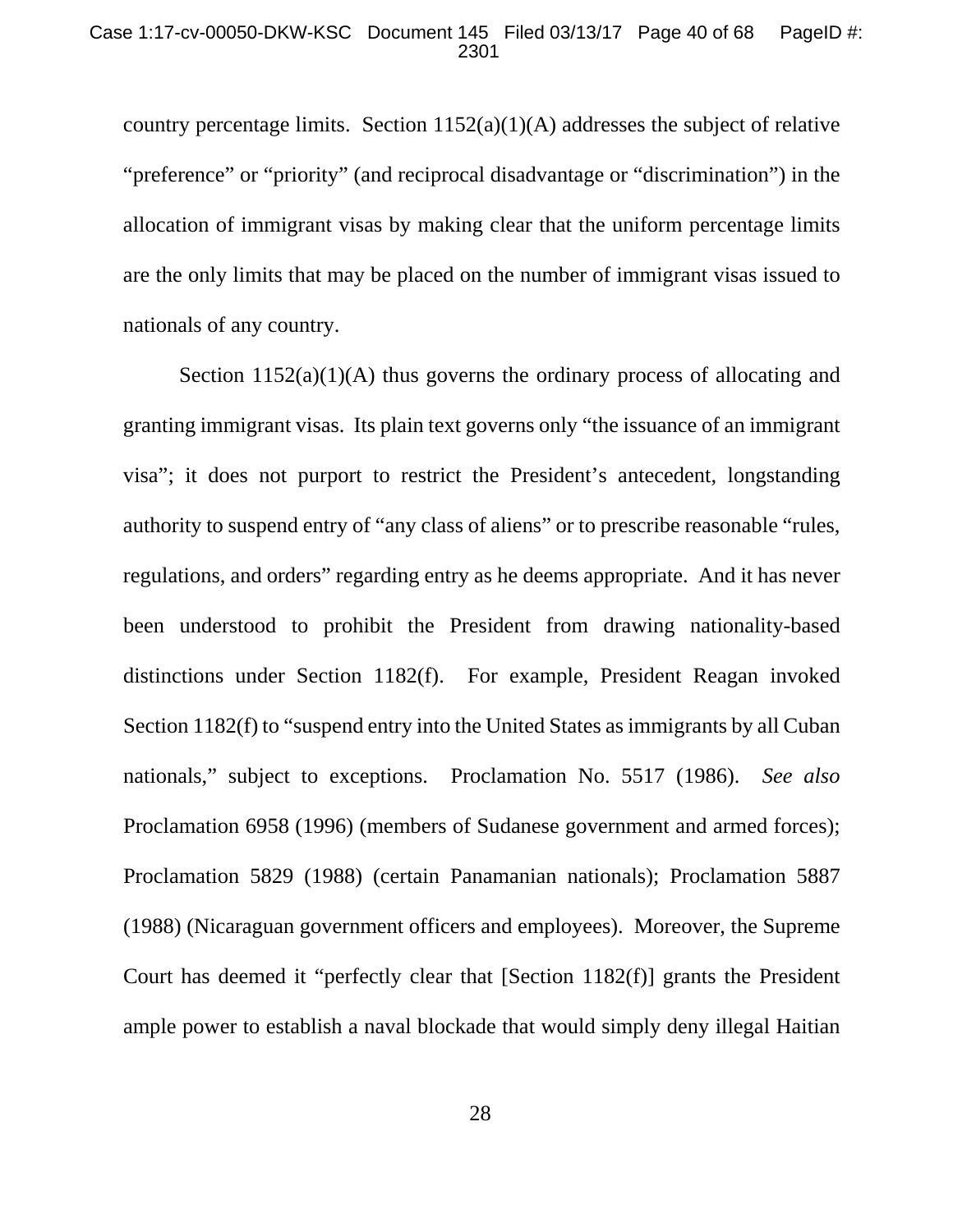migrants the ability to disembark on our shores." *Sale v. Haitian Ctrs. Council, Inc.*, 509 U.S. 155, 187 (1993).

Section 1185(a), too, has long been understood to authorize nationalitybased distinctions. In 1979, the Office of Legal Counsel construed it as authorizing the President to "declare that the admission of Iranians or certain classes of Iranians would be detrimental to the interests of the United States." *Immigration Laws and Iranian Students*, 4A Op. O.L.C. 133, 140 (Nov. 11, 1979). Two weeks later, President Carter invoked Section 1185(a) to direct "limitations and exceptions" regarding "entry" of certain "Iranians." Exec. Order No. 12,172 (1979). Plaintiffs are thus simply wrong to assert (Mot. 29) that past Presidents have not drawn nationality-based distinctions in administering the immigration laws. *See also, e.g.*, *Narenji v. Civiletti*, 617 F.2d 745, 746-748 (D.C. Cir. 1979) (upholding regulation that required nonimmigrant-alien post-secondary-school students who were Iranian natives or citizens to provide residence and immigration status to INS).

Interpreting Section  $1152(a)(1)(A)$  to prohibit the President from drawing these and other nationality-based distinctions would also raise serious constitutional questions that the Court must avoid if possible. *See Edward J. DeBartolo Corp. v. Fla. Gulf Coast Bldg. & Constr. Trades Council*, 485 U.S. 568, 575 (1988). As these examples illustrate, limiting the entry of nationals of particular countries can be critical to the President's ability to conduct the Nation's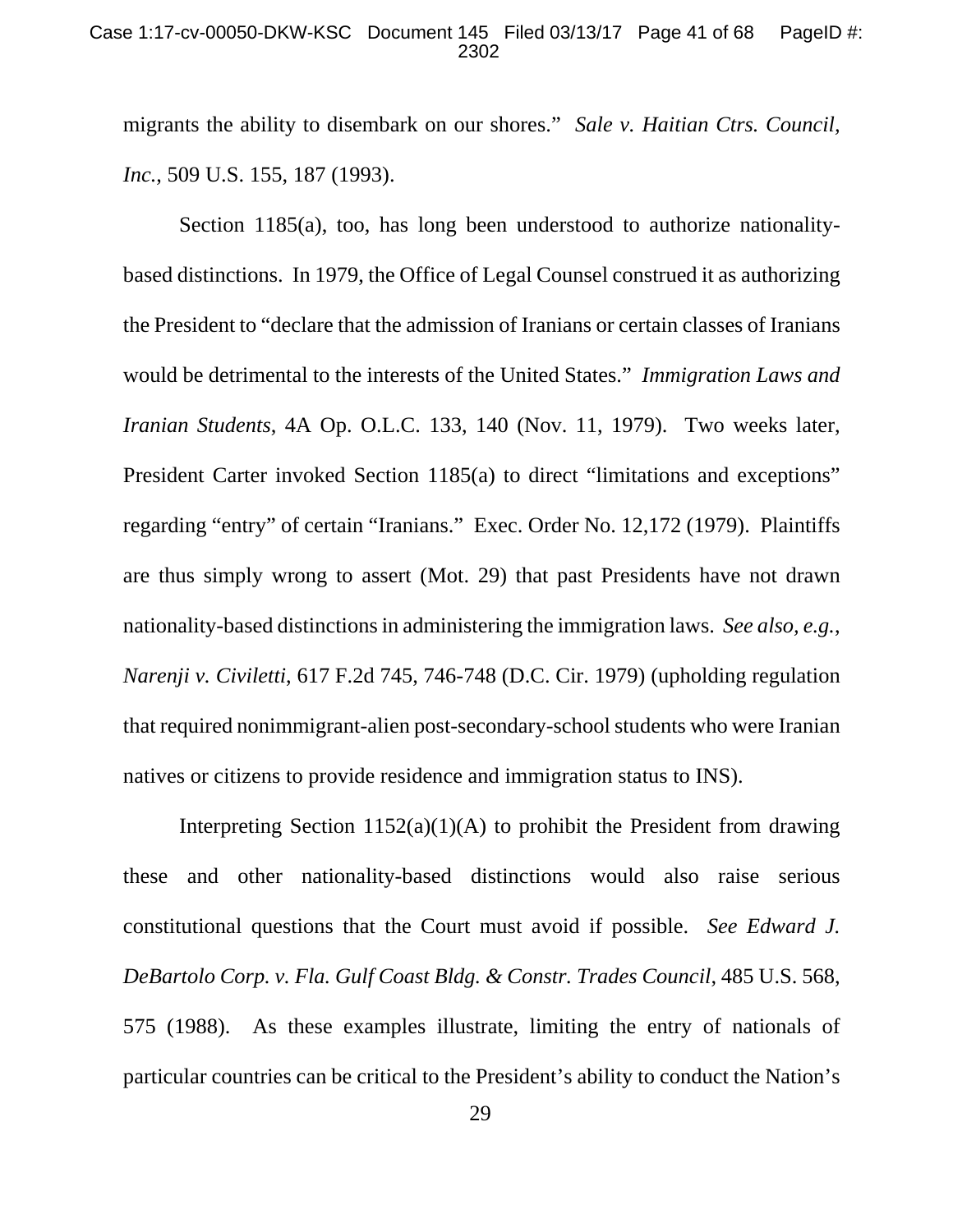#### Case 1:17-cv-00050-DKW-KSC Document 145 Filed 03/13/17 Page 42 of 68 PageID #: 2303

foreign affairs and protect its security. Yet plaintiffs' statutory interpretation would completely disable the President from restricting the entry of immigrants from any country—even one with which the United States was on the verge of war.

**iii.** Plaintiffs offer no sound reason to adopt that constitutionally dubious interpretation or to upset the long-settled understanding of the President's statutory authority. Plaintiffs cite (Mot. 26-27) a handful of decisions addressing various types of discrimination in other immigration contexts. But only two of those decisions even mentioned Section  $1152(a)(1)(A)$ , and none of them involved an exercise of the President's authority under Section 1182(f) or Section 1185(a).<sup>6</sup> Plaintiffs are wrong (Mot. 26) that those decisions reflect a general bar on nationality-based distinctions in immigration. In fact, "given the importance to immigration law of, *inter alia*, national citizenship, passports, treaties, and relations between nations, the use of such classifications is commonplace and almost inevitable." *Rajah v. Mukasey*, 544 F.3d 427, 435 (2d Cir. 2008).

 $\overline{a}$ 

<sup>6</sup> *See generally Wong Wing Hang v. INS*, 360 F.2d 715 (2d Cir. 1966) (not addressing Section 1152(a)(1)(A)); *Bertrand v. Sava*, 684 F.2d 204 (2d Cir. 1982) (same); *Abdullah v. INS*, 184 F.3d 158 (2d Cir. 1999) (same); *United States ex rel. Kaloudis v. Shaughnessy*, 180 F.2d 489 (2d Cir. 1950) (predating Section 1152(a)(1)(A)); *cf. Legal Assistance for Vietnamese Asylum Seekers v. Dep't of State*, 45 F.3d 469, 472-73 (D.C. Cir. 1995) (processing immigrant visas), *vacated on other grounds*, 519 U.S. 1 (1996); *Olsen v. Albright*, 990 F. Supp. 31 (D.D.C. 1997) (issuance of nonimmigrant visas by individual consular officers).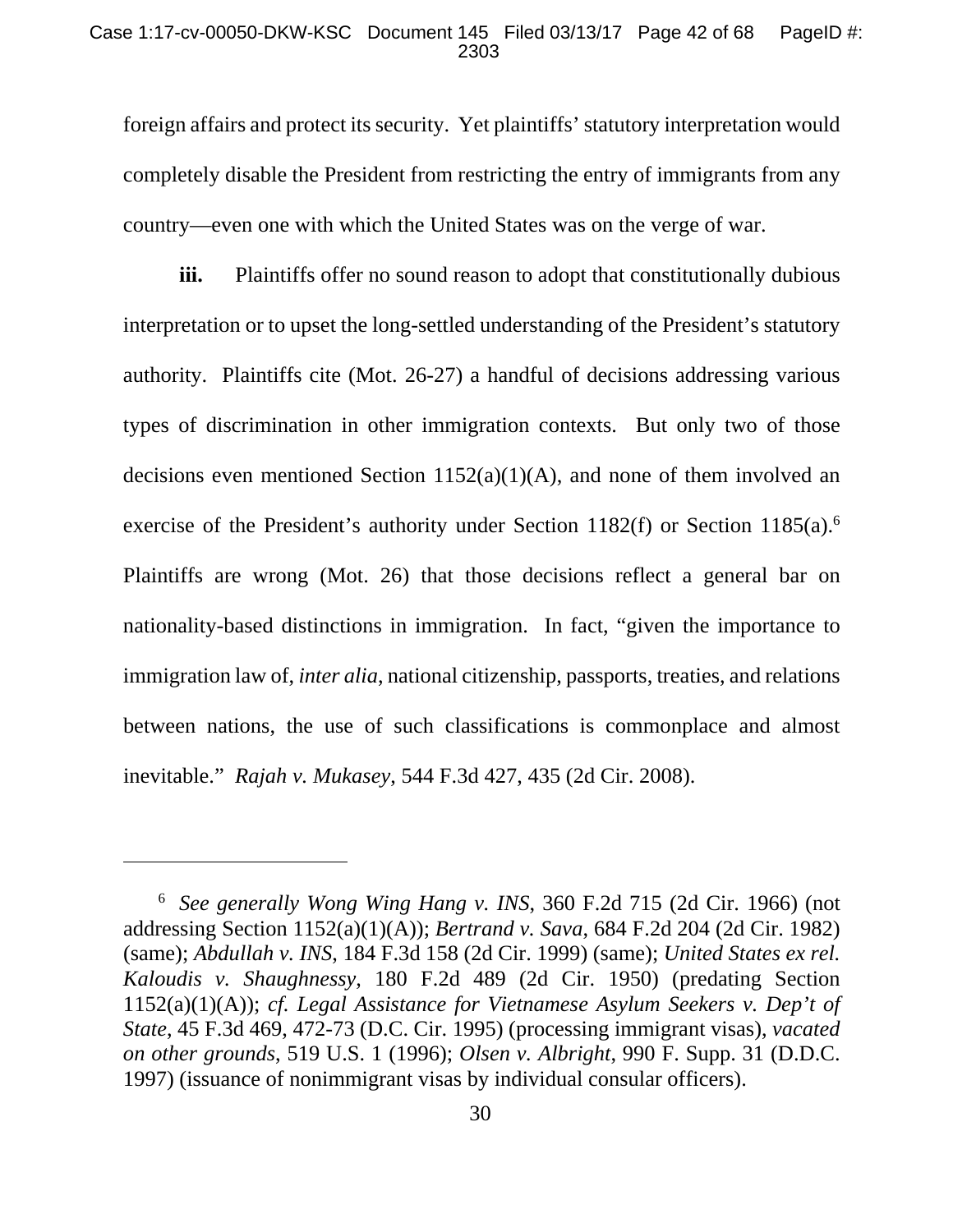#### Case 1:17-cv-00050-DKW-KSC Document 145 Filed 03/13/17 Page 43 of 68 PageID #: 2304

Plaintiffs contend (Mot. 28) that Section  $1152(a)(1)(A)$  overrides the President's Section 1182(f) authority because it was enacted "later in time." In fact, plaintiffs have it backwards: to read Section  $1152(a)(1)(A)$  as narrowing the President's Section 1182(f) authority would be to treat it as a partial "repeal. by implication,'" which courts will not do unless Congress's "'intention'" is "'clear and manifest.'" *Nat'l Ass'n of Home Builders v. Defenders of Wildlife (NAHB)*, 551 U.S. 644, 662, 664 n.8 (2007); *see Radzanower v. Touche Ross & Co.*, 426 U.S. 148, 155 (1976). Sections 1152(a)(1)(A) and 1182(f) can, and therefore must, be reconciled by sensibly reading Section  $1152(a)(1)(A)$ 's general, default provisions as not affecting the President's authority to suspend entry under Section 1182(f) based on a specific finding about the national interest. *See RadLAX Gateway Hotel, LLC v. Amalgamated Bank*, 132 S. Ct. 2065, 2070-71 (2012) ("'[I]t is a commonplace of statutory construction that the specific governs the general.'").

Furthermore, even if Section  $1152(a)(1)(A)$  could be construed to narrow Section 1182(f), it cannot be read to narrow Section 1185(a)—which was substantially amended in 1978, *after* Section 1152(a)(1)(A)'s enactment. Nothing in Section 1185(a)'s current text or post-1978 history limits the President's authority to restrict entry by nationals of particular countries.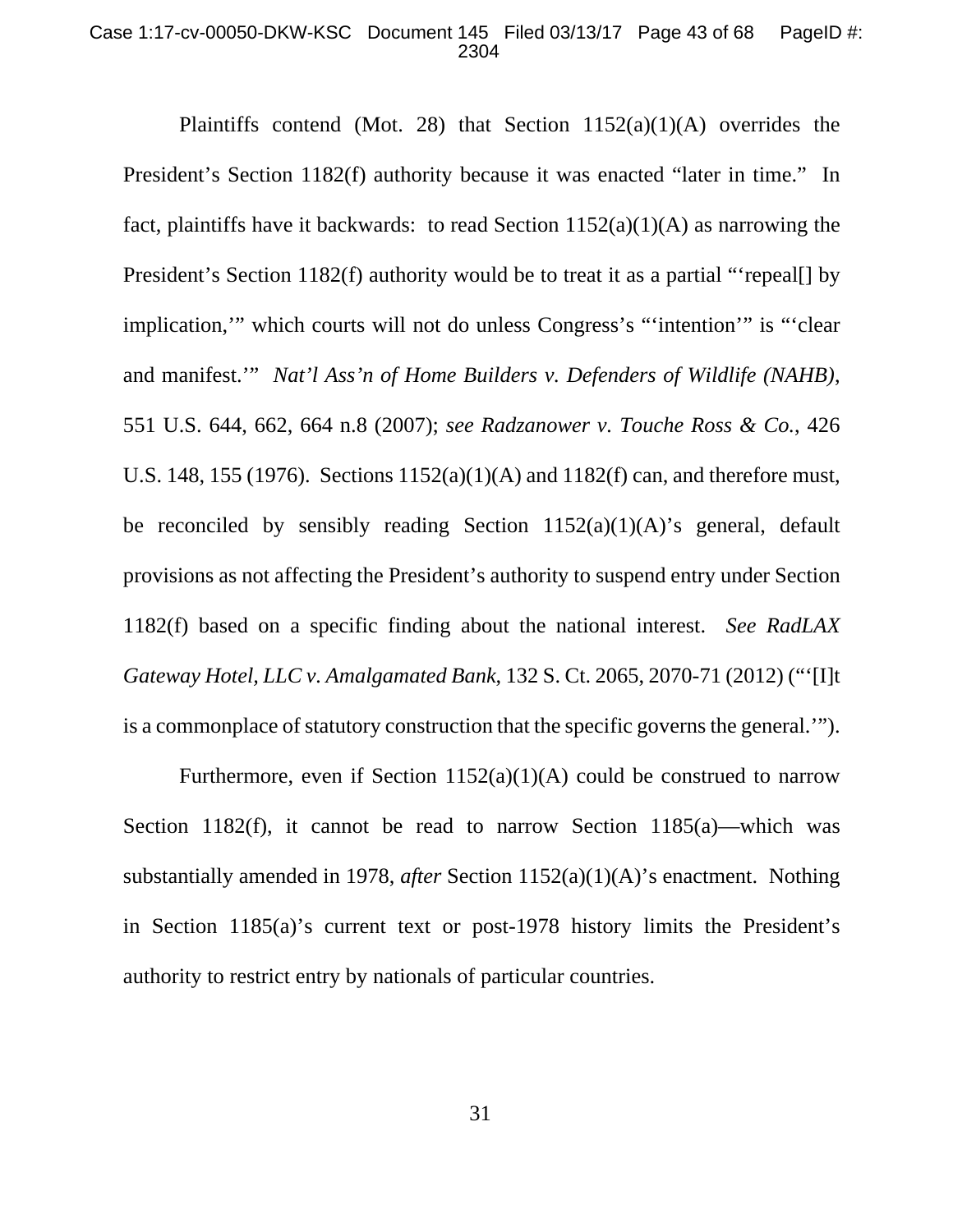# **b. Section 1182(a) does not prevent the President from suspending the entry of nationals from the designated countries**

Plaintiffs separately contend (Mot. 29-37) that the Order's entry suspension exceeds the President's Section 1182(f) authority because the suspension is based on terrorism concerns, and Congress has already set forth criteria for denying admission on terrorism-related grounds in Section 1182(a)(3)(B). That argument is refuted by the very authorities that plaintiffs invoke.

**i.** Plaintiffs' argument rests (Mot. 32-33) on *Abourezk* and *Allende v. Shultz*, 845 F.2d 1111 (1st Cir. 1988). Those cases addressed the interaction between (now-superseded) Sections 1182(a)(27) and (28)—two specific exclusions created by Congress. Section 1182(a)(27) rendered inadmissible aliens who sought to enter the country "to engage in activities which would be prejudicial to the public interest." 8 U.S.C. 1182(a)(27) (1982). Section 1182(a)(28) rendered inadmissible members of the Communist Party, but was subject to limits and restrictions not applicable to Section 1182(a)(27). *See Abourezk*, 785 F.2d at 1048. The First and D.C. Circuits held that Communist Party membership could not be grounds for exclusion under Section 1182(a)(27), because that would render "subsection (28) … superfluous" and would "nullif[y] … that subsection's" specific "restrictions." *Id.* at 1057; *see Allende*, 845 F.2d at 1117-18.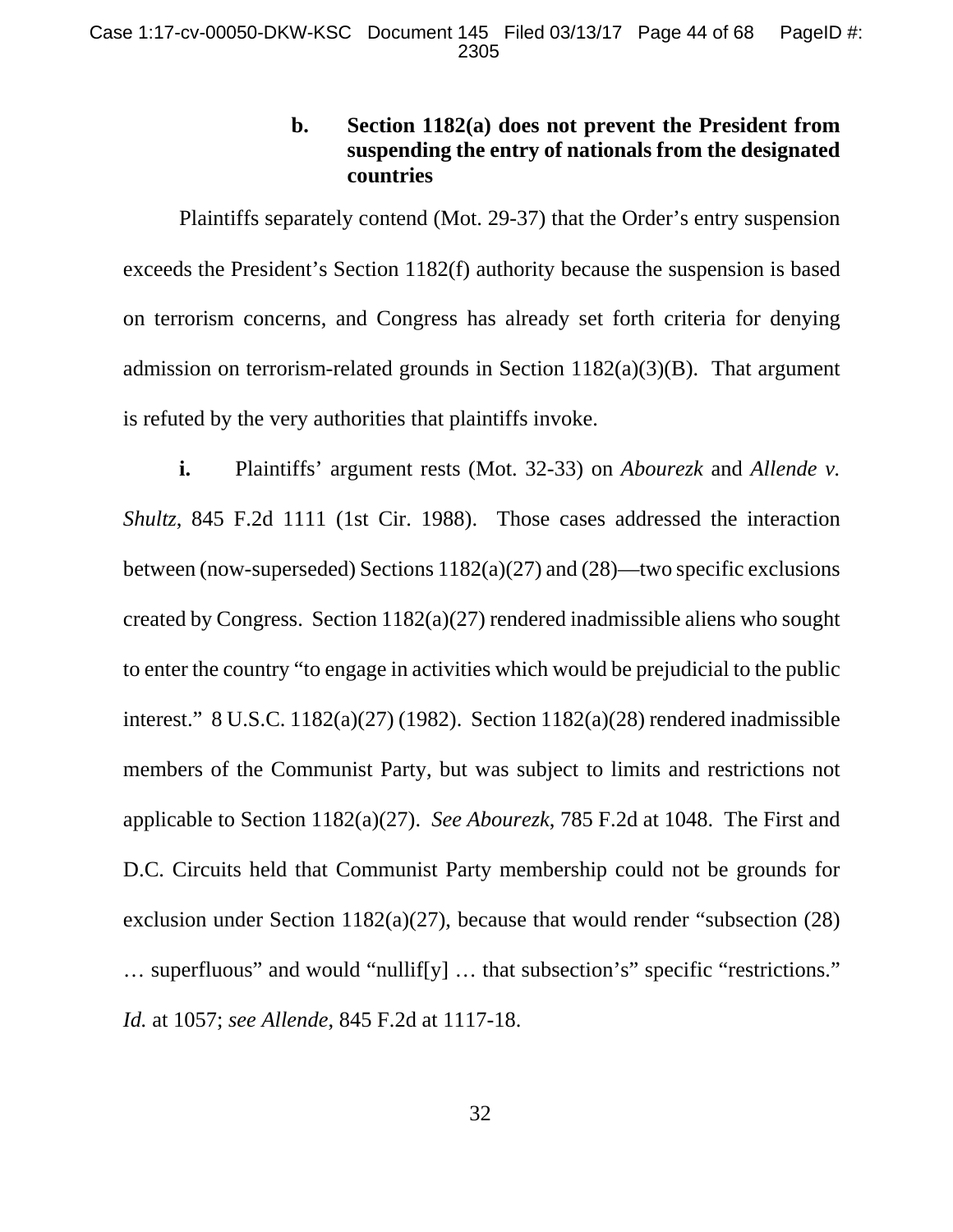#### Case 1:17-cv-00050-DKW-KSC Document 145 Filed 03/13/17 Page 45 of 68 PageID #: 2306

Section 1182(f) is markedly different. It is a broad grant of authority to suspend the admission of aliens, vested in the President himself. Its whole point is to allow the President to suspend entry of additional aliens, beyond those already rendered inadmissible by Section 1182(a). The First and D.C. Circuits thus *expressly recognized* that the President may exercise his authority in a manner that overlaps with or reflects the same concerns as the specific exclusions in Section 1182(a). Both courts made clear that, although Section  $1182(a)(28)$ 's specific provision authorizing exclusion of "the Communist … Party … of any foreign state" precluded interpreting Section  $1182(a)(27)$  to authorize exclusion based on party membership, it did *not* prevent the President from achieving the same result using Section 1182(f)'s "sweeping proclamation power." *Abourezk*, 785 F.2d at 1049 n.2; *accord Allende*, 845 F.2d at 1118 & n.13. Indeed, the D.C. Circuit noted that the President had used Section 1182(f) to do just that, by suspending the entry of officers or employees of the "Cuban Communist Party." *Abourezk*, 785 F.2d at 1049 n.2. *Abourezk* and *Allende* thus directly refute plaintiffs' reading of Section 1182(f).

**ii.** Plaintiffs' argument is also unpersuasive on its own terms. It assumes that the President may not exercise his Section 1182(f) authority based on any general concern that also underlies one of Section 1182(a)'s many specific grounds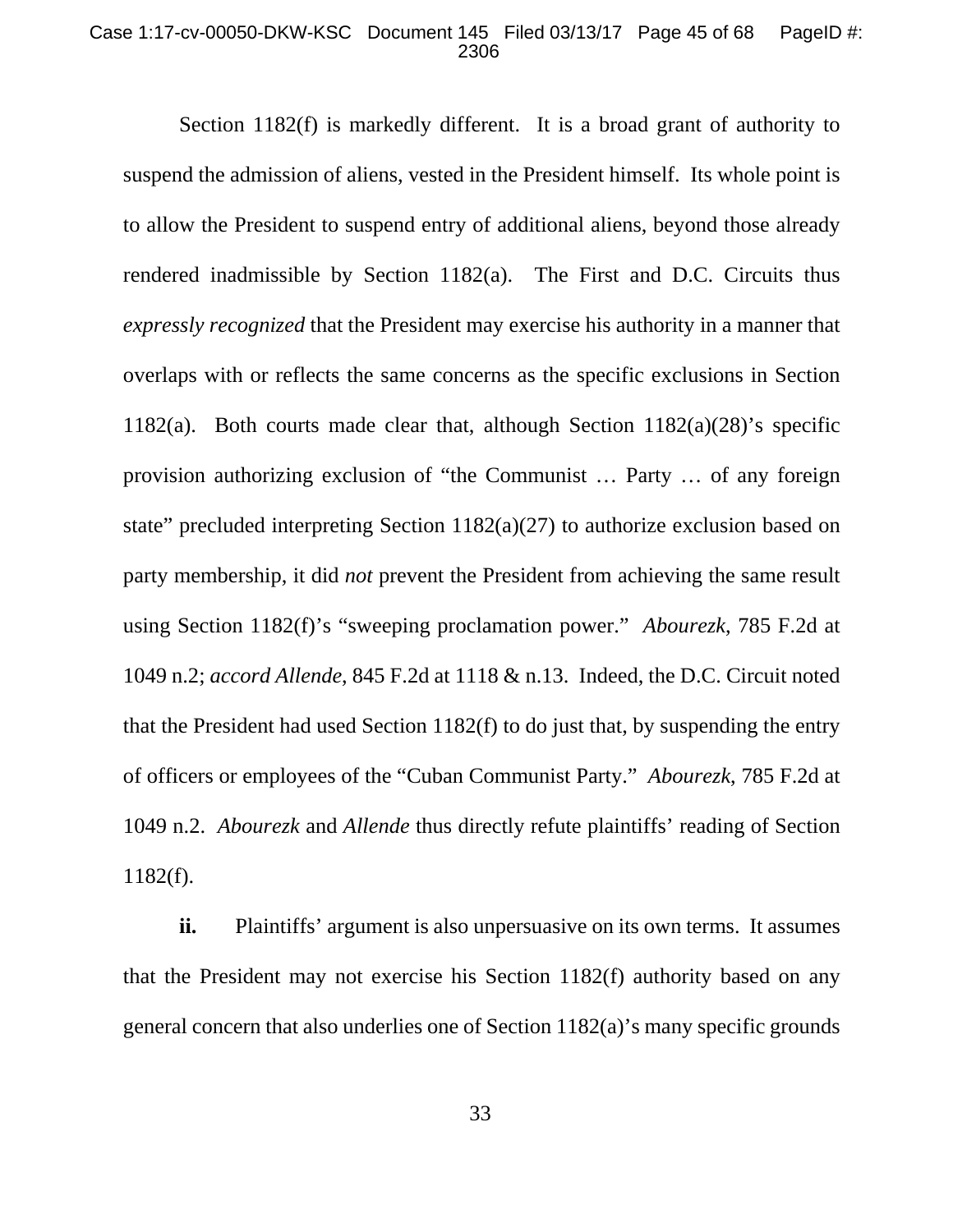#### Case 1:17-cv-00050-DKW-KSC Document 145 Filed 03/13/17 Page 46 of 68 PageID #: 2307

for inadmissibility. That cramped understanding of Section 1182(f) is contrary to the text and structure of the statute and inconsistent with decades of practice.

Section 1182(a) sets forth numerous specific grounds of inadmissibility, including grounds relating to "[h]ealth[]," "[c]riminal" history, "[s]ecurity," and "[f]oreign policy."  $8 \text{ U.S.C. } $1182(a)(1), (2), (3), (3)(C)$ . Recognizing that specific statutory criteria cannot anticipate every threat to national interests, Section 1182(f) supplements them by granting the President broad authority to "suspend the entry" of additional aliens or classes of aliens. Nothing in Section 1182(f)'s text suggests that the President cannot exercise that authority in response to concerns that overlap with one of Section 1182(a)'s inadmissibility grounds. Indeed, given the breadth and variety of those grounds, it is difficult to conceive of a plausible exercise of the President's Section 1182(f) authority that could *not* be characterized as touching a topic already addressed in Section 1182(a).

Experience confirms that Section 1182(f) is not confined to topics on which Section 1182(a) is silent. For example, Congress identified certain crimes that render aliens inadmissible, 8 U.S.C. §1182(a)(2), yet Presidents have invoked Section 1182(f) to suspend the entry of aliens who committed criminal offenses.<sup>7</sup> Similarly, Section 1182(a) renders inadmissible aliens who have participated in

 $\overline{a}$ 

<sup>7</sup> *E.g.*, Executive Order No. 13,694 (2015); Proclamation No. 7750 (2004).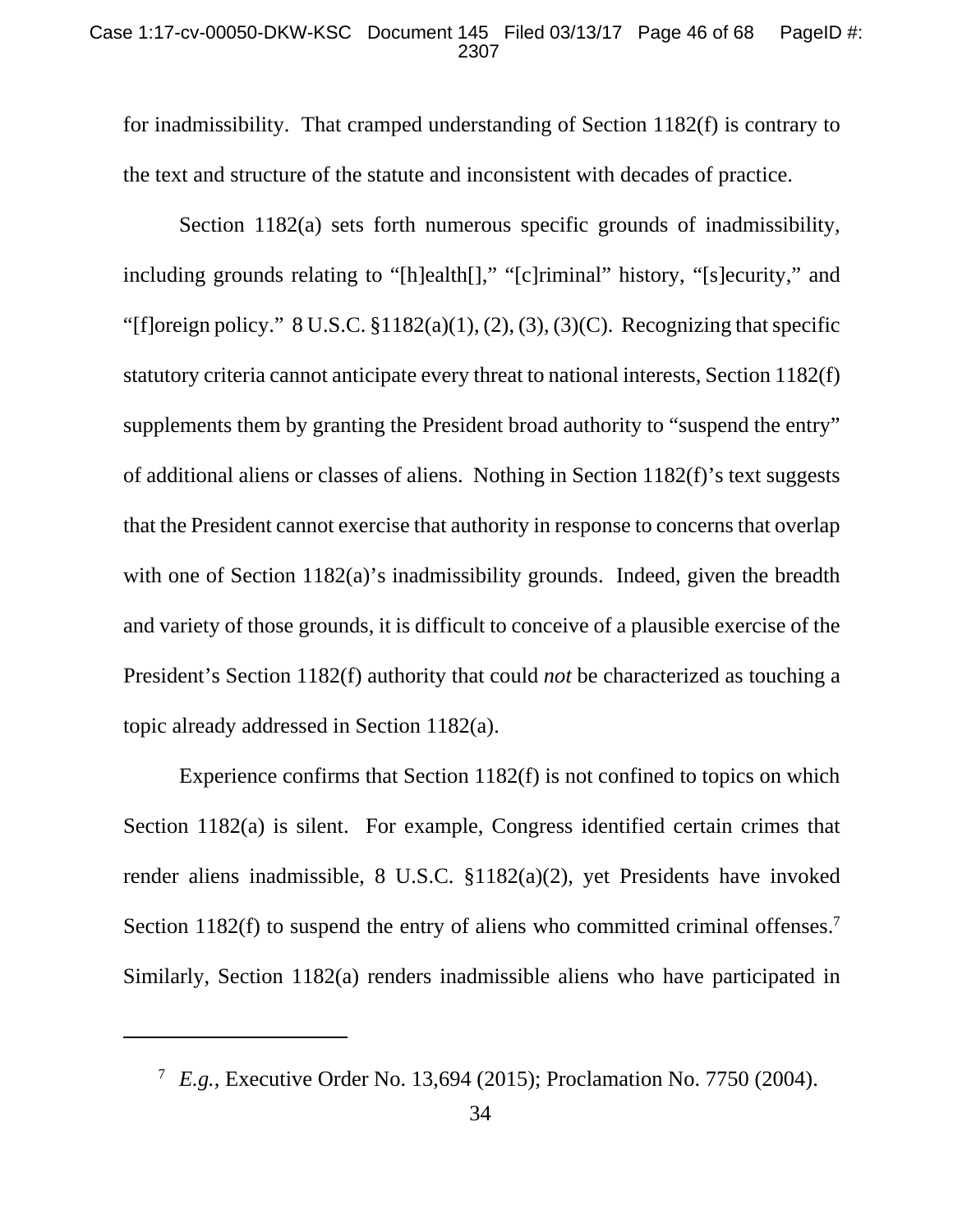#### Case 1:17-cv-00050-DKW-KSC Document 145 Filed 03/13/17 Page 47 of 68 PageID #: 2308

certain human-rights violations, including "genocide," "torture," and "extrajudicial killing," 8 U.S.C. §1182(a)(3)(E)(ii)-(iii), yet presidents have invoked Section 1182(f) to suspend entry of aliens linked to other human-rights abuses.<sup>8</sup> More broadly, Section 1182(a)(3)(C) deems an alien inadmissible if the Secretary of State "has reasonable ground to believe" that his entry "would have potentially serious adverse foreign policy consequences." Virtually every invocation of Section 1182(f) addresses foreign policy and reflects the President's determination that "it is in the foreign policy interests of the United States to suspend the entry" of the affected aliens. Proclamation No. 7062 (Jan. 14, 1998).<sup>9</sup> So, too, Section  $1182(a)(3)(B)$ 's exclusion for any alien who has "engaged in" or "is likely to engage" in "terrorist activity" does not bar the President from temporarily suspending certain entries to assess whether existing procedures are adequate to detect potential terrorists.

## **B. The Order Does Not Violate The Due Process Clause**

 $\overline{a}$ 

Plaintiffs assert (Mot. 38-40) that the Order abridges due process by "flouting" the Ninth Circuit's decision regarding the Revoked Order. That is

<sup>8</sup> *E.g.*, Executive Order No. 13,692 (2015); Executive Order No. 13,606 (2012); Proclamation No. 8697 (2011); Proclamation No. 8015 (2006).

<sup>&</sup>lt;sup>9</sup> E.g., Proclamation No. 7060 (1997); Executive Order No. 13,726, (2017); Executive Order No. 13,712 (2015); Executive Order No. 13,687 (2015).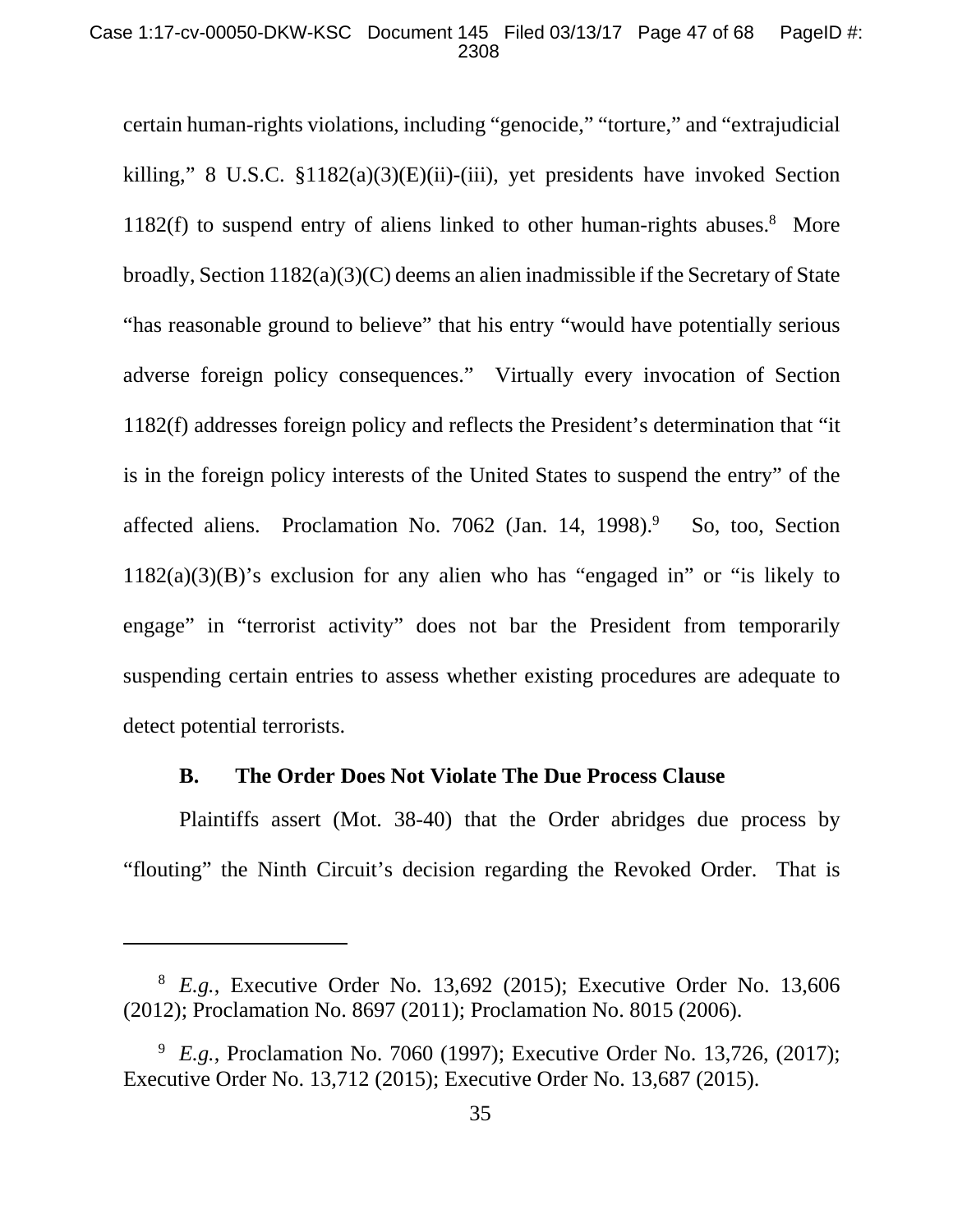#### Case 1:17-cv-00050-DKW-KSC Document 145 Filed 03/13/17 Page 48 of 68 PageID #: 2309

wrong. The Order applies only to aliens who have no due-process rights in connection with their entry into this country, and it specifically excludes all categories of aliens about whom the Ninth Circuit had expressed concern. Plaintiffs thus try to assert the purported due-process rights of Elshikh and other U.S. citizens with respect to the entry of aliens abroad. But that fails for numerous reasons, including because the Order provides whatever individualized process the Constitution may require.

# **1. The aliens affected by the Order do not have due-process rights with respect to their entry into the United States**

The only persons subject to the Order are foreign nationals outside the United States with no visa or other authorization to enter this country. Order §3(a)- (b). The Supreme Court "has long held that an alien seeking initial admission to the United States requests a privilege and has no constitutional rights regarding his application." *Landon*, 459 U.S. at 32; *see Mandel*, 408 U.S. at 762. Such aliens thus have no due-process rights regarding their potential entry. *Angov v. Lynch*, 788 F.3d 893, 898 (9th Cir. 2015) (as amended).

The Ninth Circuit's per curiam order did not question that long-settled rule. Instead, it concluded that the Revoked Order raised due-process concerns as applied to lawful permanent residents, "persons who are in the United States, even if unlawfully," and "non-immigrant visaholders who have been in the United States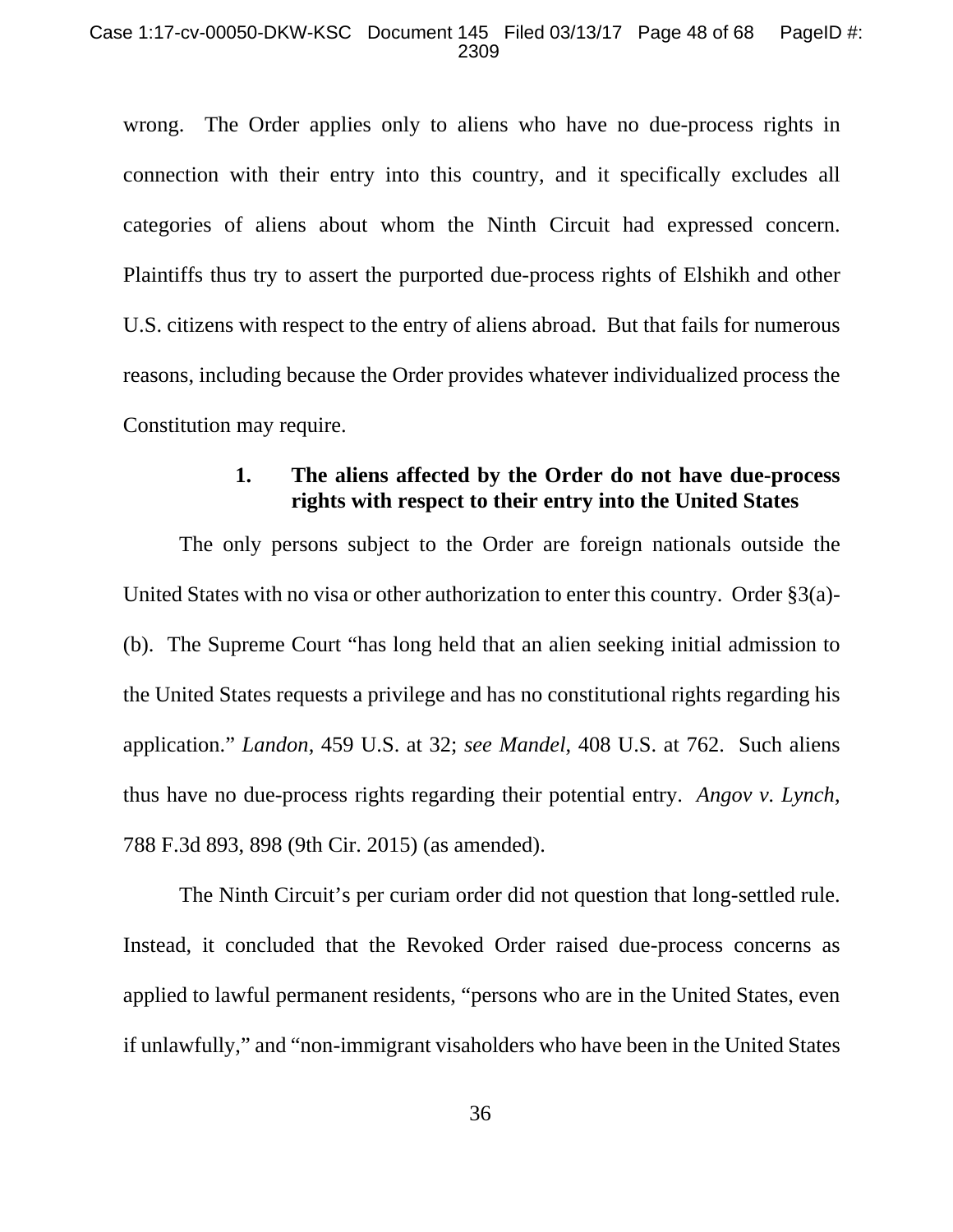but temporarily departed or wish to temporarily depart" and then return. 847 F.3d at 1166 (emphasis added). The Order, however, eliminates those concerns because it applies only to persons who "are outside the United States" and lack a visa. Order §3(a).10 It expressly excludes lawful permanent residents, *id.* §3(b)(i), and has no effect on persons who are in the United States or have a valid visa. *Id.*

# **2. Plaintiffs' due-process claims on behalf of U.S. citizens lack merit**

Plaintiffs do not appear to contend that the Order implicates any due-process rights held by the affected aliens. Instead, their claim focuses on the Order's alleged impact on U.S. citizens and residents in Hawaii—not themselves subject to the Order—who have an interest in the ability of aliens abroad to enter the United States. The Ninth Circuit described those persons as having "*potential* claims regarding *possible* due process rights." 847 F.3d at 1166 (emphases added). Even if meritorious, such claims could not justify facially invalidating the Order, but at most could support as-applied claims. In any event, plaintiffs' attempt to assert such claims fails for three independent reasons.

 $\overline{a}$ 

<sup>&</sup>lt;sup>10</sup> The Ninth Circuit also stated that "refugees" may have "possible" dueprocess rights. 847 F.3d at 1166. The court appeared to refer to aliens present in the United States or at the border and who seek asylum or other protection based on a fear of persecution. *See id.* at 1165. Those aliens are not affected by the Order's suspension of the Refugee Program, which covers only aliens seeking admission from abroad. *See* 8 U.S.C. § 1157.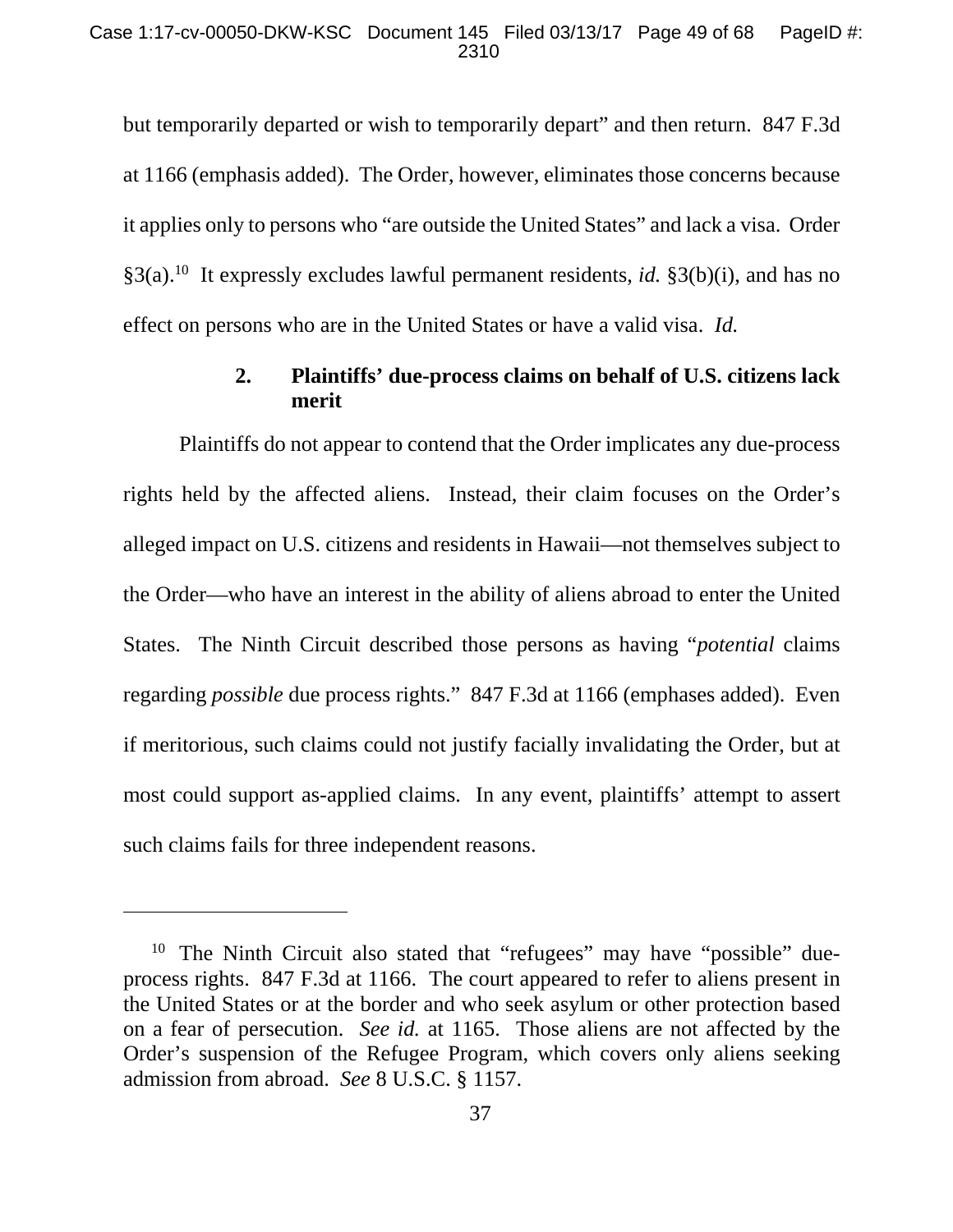#### Case 1:17-cv-00050-DKW-KSC Document 145 Filed 03/13/17 Page 50 of 68 PageID #: 2311

First, the Due Process Clause confers no entitlement on persons in the United States regarding the entry of others. *See Kerry v. Din*, 135 S. Ct. 2128, 2131 (2015) (plurality opinion) ("There is no such constitutional right."). In a pre-*Din* decision, the Ninth Circuit held that a U.S. citizen spouse had a protected liberty interest in her husband's entry. *See Bustamante v. Mukasey*, 531 F.3d 1059, 1062 (9th Cir. 2008). But Justice Kennedy's concurring opinion in *Din* expressly reserved judgment on whether a person in the United States has any due-process right even with respect to entry of her spouse; he found no "need [to] decide that issue" because "the Government satisfied any" due-process "obligation it might have had." *Id.* at 2139, 2141. There (and in *Bustamante*), the alleged due-process right was tied to the fundamental right to marry, *see* 135 S. Ct. at 2134 (plurality op.) *i.e.*, "a protected liberty interest in" and "freedom of personal choice in matters of marriage," *Bustamante*, 531 F.3d at 1062. *Din* does not even arguably support extending due-process rights to the entry of more distant family members, such as Elshikh's mother-in-law. *See*, *e.g.*, *Santos v. Lynch*, 2016 WL 3549366, at \*3-4 (E.D. Cal. June 29, 2016) (declining to extend *Din* to find "liberty interest an adult child to live in the United States with her parents"); *L.H. v. Kerry*, No. 14-06212, slip op. 3-4 (C.D. Cal. Jan. 26, 2017) (same; daughter, son-in-law, and grandson).

Second, even if the Due Process Clause applied, plaintiffs' procedural dueprocess claims would fail because they do not explain what further "appropriate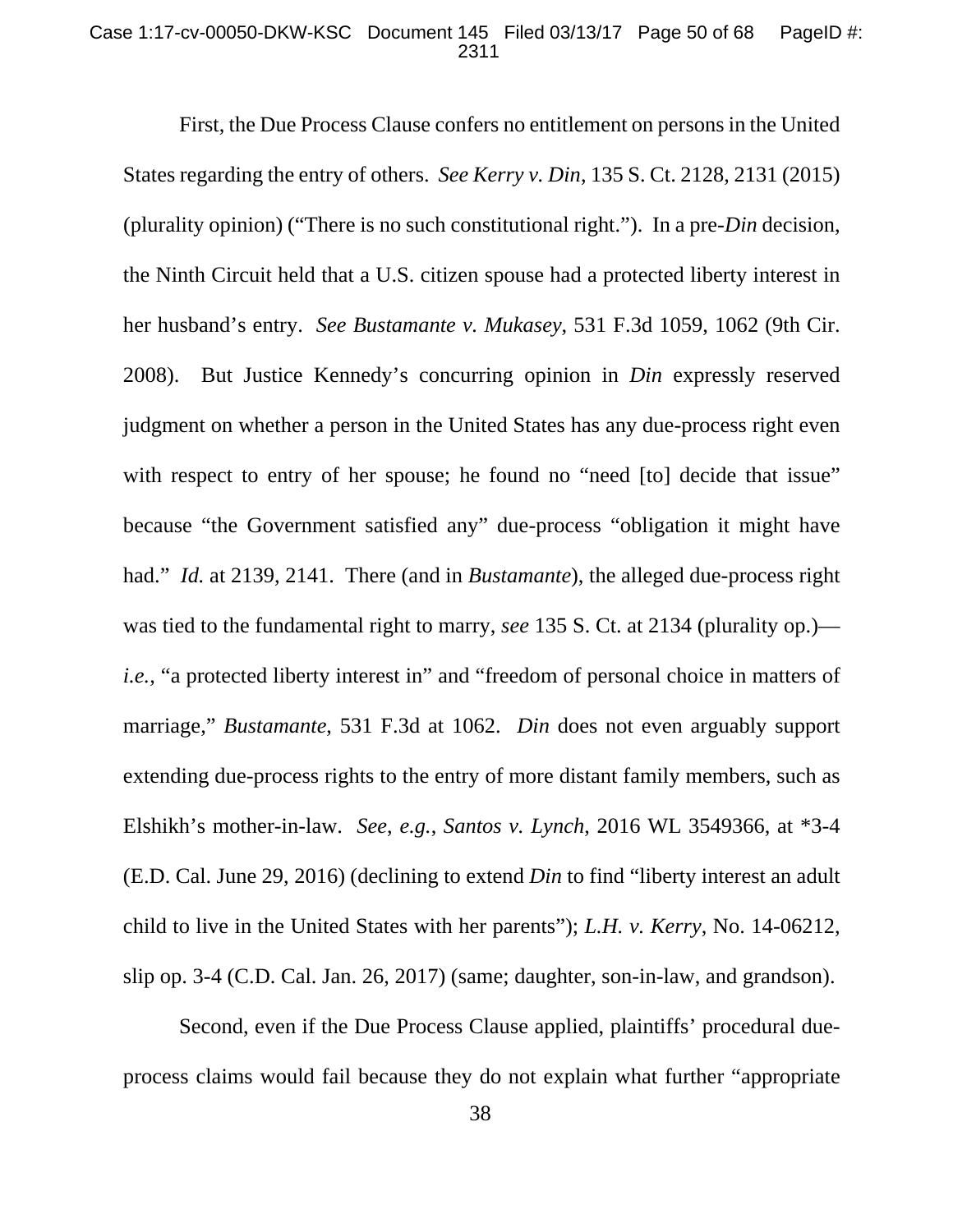#### Case 1:17-cv-00050-DKW-KSC Document 145 Filed 03/13/17 Page 51 of 68 PageID #: 2312

process" (Mot. 40) the Constitution could possibly require. Unlike the plaintiff in *Din*, plaintiffs here do not seek additional explanation for an individualized immigration decision or contend that officials misapplied a legal standard to a particular case. *See* 135 S. Ct. at 2132 (plurality opinion). Instead, plaintiffs challenge the President's decision to suspend the entry of certain nationals of six countries and the Refugee Program. Plaintiffs do not and cannot claim that due process requires notice or individualized hearings where, as here, the government acts through categorical judgments rather than individual adjudications. *See Bi-Metallic Inv. Co. v. State Bd. of Equalization*, 239 U.S. 441, 446 (1915); *Yassini v. Crosland*, 618 F.2d 1356, 1363 (9th Cir. 1980).

Third, even if some individualized process were required, the Order more than provides it through the consular review of waiver requests (part of the visaapplication process), including for foreign nationals seeking to "visit or reside with a close family member." Order §3(c)(iv); *see id.* §3(c)(i)-(ix). Plaintiffs do not even attempt to identify any inadequacy in that process. Instead, they simply note (Mot. 39-40) that the Ninth Circuit stated that the Revoked Order's waiver provisions did not cure the court's concerns about that order. *See* 847 F.3d at 1169. But the new Order applies only to aliens outside the United States without a visa and establishes a far more detailed waiver process. *See supra* pp. 9-10.Those changes resolve the only potential shortcomings the Ninth Circuit identified in the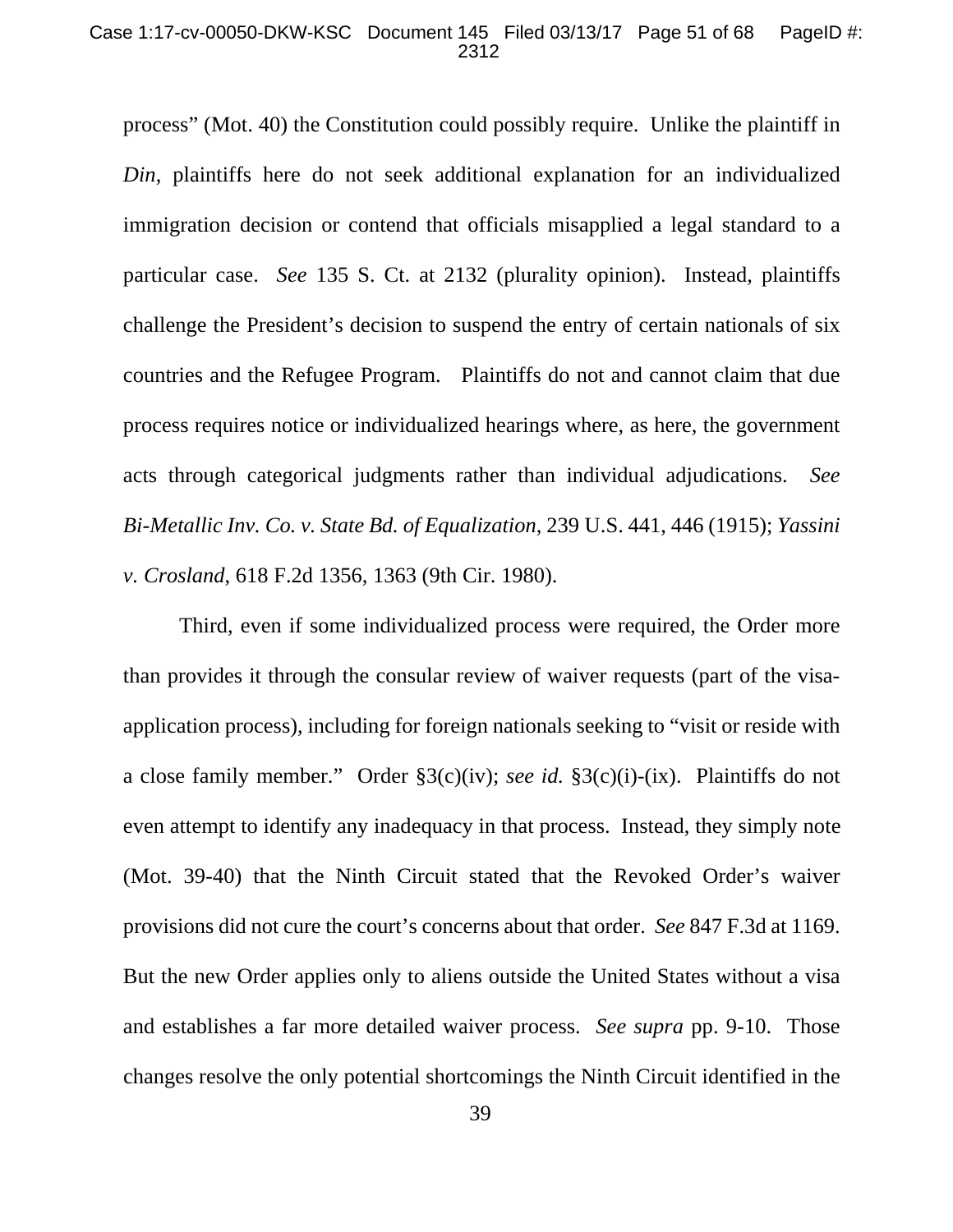#### Case 1:17-cv-00050-DKW-KSC Document 145 Filed 03/13/17 Page 52 of 68 PageID #: 2313

Revoked Order's waiver provisions. At an absolute minimum, Plaintiffs cannot claim that the Due Process Clause entitles them to emergency injunctive relief when they have not availed themselves of the process the Order provides.

### **C. The Order Does Not Discriminate Based On Religion**

The Order does not discriminate on the basis of religion. It applies to six countries that Congress and the prior Administration determined posed special risks of terrorism. It applies to *all* individuals in those countries, regardless of their religion. And it excludes numerous individuals with ties to this country, while providing a comprehensive waiver process for others. Plaintiffs nevertheless try to impugn the Order using campaign statements. As the Supreme Court has made clear, official action must be adjudged by its "'text, legislative history, and implementation of the statute or comparable official act[ion],'" not through "judicial psychoanalysis of a drafter's heart of hearts." *McCreary County v. ACLU of Ky.*, 545 U.S. 844, 862 (2005) (quoting *Santa Fe Indep. Sch. Dist. v. Doe*, 530 U.S. 290, 308 (2000)). Measured against these standards, the Order falls well within the President's lawful authority.

## **1. The Order draws distinctions on the basis of risk of terrorism, not religion**

Plaintiffs correctly do not contend that the Order draws "explicit and deliberate distinctions" based on religion. *Larson v. Valente*, 456 U.S. 228, 246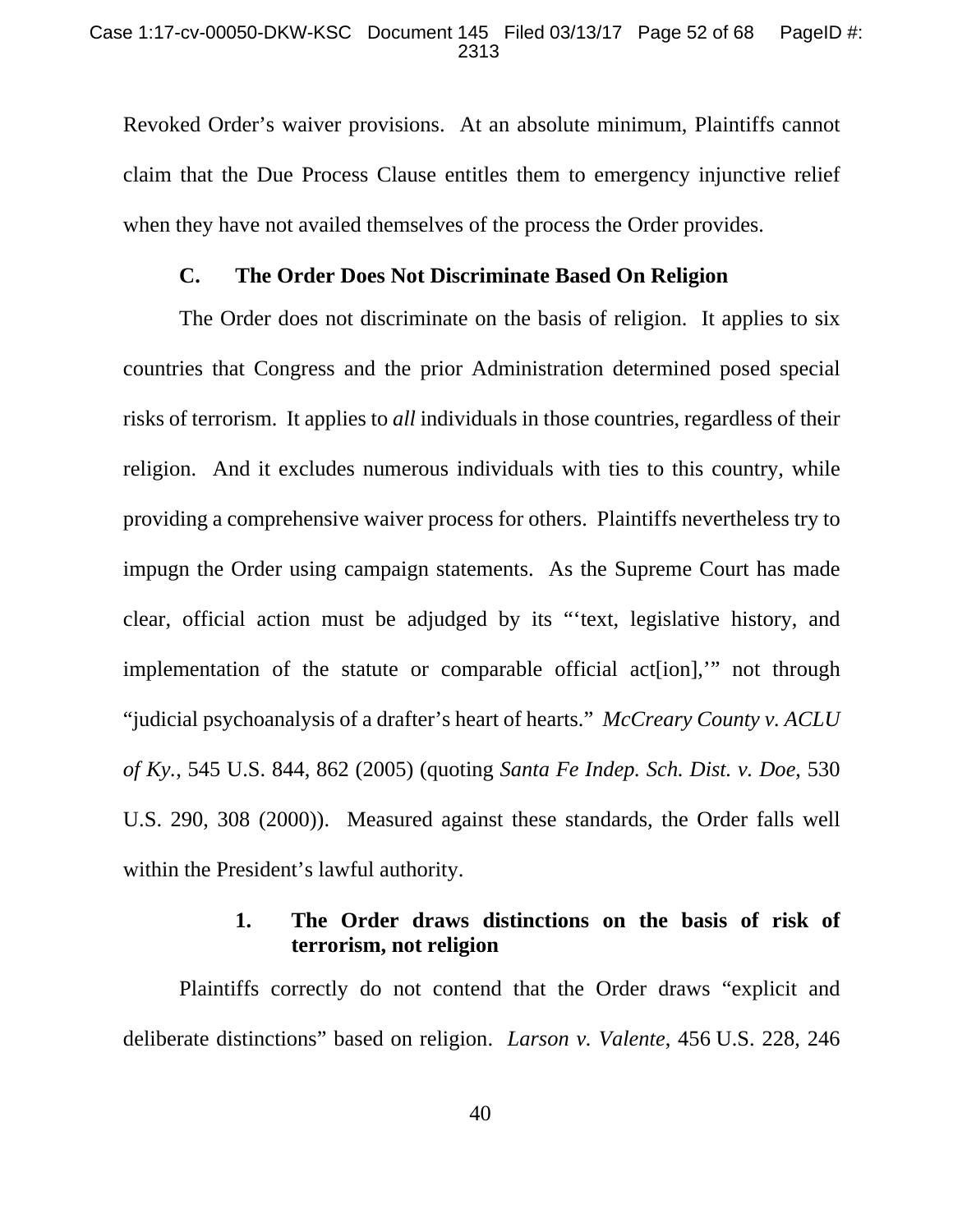#### Case 1:17-cv-00050-DKW-KSC Document 145 Filed 03/13/17 Page 53 of 68 PageID #: 2314

n.23 (1982). The only language in the Revoked Order touching on religion—a neutral provision intended to assist victims of religious persecution—has been removed. And the Order's temporary suspensions are expressly premised on the President's finding that a temporary pause in entry was necessary to "prevent infiltration by foreign terrorists" while the review of screening and vetting procedures is ongoing. Order  $\S2(c)$ . The six countries covered were previously designated by Congress and the Executive Branch as presenting particular risks, and the risk of continued entry from those countries during the review was, in the President's view, unacceptably high. *Supra* pp. 8-9.

The Order's stated "secular purpose" is entitled to "deference" so long as it is "genuine," *i.e.*, "not a sham, and not merely secondary to a religious objective." *McCreary*, 545 U.S. at 864. Courts judge the genuineness of the government's true "object" by considering the "operation" of its action, as "the effect of a law in its real operation is strong evidence of its object." *Church of the Lukumi Babalu Aye, Inc. v. City of Hialeah*, 508 U.S. 520, 535 (1993). The "Establishment Clause analysis does not look to the veiled psyche of government officers," but rather to "the 'text, legislative history, and implementation of the statute,' or comparable official act*.*" *McCreary*, 545 U.S. at 862-63. Here, the operation of both suspensions confirms the Order's stated purpose. The suspensions apply irrespective of any alien's religion, and plaintiffs do not contend otherwise.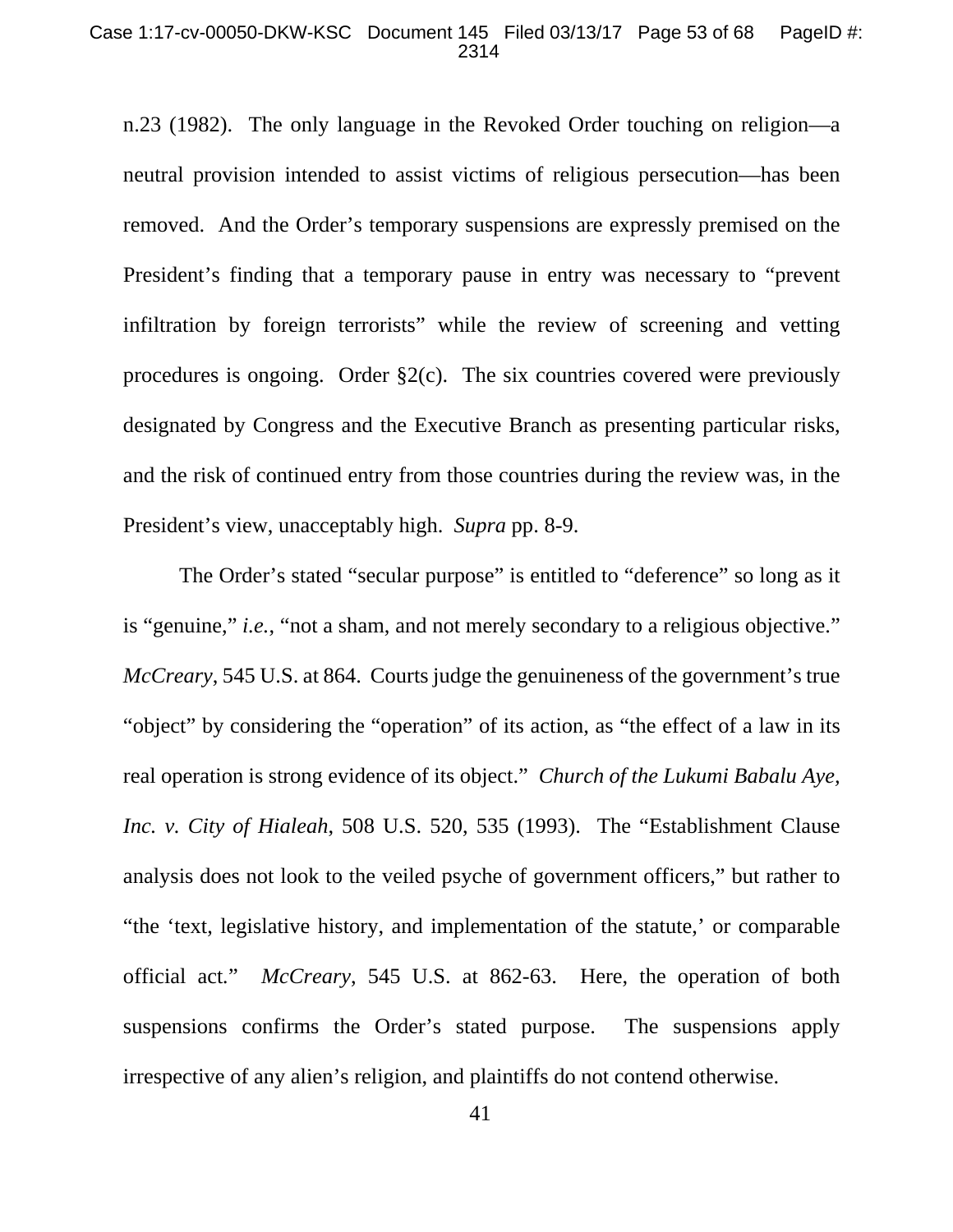#### Case 1:17-cv-00050-DKW-KSC Document 145 Filed 03/13/17 Page 54 of 68 PageID #: 2315

Plaintiffs repeatedly note that the six countries covered by the entry suspension are "Muslim-majority." Mot. 1, 3, 12, 14. But that fact does not establish that the suspension's object is to single out Islam. The six countries covered were previously selected by Congress and the Executive through a process that Plaintiffs do not contend was religiously motivated. In addition, those countries represent only a small fraction of the world's 50 Muslim-majority nations, and are home to less than 9% of the global Muslim population.<sup>11</sup> And the suspension covers *every* national of those countries, including millions of non-Muslim individuals in those countries, if they meet the Order's criteria.

# **2. The Order cannot be restrained on the basis of campaign statements or the Revoked Order**

Plaintiffs argue that the Order targets Islam not because of what it says or does, but because of "infer[ences]" they claim can be drawn from "[t]he history of the [Revoked] Order" and "statements by the President and his surrogates," mostly before taking office. Mot. 41. Plaintiffs cannot use either type of parol evidence to evade the Order's "stated secular purpose." Mot. 42.

**a.** As a threshold matter, the Supreme Court has made clear in the immigration context that courts may not "look behind the exercise of [Executive]

 $\overline{a}$ 

<sup>&</sup>lt;sup>11</sup> *See* Pew-Templeton Global Religious Futures Project, Muslim Population by Country (2010), http://www.globalreligiousfutures.org/religions/muslims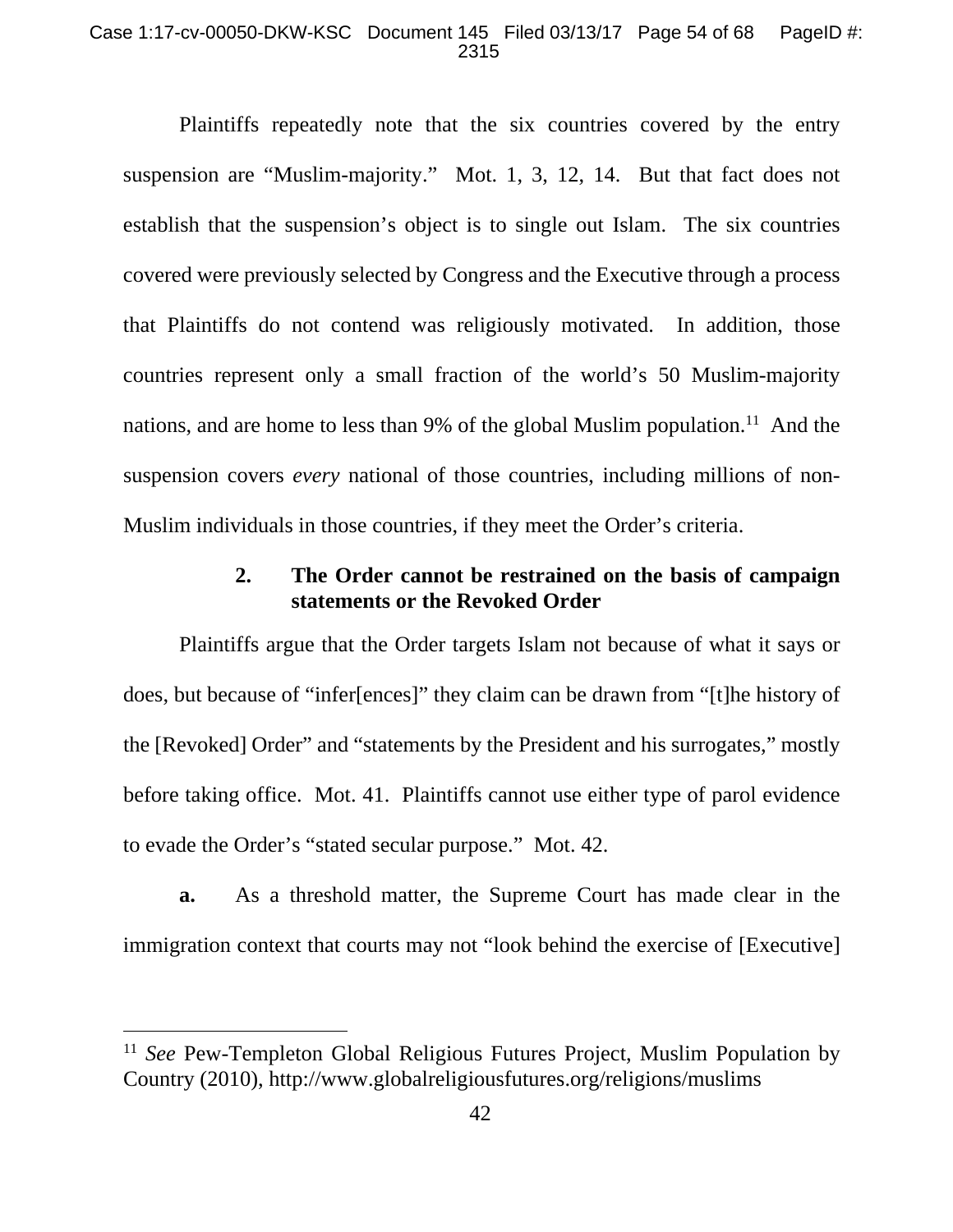#### Case 1:17-cv-00050-DKW-KSC Document 145 Filed 03/13/17 Page 55 of 68 PageID #: 2316

discretion" taken "on the basis of a facially legitimate and bona fide reason." *Mandel*, 408 U.S. at 77; *see Fiallo v. Bell*, 430 U.S. 787, 796 (1977). That clear rule alone—which plaintiffs never address—disposes of their Establishment Clause claim. As those cases recognize, plaintiffs' approach would thrust courts into the untenable position of probing the Executive's judgments on foreign affairs and national security. And it would invite impermissible intrusion on Executive Branch deliberations, which are constitutionally "privilege[d]" against such inquiry, *United States v. Nixon*, 418 U.S. 683, 708 (1974), as well as litigant-driven discovery that would disrupt the President's ongoing execution of the laws, *see, e.g.*, *Nixon v. Fitzgerald*, 457 U.S. 731, 749 (1982). Searching for governmental purpose outside official pronouncements and the operative terms of governmental action is fraught with practical "pitfalls" and "hazards" that courts should avoid. *Palmer v. Thompson*, 403 U.S. 217, 224 (1971).

**b.** Even if the Court could look behind the President's facially legitimate reasons for suspending the entry of certain foreign nationals and refugees, informal statements by the President or his surrogates that do not directly concern the Order are irrelevant. The Supreme Court has declined to rely even on press statements and other informal communications by *incumbent* government officials, recognizing that they may not accurately reflect the government's position. *See Hamdan v. Rumsfeld*, 548 U.S. 557, 623-24 & n.52 (2006); *see also Professionals*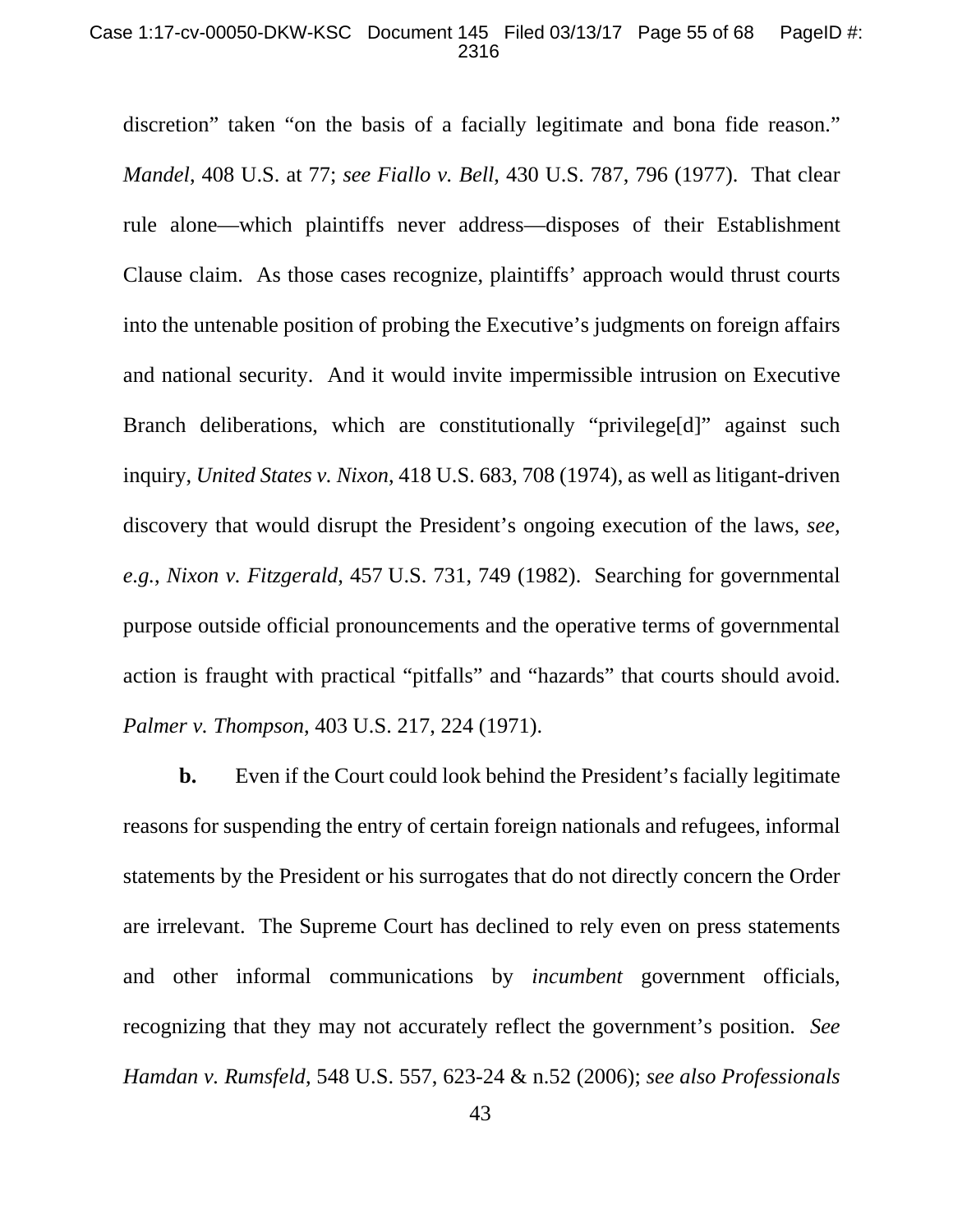#### Case 1:17-cv-00050-DKW-KSC Document 145 Filed 03/13/17 Page 56 of 68 PageID #: 2317

*& Patients for Customized Care v. Shalala*, 56 F.3d 592, 599 (5th Cir. 1995). *A fortiori*, statements by private persons cannot reveal "the government's ostensible object." *McCreary*, 545 U.S. at 859-60; *see Modrovich v. Allegheny County*, 385 F.3d 397, 411-12 (3d Cir. 2004) (declining to rely on position of nongovernment parties); *Weinbaum v. City of Las Cruces*, 541 F.3d 1017, 1031 (10th Cir. 2008) (same); *Glassman v. Arlington County*, 628 F.3d 140, 147 (4th Cir. 2010) (same).

Using comments by political candidates to question the stated purpose of later action is particularly problematic. Candidates are not government actors, and statements of what they might attempt to achieve if elected, which are often simplified and imprecise, are not "official act[s]." *McCreary*, 545 U.S. at 862*.* They generally are made without the benefit of advice from an as-yet-unformed Administration, and cannot bind elected officials who later conclude that a different course is warranted. *See Republican Party of Minn. v. White*, 536 U.S. 765, 780 (2002). Permitting campaign statements to contradict official pronouncements of the government's objectives would inevitably "chill political debate during campaigns." *Phelps v. Hamilton*, 59 F.3d 1058, 1068 (10th Cir. 1995) (declining to rely on campaign statements). It also would be unworkable, requiring the "judicial psychoanalysis" that *McCreary* repudiated. 545 U.S. at 862.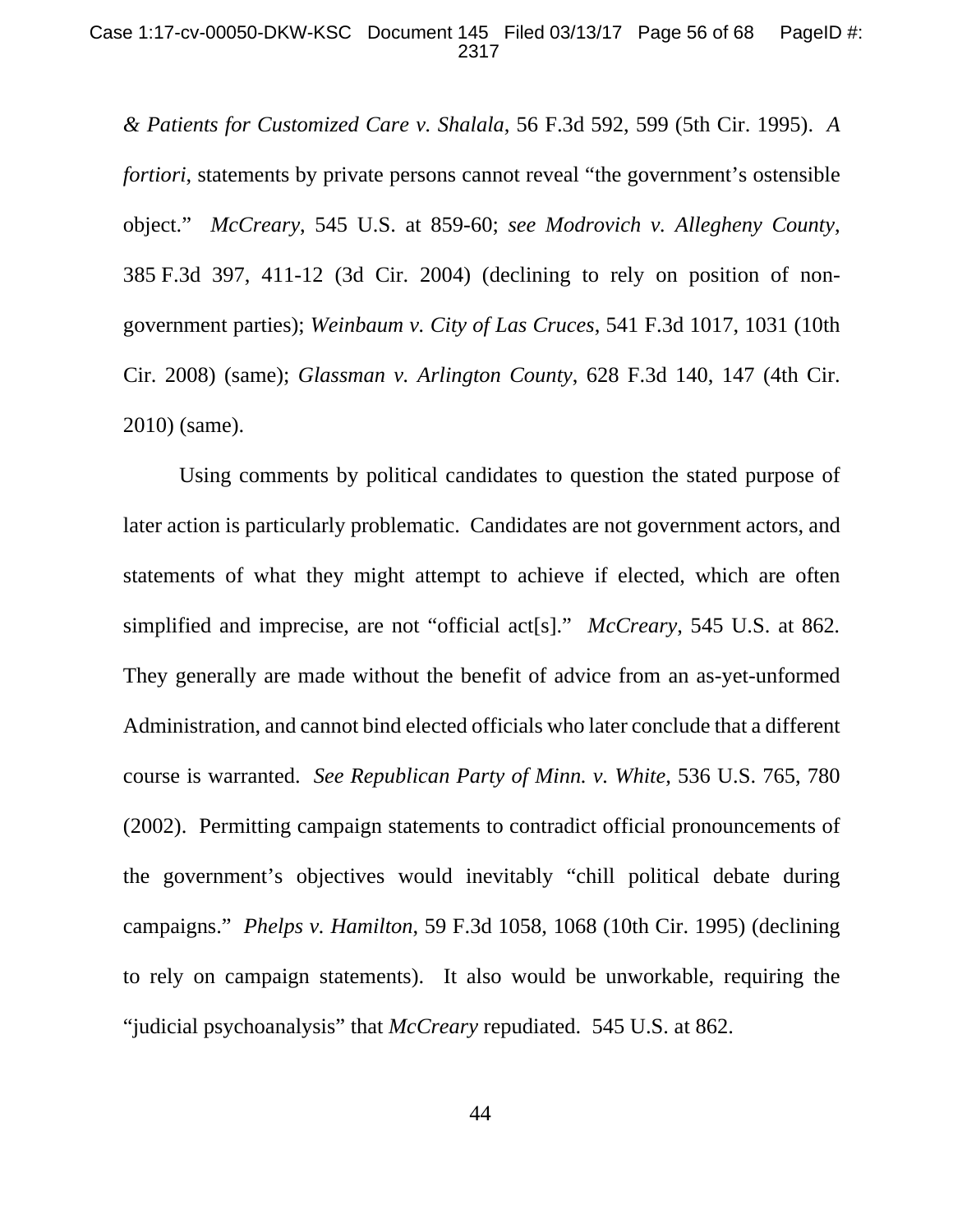#### Case 1:17-cv-00050-DKW-KSC Document 145 Filed 03/13/17 Page 57 of 68 PageID #: 2318

Even considering plaintiffs' proffered extrinsic evidence, none of it demonstrates that *this Order—*adopted after the President took office, to address the Ninth Circuit's concerns—was driven by religious animus. Plaintiffs' marquee statement proves the point: they cite a 15-month-old campaign press release advocating a "complete shutdown" on Muslims' entering the country. Mot. 3. That release and other proffered statements reveal nothing about the Order's aim, because the Order does no such thing. Far from banning Muslims indefinitely, the Order temporarily suspends the Refugee Program globally, and pauses for 90 days entry from just six countries previously identified as posing particular risks—both subject to religion-neutral exceptions and case-by-case waivers. There is a complete disconnect between plaintiffs' imputed purpose and the Order's actual effect.

**c.** Plaintiffs contend (Mot. 41-44) that *McCreary* requires looking behind the Order's text and legal effects to speculate at its aims. In fact, *McCreary* says the opposite. *McCreary* makes clear that what matters is not a government official's subjective motive, but only the "official objective" drawn from "readily discoverable fact." 545 U.S. at 862. As *McCreary* explained, the Supreme Court's previous cases had rested on analysis of objective facts directly related to the law at issue: "In each case, the government's action was held unconstitutional only because openly available data"—a law's text or obvious effects, the policy it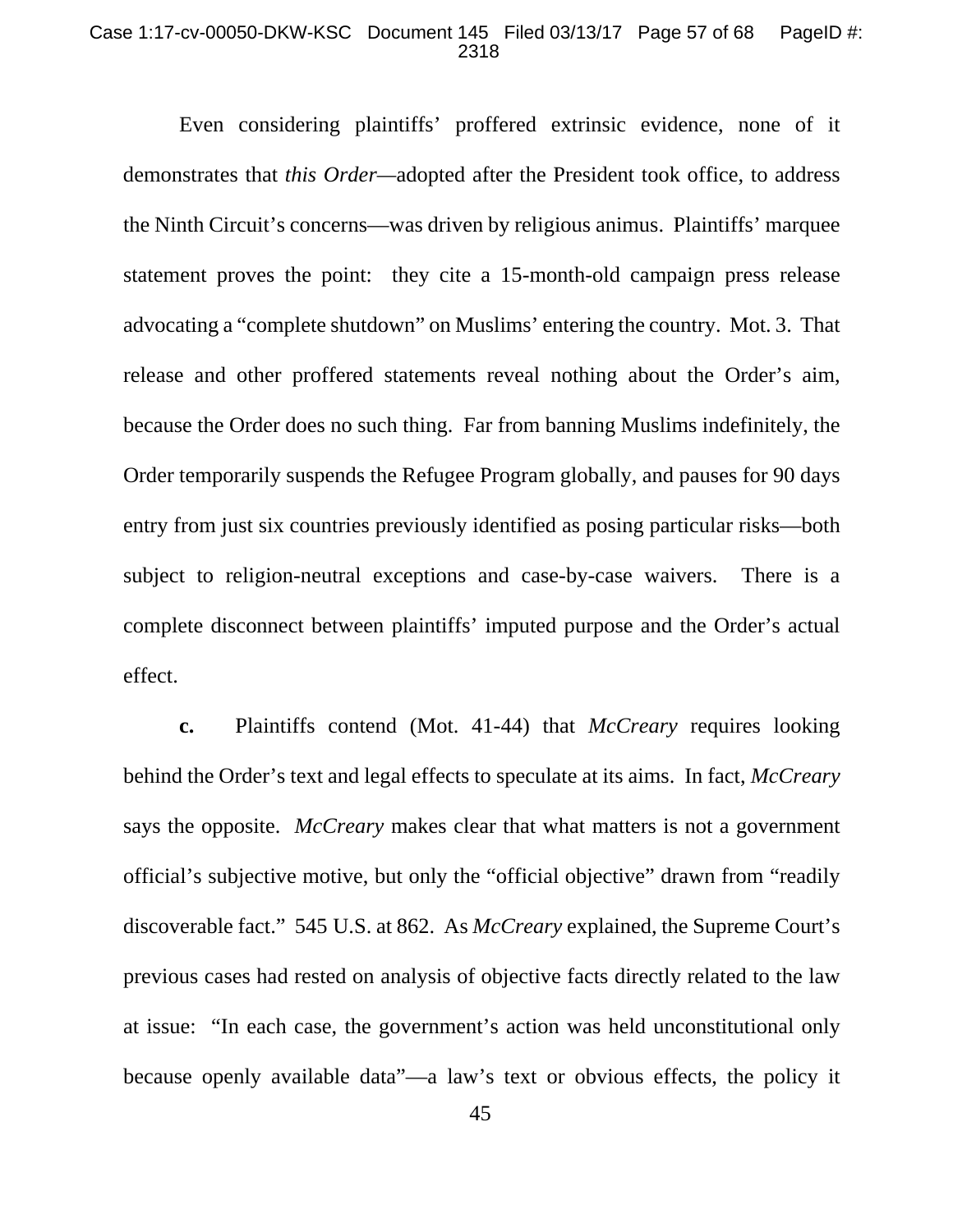#### Case 1:17-cv-00050-DKW-KSC Document 145 Filed 03/13/17 Page 58 of 68 PageID #: 2319

replaced, official public statements of the law's purpose, or "comparable *official* act[s]"—"supported a commonsense conclusion that a religious objective permeated the government's action." *Id.* at 862-63 (emphasis added); *see Lukumi*, 508 U.S. at 534-35 (gleaning purpose from ordinances' "text" and "operation").

*McCreary*'s analysis of the counties' purpose therefore centered on the text of the resolutions that serially authorized Ten Commandments displays and the features of those displays. *See* 545 U.S. at 868-74. Although the Court referred to other sources (*e.g.*, official statements made during legislative meetings) in describing the facts, *e.g.*, *id.* at 851, *McCreary*'s reasoning and holding rested on the actions the counties took and inferences fairly drawn from them, *id.* at 868-74. The Court emphatically rejected suggestions that it "look to the veiled psyche of government officers." *Id.* at 863.

The contrast between this case and *McCreary* could not be more stark. There, the religious purpose of the original resolution authorizing the Ten Commandments display was readily evident from the outset. 545 U.S. at 868-69. The counties' second resolution compounded the problem, making the religious aim *explicit*. *Id.* at 870. The counties' third and final display still showed a "sectarian spirit," since it included a different version of the Ten Commandments that "quoted more of the purely religious language of the Commandments than the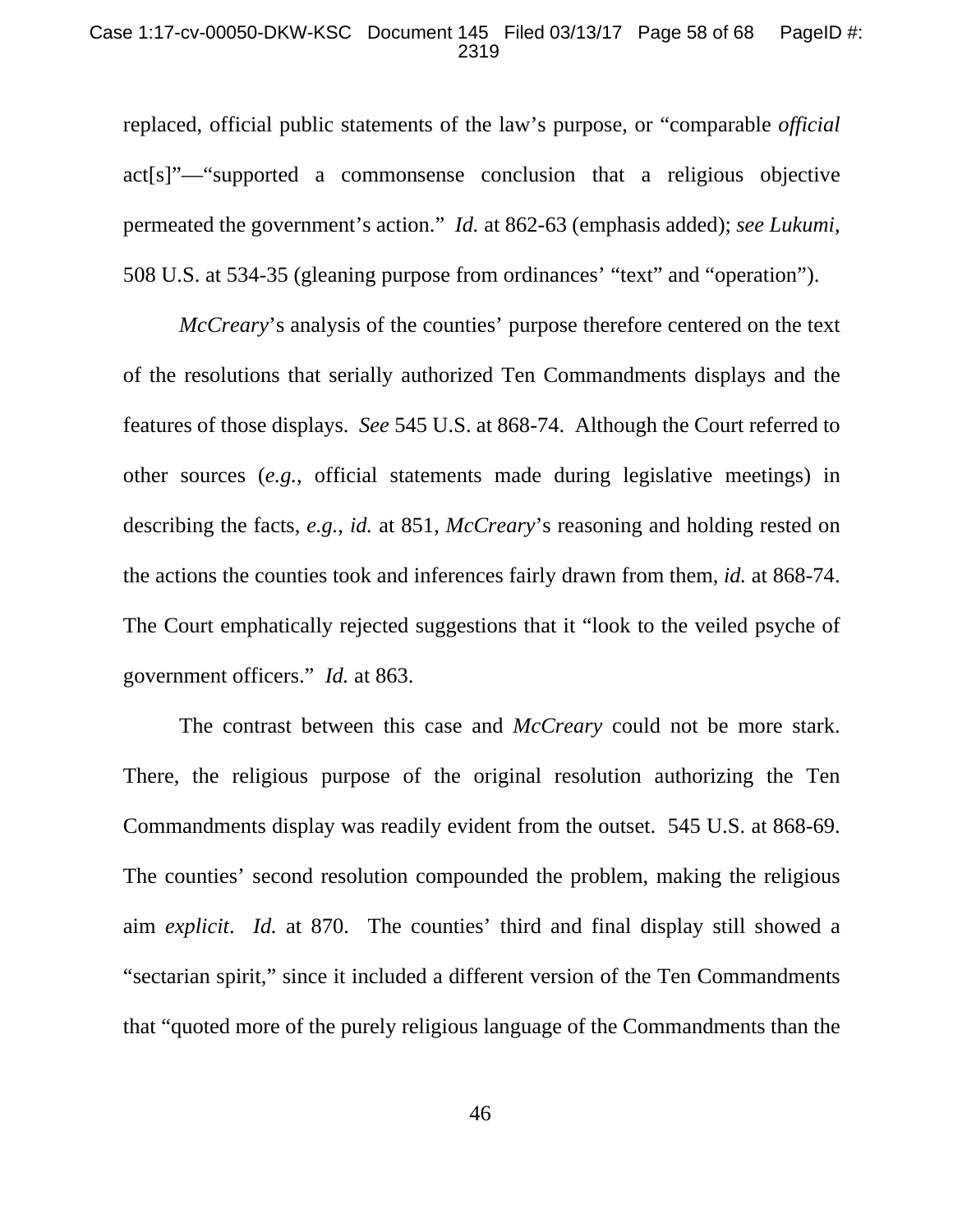#### Case 1:17-cv-00050-DKW-KSC Document 145 Filed 03/13/17 Page 59 of 68 PageID #: 2320

first two displays had done," and, significantly, was created "without a new resolution or repeal of the old one." *Id.* at 870, 872.

Here, in contrast, the Order does not convey any religious message; indeed, it does not reference religion at all. The Revoked Order contained provisions addressing religious minorities, but—as the new Order takes care to explain—those provisions did not and never were intended to discriminate along denominational lines. Order §1(b)(iv). Regardless, the current Order responded to concerns about the Revoked Order's aims by removing the provisions that purportedly drew religious distinctions—erasing any doubt that national security, not religion, is the focus. The Order also reflects the considered views of the Secretary of State, the Secretary of Homeland Security, and the Attorney General, who announced the Order and whose motives have not been impugned. In short, the President's efforts to accommodate courts' concerns while simultaneously fulfilling his constitutional duty to protect the Nation only confirms that the Order's intention most emphatically is not to discriminate along religious lines.<sup>12</sup>

 $\overline{a}$ 

 $12$  Plaintiffs do not attempt to show that they are likely to succeed on their complaint's other challenges to the Order. *Cf.* Compl. ¶¶112-17 (equal-protection on basis of national origin), ¶¶118-21 (substantive due process); *id.* ¶¶132-48 (Religious Freedom Restoration Act and Administrative Procedure Act). Those conclusory claims, omitted or mentioned only in passing in plaintiffs' motion (Mot. 40 n.2), are thus irrelevant here.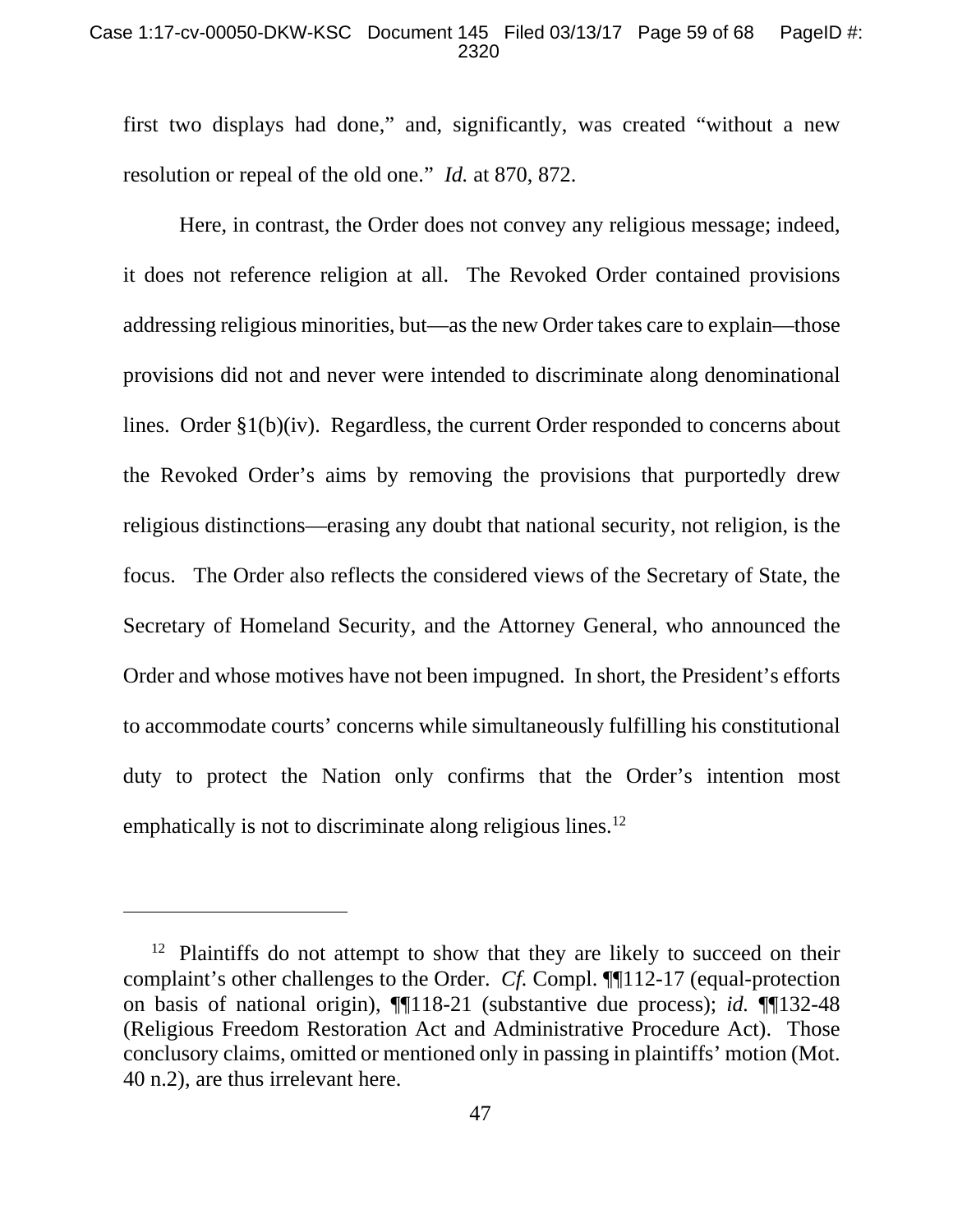### **III. PLAINTIFFS HAVE NOT SHOWN IMMEDIATE, IRREPARABLE HARM**

Plaintiffs' request for emergency injunctive relief independently fails because they cannot show "irreparable harm." *Winter*, 555 U.S. at 20. To secure an injunction, plaintiffs "must do more than merely allege imminent harm sufficient to establish standing"; they "must *demonstrate* immediate threatened injury" that only "preliminary injunctive relief" can prevent. *Caribbean Marine Servs. Co. v. Baldridge*, 844 F.2d 668, 674 (9th Cir. 1988) (emphasis in original). Here, the only harms Plaintiffs identify are entirely speculative, and they have not begun to show any harms they would suffer in the time a TRO would be in effect. Hawaii contends (Mot. 45-48) that its universities and agencies' recruitment may suffer and that Hawaiian businesses (and, indirectly, state coffers) will lose tourism revenue. But as its own declarations show, those fears are pure conjecture. *Supra* pp. 15-17. At a minimum, Hawaii has not "demonstrate[d] immediate threatened injury" from the short, temporary suspensions of entry and the Refugee Program particularly because the process of obtaining a visa or securing admission as a refugee already takes time. *Caribbean Marine*, 844 F.2d at 674 (emphasis omitted).

Elshikh's claim of injury is similarly speculative. Although he alleges that the Order "deprives him" of his mother-in-law's company, which causes him "emotional turmoil," Mot. 48, he fails to "demonstrate" that the Order will cause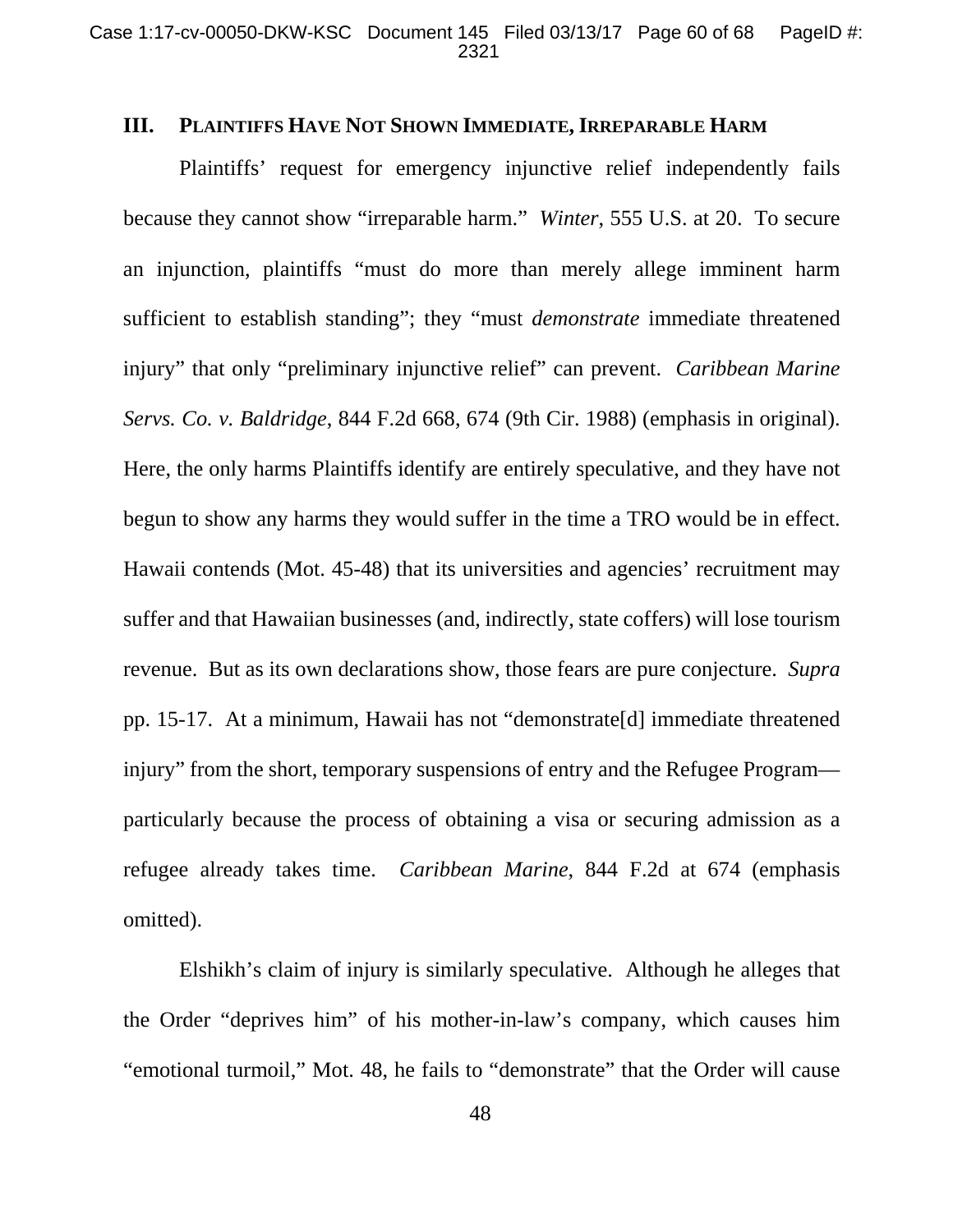#### Case 1:17-cv-00050-DKW-KSC Document 145 Filed 03/13/17 Page 61 of 68 PageID #: 2322

that deprivation. *Caribbean Marine*, 844 F.2d at 674. Elshikh's description of his mother-in-law's circumstances demonstrates that she may qualify for a waiver when her visa application is adjudicated. Neither Elshikh nor his mother-in-law therefore faces any injury caused by the Order today. Until his mother-in-law requests but is denied a waiver, neither one even arguably needs an injunction to avoid irreparable harm. If and when she is denied a waiver, Elshikh can pursue an as-applied challenge at that time.

# **IV. THE BALANCE OF EQUITIES AND PUBLIC INTEREST WEIGH STRONGLY AGAINST EMERGENCY RELIEF**

The government and the public's interest—which merge here, *see Nken v. Holder*, 556 U.S. 418, 435 (2009)—counsel strongly in favor of leaving the Order in effect. The President, in consultation with the Attorney General and the Secretaries of State and Homeland Security, determined that, while the review of screening and vetting procedures is ongoing, the "risk of erroneously permitting entry" of an individual who intends to commit terrorist acts "is unacceptably high." Order §1(f). That risk assessment provides more than sufficient basis to leave the Order's temporary, precautionary safeguards in place.

Experience and empirical data already demonstrate the ability of would-be terrorists to infiltrate the country through cracks in screening and vetting processes; some 300 persons who entered as refugees are currently under investigation, and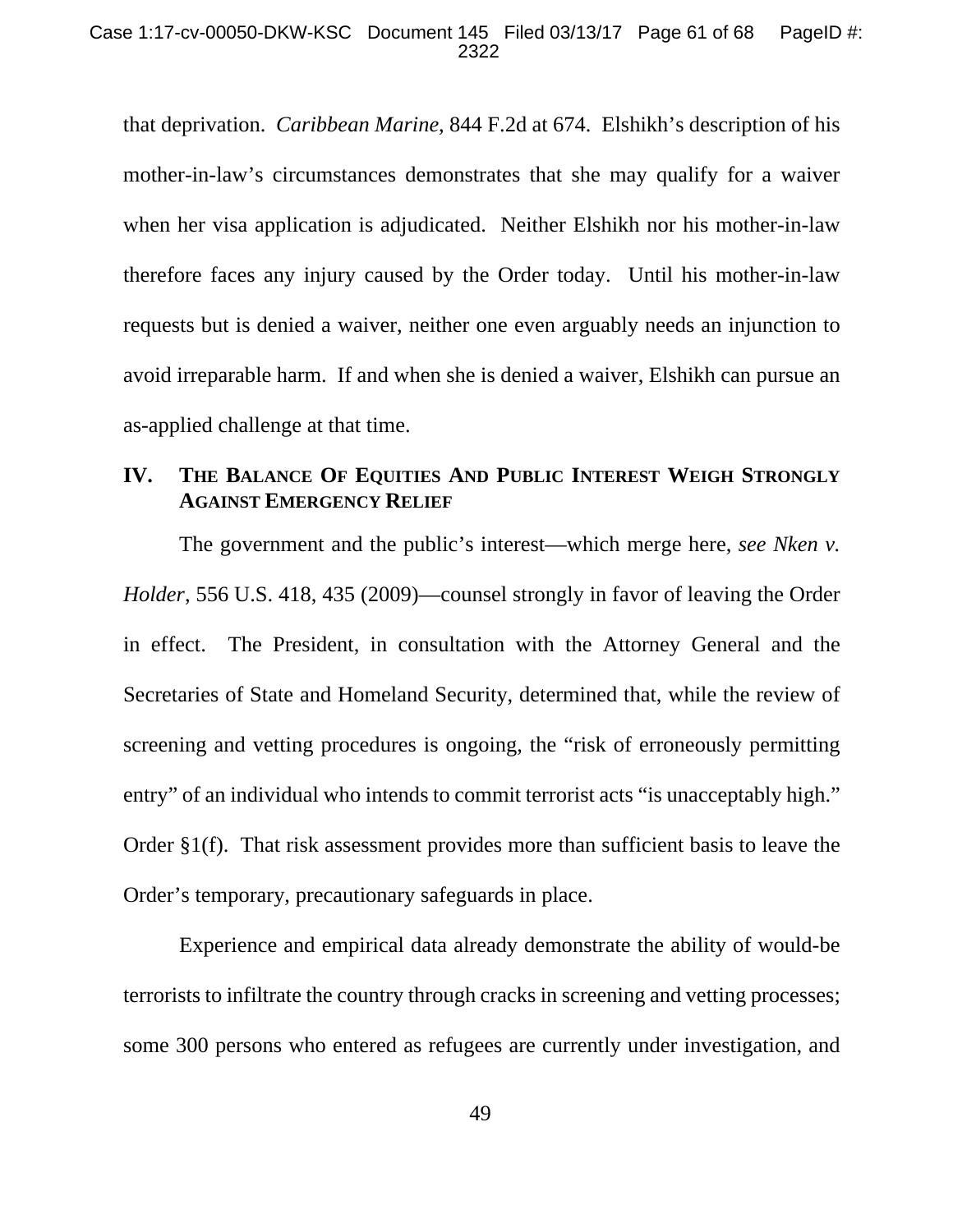hundreds of foreign-born persons have been convicted of terrorism-related crimes. Order §1(h). Given that reality, the Executive's obligation, and the Order's aim, is to predict where the greatest risk exists *going forward*. The Order reflects such prediction, identifying six countries that Congress and the prior Administration had found present a "heightened risk" that possibly inadequate screening could enable terrorist infiltration. Order  $\S1(e)$ . The Order further details the specific concerns with each of the six countries (and why Iraq now presents a different circumstance). *Id.* §1(e), (g).

The Order thus reflects the Executive's "[p]redictive judgment," which is entitled to the greatest possible degree of judicial deference. *Dep't of the Navy v. Egan*, 484 U.S. 518, 527-29 (1988). Such judgments "have long been held to belong in the domain of political power not subject to judicial intrusion or inquiry," as they "are delicate, complex, and involve large elements of prophecy," and are "of a kind for which the Judiciary has neither aptitude, facilities nor responsibility." *Chi. & S. Air Lines v. Waterman S.S. Corp.*, 333 U.S. 103, 111 (1948). "[W]hen it comes to collecting evidence and drawing factual inferences in this area, the lack of competence on the part of the courts is marked, and respect for the Government's conclusions is appropriate." *Holder v. Humanitarian Law Project* (*HLP*), 561 U.S. 1, 34 (2010) (internal citation omitted).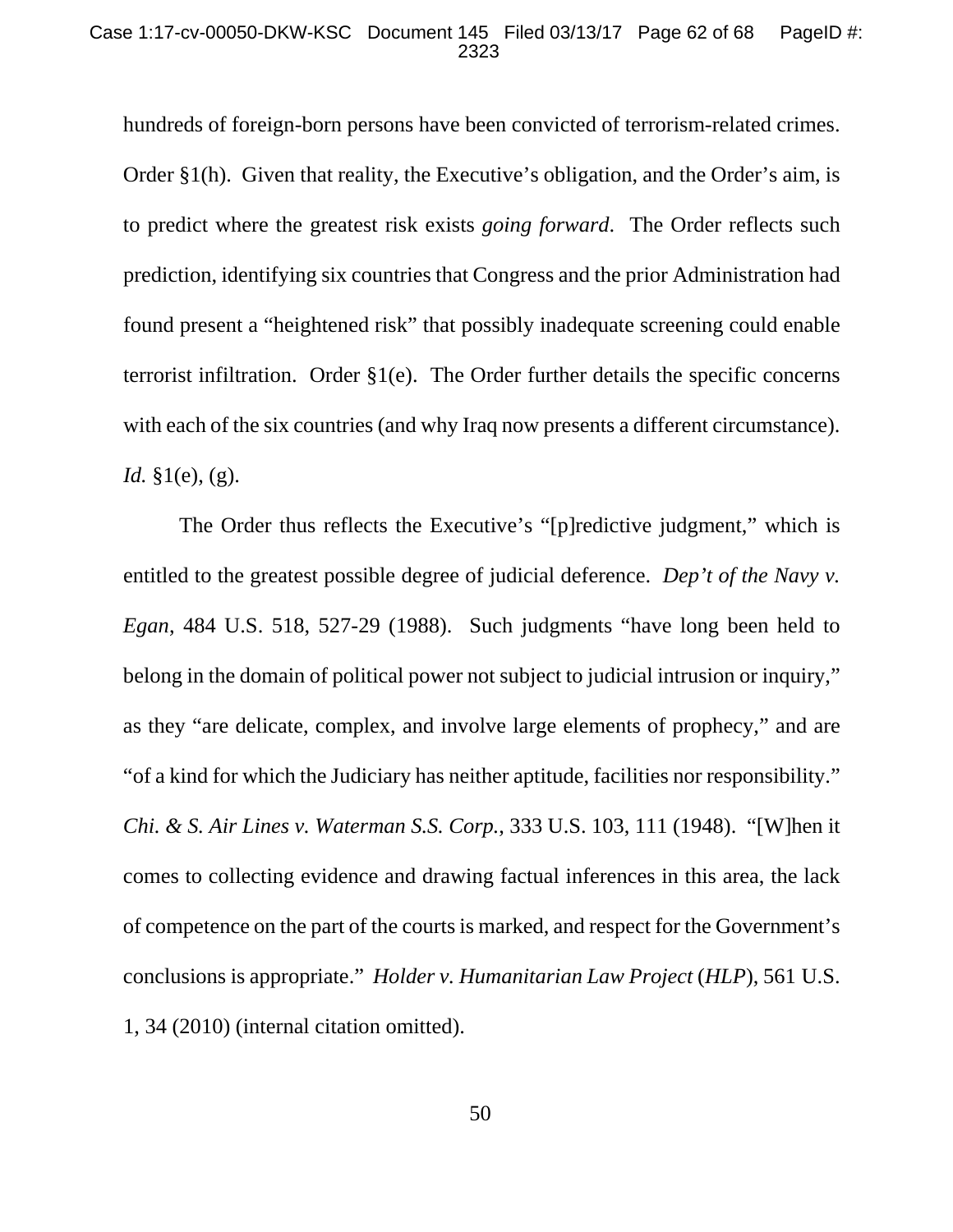#### Case 1:17-cv-00050-DKW-KSC Document 145 Filed 03/13/17 Page 63 of 68 PageID #: 2324

The "evaluation of the facts by the Executive" to support predictive judgments is especially "entitled to deference" when "litigation implicates sensitive and weighty interest of national security and foreign affairs." *HLP*, 561 U.S. at 33- 35. When the Executive adopts "a preventive measure" in order "to prevent imminent harms in the context of international affairs and national security," the government "is not required to conclusively link all the pieces in the puzzle before we grant weight to its empirical conclusions." *Id.* at 35. Thus, where "[t]he Executive ... deem[s] nationals of a particular country a special threat," "a court would be ill equipped to determine the[] authenticity and utterly unable to assess the[] adequacy" of that determination. *Reno v. American-Arab Discrimination Committee*, 525 U.S. 471, 491 (1999).

Plaintiffs offer nothing that could plausibly justify disregarding the considerable deference due to the Executive's analysis and predictive judgments. The best they muster is a leaked draft report asserting that "not a single fatal terrorist attack" has already been carried out by a foreign national of one of the six countries subject to the suspension. Compl. ¶53. That single draft document could not possibly overcome the final assessment of the President and multiple Cabinet Secretaries. Joint Ltr. to President (Mar. 6, 2017); *see NAHB*, 551 U.S. at 658-59. More fundamentally, plaintiffs miss the point: the Order's objective is to prevent future terrorist attacks *before* they occur. And that is precisely why the Order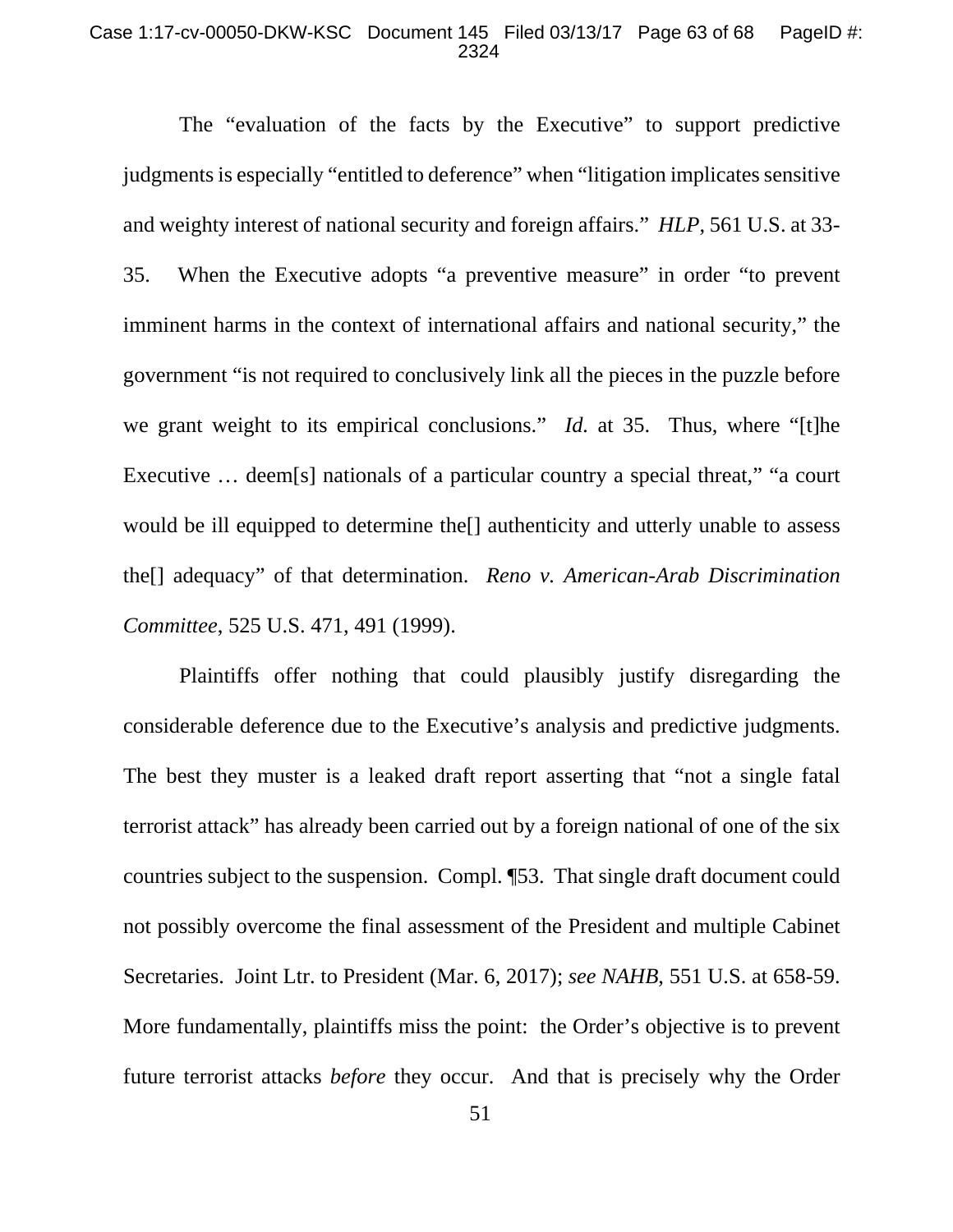focuses on six countries that Congress and the prior Administration recently determined pose the greatest risk of terrorist infiltration in the future.

## **V. THE FACIAL, NATIONWIDE RELIEF PLAINTIFFS SEEK IS UNWARRANTED**

The emergency relief plaintiffs request is plainly overbroad for at least two reasons. First, Plaintiffs have challenged the Order on its face, but they cannot carry their burden of "establish[ing] that no set of circumstances exist[s] under which the [Order] would be valid." *Salerno*, 481 U.S. at 745. For example, the Order is clearly constitutional as applied to foreign nationals with no immediate relatives in the country and no other significant connection to it. The appropriate course is, therefore, for persons subject to the Order to challenge it on an as-applied basis, and to do so only if and when they are denied a waiver. Only then can the relevant standing and merits questions be resolved in a concrete factual context.

Second, any emergency relief could extend only to redressing the plaintiffs' asserted violations, not the sweeping relief plaintiffs request. "The remedy" a plaintiff may seek "must of course be limited to the inadequacy that produced the injury in fact that the plaintiff has established." *Lewis v. Casey*, 518 U.S. 343, 357 (1996). The Ninth Circuit thus has repeatedly vacated preliminary injunctions that were broader than necessary to redress the plaintiff's specific harm pending further proceedings. *See*, *e.g.*, *Stormans, Inc. v. Selecky*, 586 F.3d 1109, 1140 (9th Cir. 2009); *Meinhold v. U.S. Dep't of Defense*, 34 F.3d 1469, 1480 (9th Cir.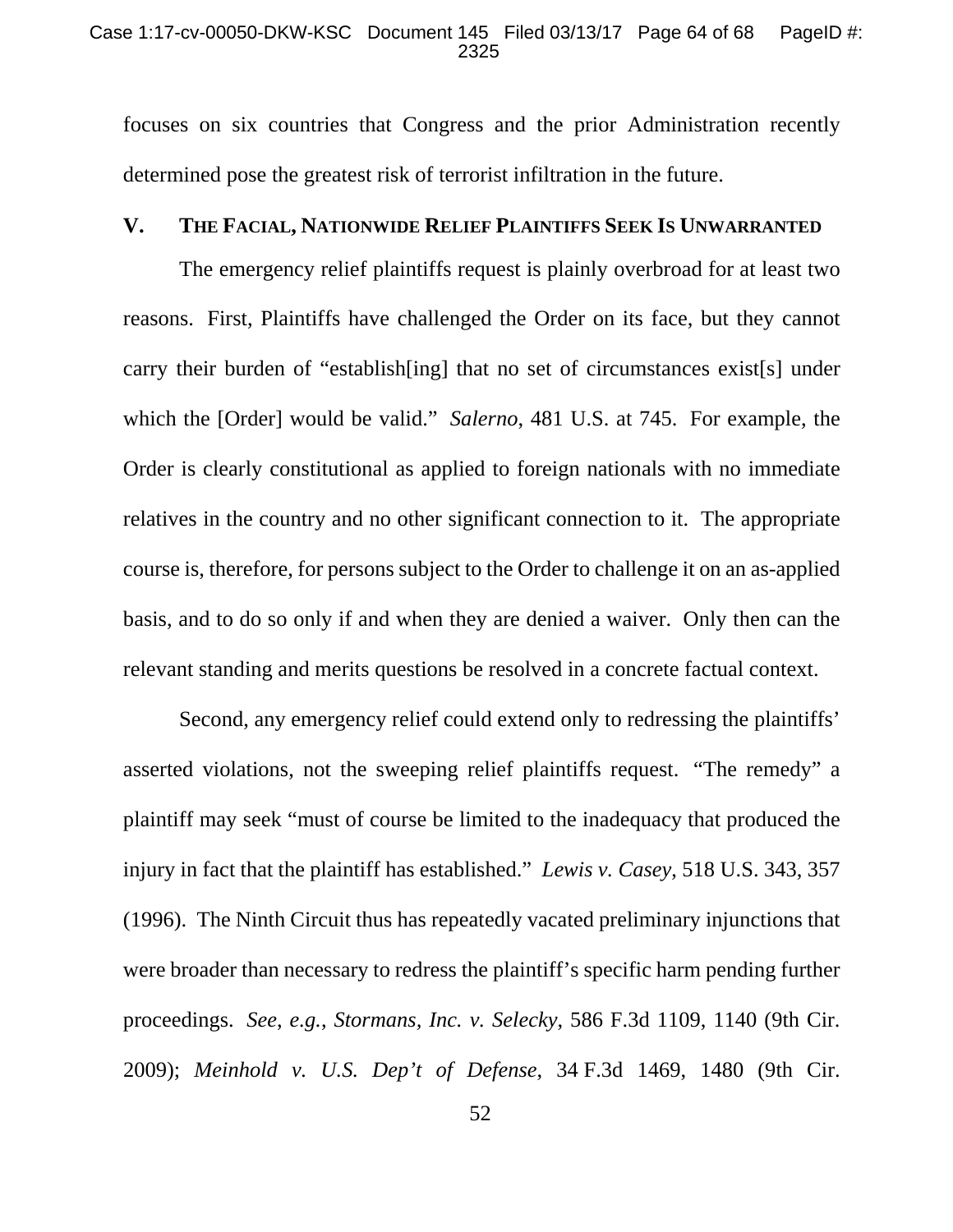1994). These principles apply with even greater force to TROs. Thus, for Elshikh, relief could address at most his mother-in-law's ability to enter the country through otherwise applicable visa procedures. For Hawaii, a TRO could address at most particular individuals with whom it shows it has a close existing relationship, whose own constitutional rights likely have been violated by the denial of entry to a specific alien abroad, who face an imminent risk of injury, and who otherwise are eligible for a visa.

The nationwide relief plaintiffs seek plainly violates this rule. Elshikh has no "personal stake" in any relief beyond his mother-in-law. *City of Los Angeles v. Lyons*, 461 U.S. 95, 101-02 (1983)). And Hawaii could have no stake in relief beyond the particular persons whose claims it may assert and whose own constitutional rights are violated by the denial of entry to an alien abroad. It certainly could have no stake beyond its own borders. As a Virginia district court recognized in litigation over the Revoked Order, nationwide relief beyond the specific individuals plaintiffs seek to represent is unwarranted. *See Aziz v. Trump*, 2017 WL 580855, at \*10 (E.D. Va. Feb. 13, 2017) (limiting injunction to "Virginia residents" who were lawful permanent residents or held valid student or work visas when Revoked Order took effect).

Plaintiffs lean heavily (Mot. 50-51) on the Ninth Circuit's decision not to stay the Washington court's nationwide injunction. But the Ninth Circuit did not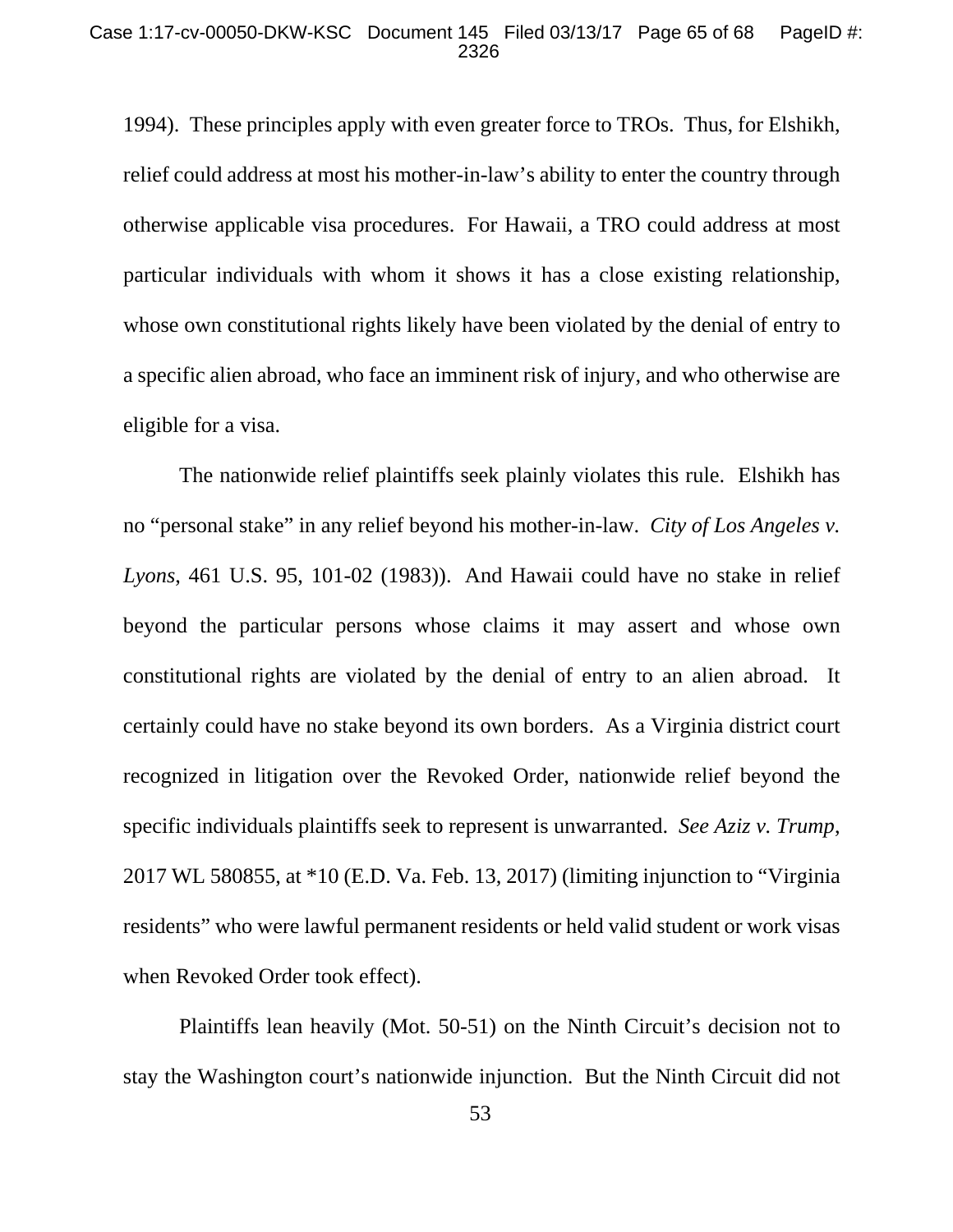#### Case 1:17-cv-00050-DKW-KSC Document 145 Filed 03/13/17 Page 66 of 68 PageID #: 2327

conclude that that injunction was tailored to the plaintiffs' harms and the applications of the Revoked Order that raised constitutional concerns. It rested solely on the ground that the injunction applied to many persons whom the court concluded had potentially valid claims—principally, lawful permanent residents and an injunction tailored only to those persons was not "workable." *Id.* at 1167. Moreover, the court specifically explained that the Executive was "far better equipped" to revise the Revoked Order. *Id*. The Executive has now done so, and its narrowed Order should not be subject to untailored and nationwide emergency relief.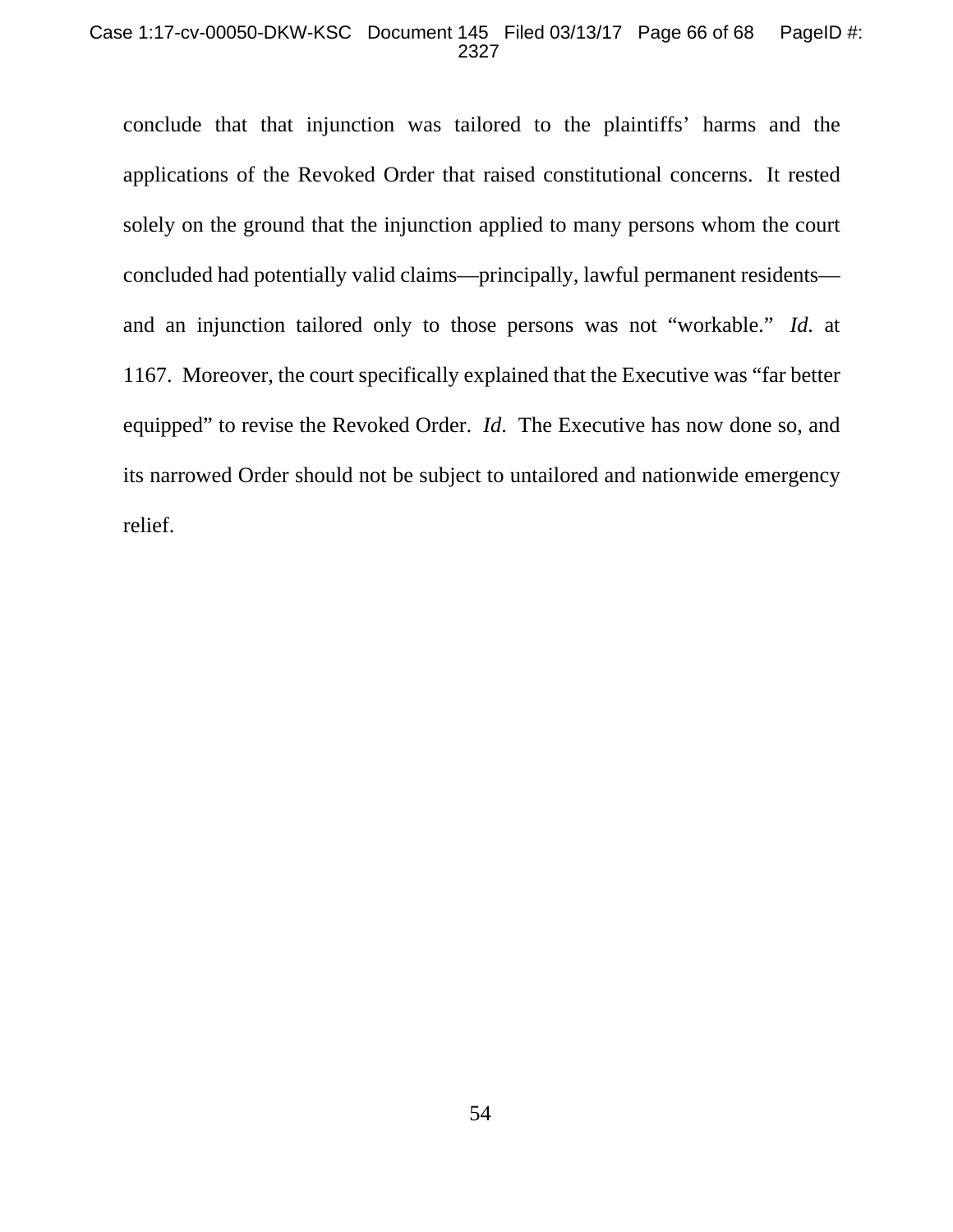### **CONCLUSION**

Hawaii's motion for a TRO should be denied.

DATED: March 13, 2017 Respectfully submitted,

 JEFFREY B. WALL *Acting Solicitor General* 

 CHAD A. READLER *Acting Assistant Attorney General* 

 ELLIOT ENOKI *Acting United States Attorney*  EDRIC M. CHING *Assistant United States Attorney* 

JOHN R. TYLER *Assistant Director, Federal Programs Branch* 

*/s/ Brad P. Rosenberg* 

BRAD P. ROSENBERG (DC Bar. No. 467513) MICHELLE R. BENNETT (CO Bar. No. 37050) DANIEL SCHWEI (NY Bar) *Trial Attorneys*  U.S. Department of Justice Civil Division, Federal Programs Branch 20 Massachusetts Avenue, N.W. Washington, D.C. 20530 Tel: (202) 514-3374 Fax: (202) 616-8460 E-mail: brad.rosenberg@usdoj.gov

*Attorneys for Defendants*